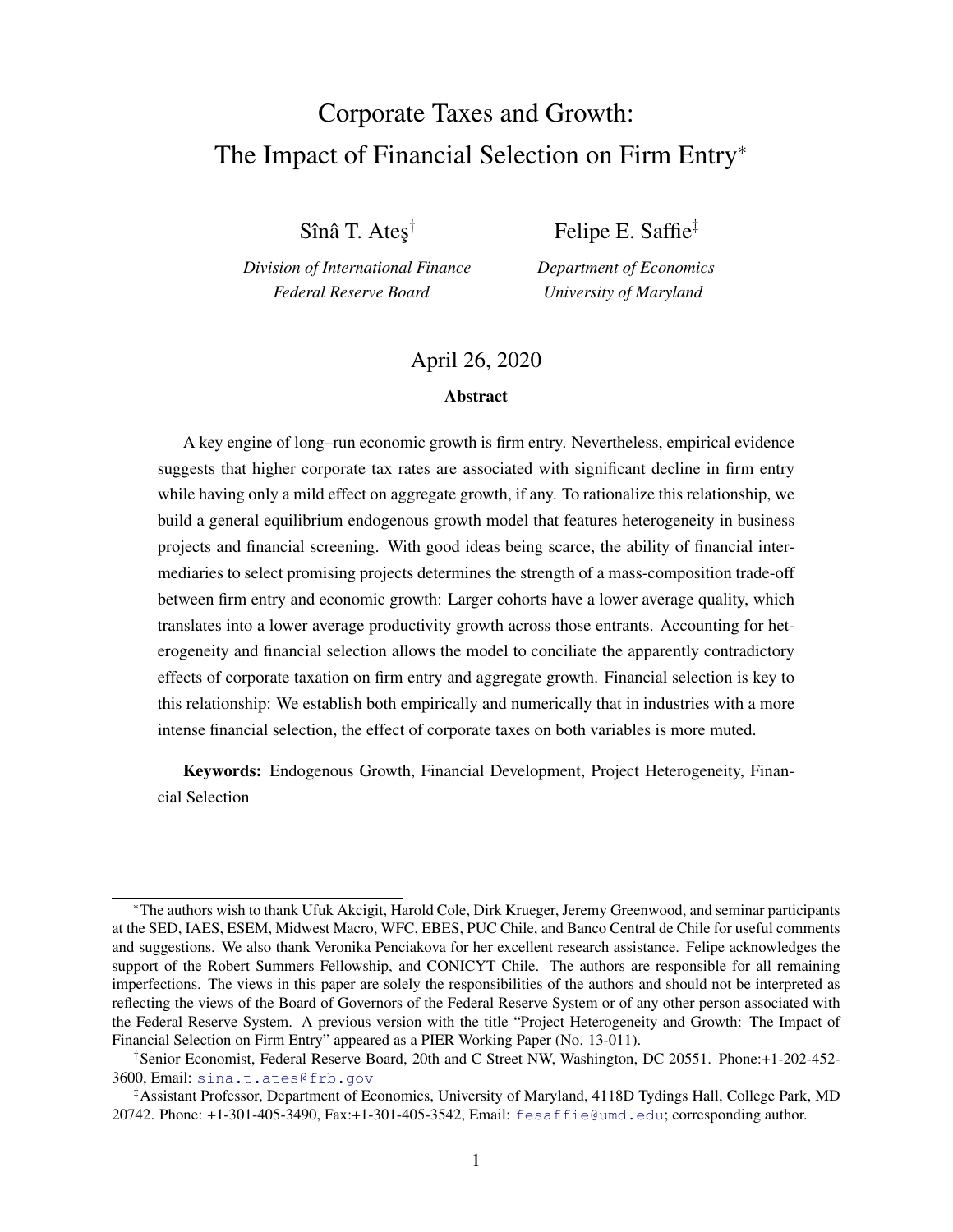# 1 Introduction

We study the differential effect of corporate taxation on firm entry and growth. Figure [1](#page-1-0) corroborates an important finding in the empirical literature: Higher corporate taxes are strongly detrimental for firm entry, whereas their effect on productivity growth is only weakly negative, if any. This observation seems puzzling, considering that firm entry is a major source of aggregate productivity growth. $<sup>1</sup>$  $<sup>1</sup>$  $<sup>1</sup>$ </sup>

<span id="page-1-0"></span>

Figure 1: Effect of Corporate Taxes on TFP Growth and Firm Entry

*Notes*: For the sake of comparison, both TFP growth rates and the new business density values are normalized and standardized by the respective sample means and standard deviations. Appendix [C](#page-40-0) presents a comparison using output growth.

In this paper, we present a theoretical framework and show that financial selection of heterogeneous firms at the entry stage can reconcile these seemingly contradictory effects of corporate taxation. We argue that financial selection introduces a quantity-quality trade-off: In larger cohorts of entrants, there is a bigger mass of new ideas contributing to productivity growth, but the average contribution of those ideas is lower. This inverse relationship between the size and average productivity contribution of entrant cohorts mitigates the transmission of the effect of taxes on entry to aggregate growth. The strength of this mitigation effect crucially depends on the ability of the financial system to channel funds to the most promising firms. Using cross-country-industry data, we show that stronger exposure to financial selection diminishes the negative effect of taxation on entry and growth, in line with our model's prediction.

<sup>&</sup>lt;sup>1</sup>[Bartelsman et al.](#page-25-0) [\(2009\)](#page-25-0) use firm level data for 24 countries to study firm dynamics and the sources of productivity growth. They document that between 20% and 50% of the overall productivity growth is explained by net entry.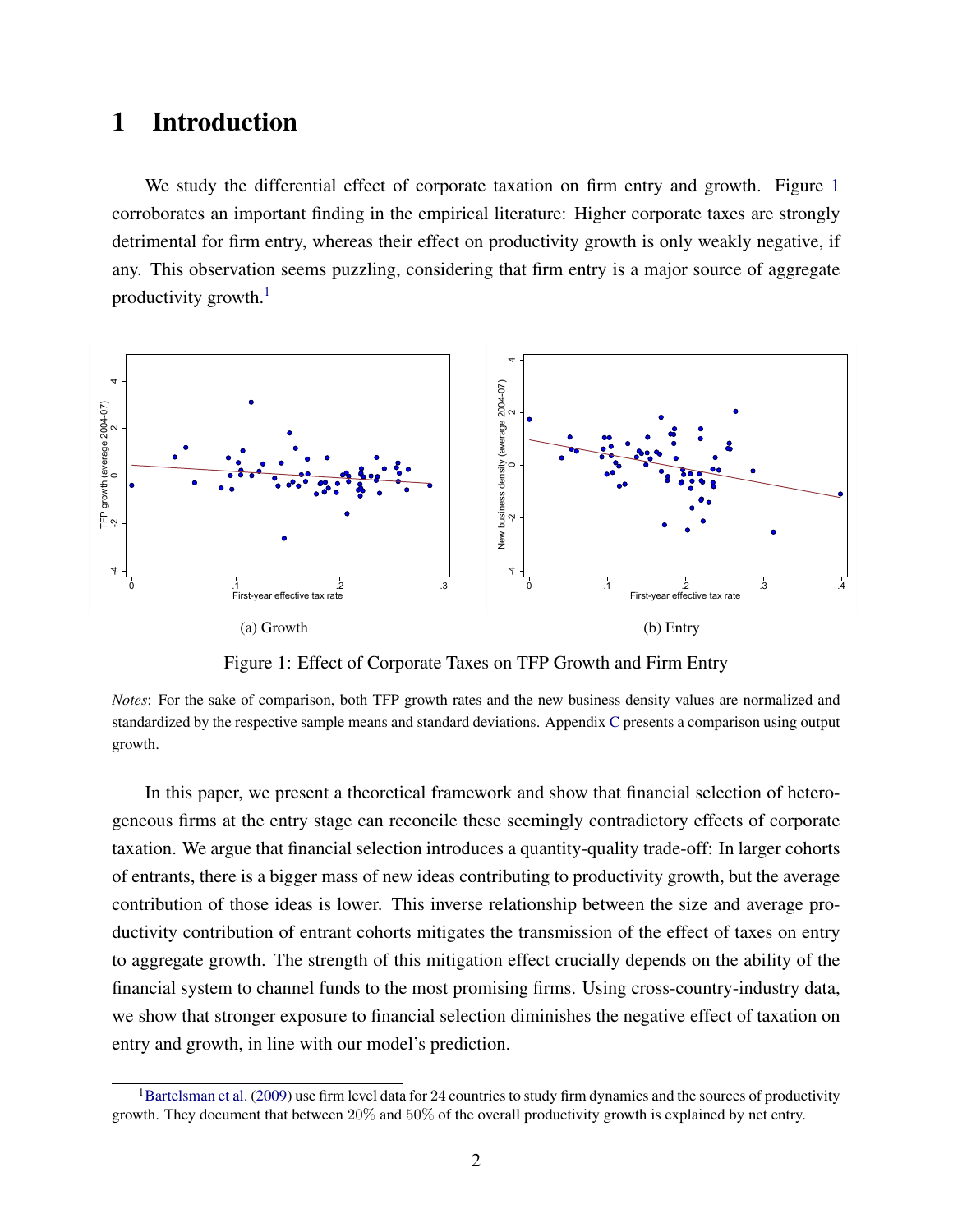Our theoretical framework draws on the Schumpeterian creative destruction models of endogenous growth [\(Grossman and Helpman,](#page-26-0) [1991;](#page-26-0) [Aghion and Howitt,](#page-25-1) [1992\)](#page-25-1). In the model, entrepreneurs with a new invention (creativity) have lower production costs, and this productivity advantage allows them to replace the former incumbent (destruction), which is the source of longrun economic growth. In order to understand how mass and composition effects interact with corporate taxation, we modify this framework along two dimensions. First, we introduce *ex ante* project heterogeneity that is translated into *ex post* firm heterogeneity in the intermediate good sector. Second, we introduce a financial system with access to a screening technology. The accuracy of the screening device represents the level of financial development in the economy.

The theoretical model captures several salient features in the data. First, it reflects the fact that long-run economic growth is driven by productivity growth and firm entry is an important determinant of productivity growth [\(Foster et al.,](#page-26-1) [2001;](#page-26-1) [Bartelsman et al.,](#page-25-0) [2009\)](#page-25-0). In addition, empirical work on firm financing show that entrants and young firms are in need of outside finance to afford their business plans.<sup>[2](#page-0-0)</sup> Together, these facts establish a link between finance and growth: More developed financial systems are able to pool more funds to finance more start-ups, and the higher entry rate generates more creative destruction and thus more growth. However, the financial system does not only pool funds but also plays the crucial role of selecting promising businesses to fund, given the heterogeneity across business ideas with relative scarcity of good ones.<sup>[3](#page-0-0)</sup> As such, financial intermediation affects both the *mass* the *composition* of an entrant cohort, which constitutes the key mechanism embedded in our theoretical framework.

The theoretical investigation of the model demonstrates that increases in corporate taxation have stronger negative effects on firm entry than they do on the long-run growth as a result of the composition effect triggered by financial selection. We corroborate these findings with a numerical experiment in a reasonably calibrated version of the model that illustrates the model's ability to generate these relationships for a wide range of corporate tax levels. The underlying intuition lies in the strength of financial selection. With rising taxes, the set of projects that are enacted becomes smaller as the expected stream of profits from each project shrinks. Nevertheless, when the screening technology is accurate enough, the forgone contribution to economic growth of the marginal entrant that is denied financing remains relatively modest, as the selection process carefully scraps the projects with the least potential. However, with further increases in tax rates, the contribution

<sup>&</sup>lt;sup>2</sup>For instance, [Nofsinger and Wang](#page-27-0) [\(2011\)](#page-27-0) document that  $45\%$  of the start-ups in their 27-country panel use external funding.

<sup>3</sup>[Silverberg and Verspagen](#page-27-1) [\(2007\)](#page-27-1) document that both patent citation and returns to patenting are highly skewed toward relatively few patents. [Fracassi et al.](#page-26-2) [\(2016\)](#page-26-2) document a loan approval rate of only 18.2% for start-ups, using loan application data for a major venture capital firm in the United States. Moreover, credit allocation is far from being random. In fact, funded start-ups in their sample survive longer and are more profitable than rejected ones.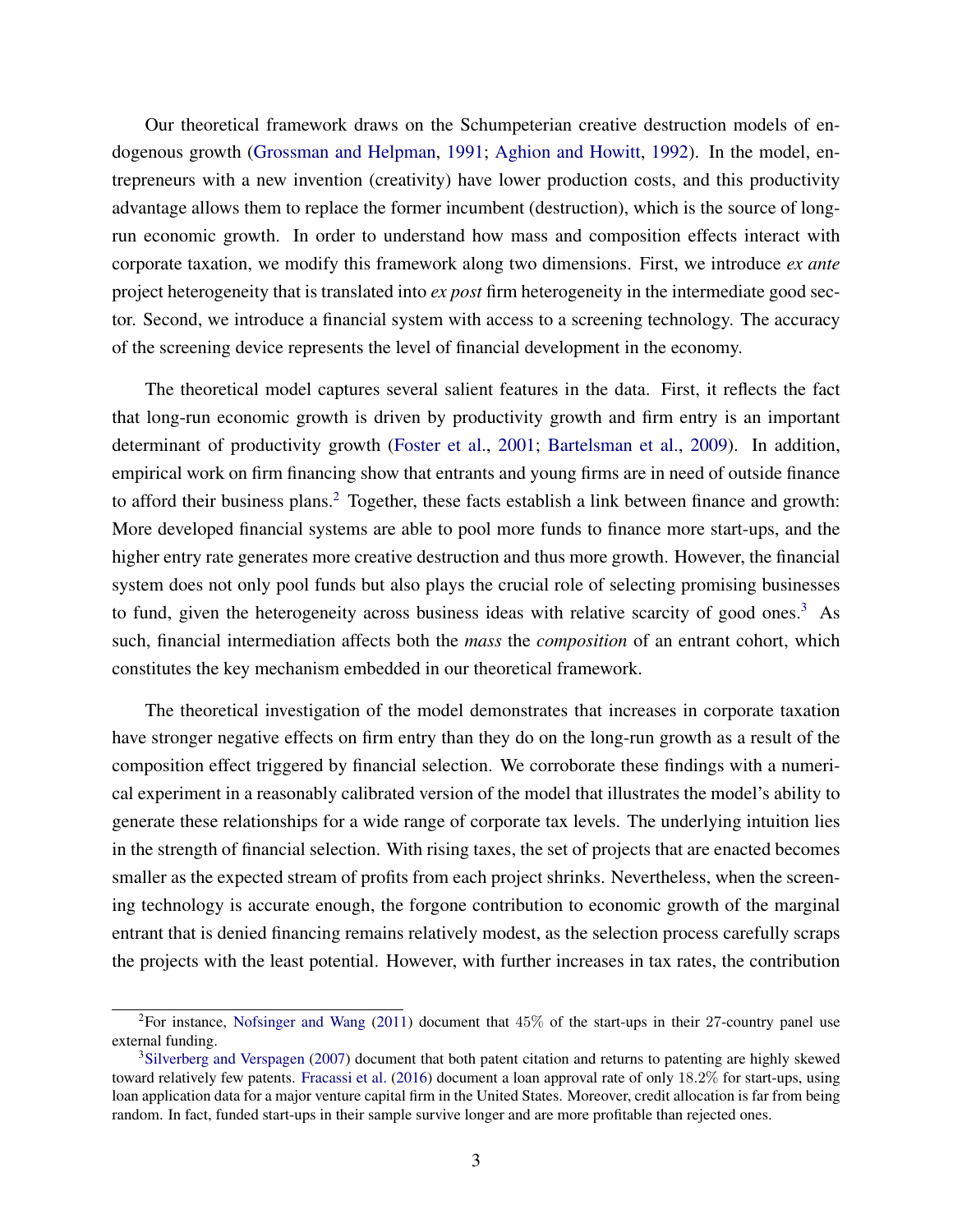of the marginal entrant that is left out also rises. Hence, the relative strength of mass effect over composition effect is not constant. This result implies a nonlinear impact of corporate taxation on economic growth. Moreover, additional numerical exercises presented in the Appendix illustrate that these findings also hold in an extended version of the model that captures endogenous innovation decisions of incumbent firms in addition to entry dynamics.

The last section of the paper presents regression results from cross-country and cross-countryindustry analyses, which lend support to the proposed mechanism. First, we formalize the relationship from Figure [1.](#page-1-0) Exploiting industry variation, we then show how the mass-composition trade-off depends on the intensity of firm selection. In particular, our results suggest that the dampening of the negative effect of corporate taxes on firm entry and aggregate growth is stronger in industries that are more exposed to financial selection. In line with the numerical analysis of the model, this result reflects the role of adjustments in the composition margin, which strengthens with better financial selection of firms at entry.

**Related Literature** The screening role of the financial system in our model links it to a literature that can be traced back to [Bagehot](#page-25-2) [\(1878\)](#page-25-2) and [Schumpeter](#page-27-2) [\(1934\)](#page-27-2), but a more formal exposition of financial selection can be found in [Boyd and Prescott](#page-25-3) [\(1986\)](#page-25-3). The handbook chapter by [Levine](#page-26-3) [\(2005\)](#page-26-3) eloquently explains that one characteristic of financial development is the *improvement in the production of ex ante information about possible investments*, consistent with the role of financial system in our framework. [Keys et al.](#page-26-4) [\(2010\)](#page-26-4) study empirically the importance of financial selection, documenting that the lower screening intensity in the sub-prime crisis generated between 10% and 25% more defaults.

Many studies have investigated the theoretical underpinnings of the relationship between finance and growth. For instance, [Greenwood and Jovanovic](#page-26-5) [\(1990\)](#page-26-5) present an externality-driven endogenous growth model inspired by [Romer](#page-27-3) [\(1986\)](#page-27-3) with a financial sector. [Bose and Cothren](#page-25-4) [\(1996\)](#page-25-4) also use a first-generation endogenous growth model to study how improvements in the screening technology of the financial system affect the growth rate of the economy. An early innovation-based endogenous growth model with heterogeneity and financial selection is proposed by [King and Levine](#page-26-6) [\(1993\)](#page-26-6). They introduce heterogeneity through project management capabilities of agents in a [Aghion and Howitt](#page-25-1) [\(1992\)](#page-25-1) model, with the financial system pooling resources and identifying capable individuals in order to put them in charge of innovative projects. More recent advances on this finance-growth nexus include [Greenwood et al.](#page-26-7) [\(2010\)](#page-26-7), [Levine](#page-26-3) [\(2005\)](#page-26-3), [Cole et al.](#page-25-5) [\(2016\)](#page-25-5), and [Levine and Warusawitharana](#page-26-8) [\(2019\)](#page-26-8). From the modeling perspective, our work is closer to Ates and Saffie [\(2016\)](#page-25-6), which use a quantitative endogenous growth model with financing frictions and external finance to analyze permanent effects of sudden stops. Departing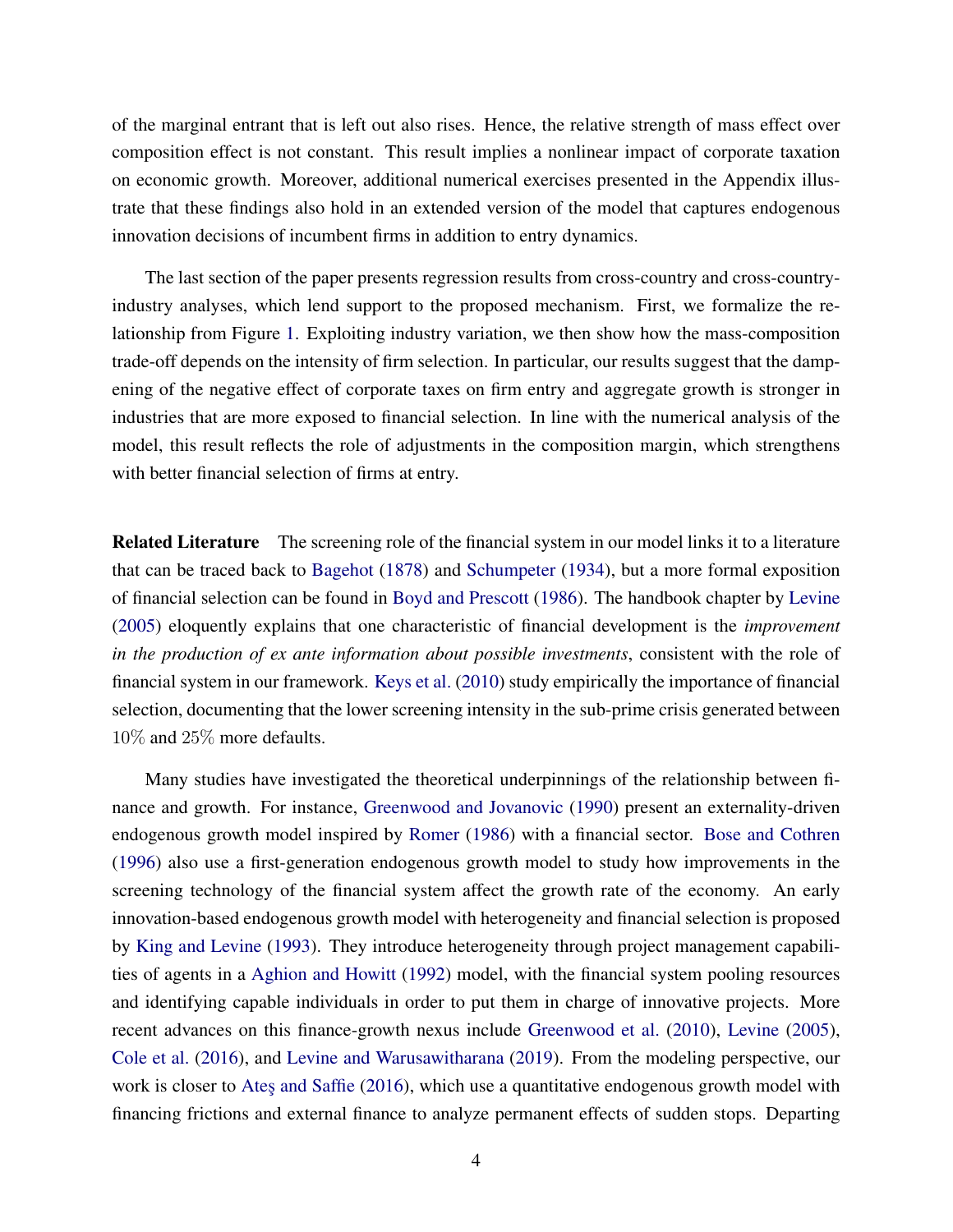from that model, in this paper we develop a framework with imperfect financial selection and use it to derive novel analytical predictions. Our main focus here is the role of the selection quality in shaping the response of firm entry and aggregate growth to corporate tax changes.

Our analysis of corporate taxes links our paper to a large body of work on the effect of taxation on economic activity. [Easterly and Rebelo](#page-26-9) [\(1993\)](#page-26-9) and [Piketty et al.](#page-27-4) [\(2014\)](#page-27-4) find no robust relationship between economic growth and taxation, while the findings of [Romer and Romer](#page-27-5) [\(2010\)](#page-27-5) using narrative records suggest the contrary when short-term growth is concerned. Also, [Romer and](#page-27-6) [Romer](#page-27-6) [\(2014\)](#page-27-6) find a limited effect of marginal income tax changes on taxable income using data from the inter-war period in the United States, while they argue that the effect on business formation is more pronounced. This result resonates with the strong negative effect of corporate taxation on entrepreneurship in [Rin et al.](#page-27-7) [\(2011\)](#page-27-7). [Ferraro et al.](#page-26-10) [\(2017\)](#page-26-10) contributes to this literature with a quantitative investigation, which analyzes the effect of different types of taxes on economic activity on aggregate productivity. Closer to our study, [Jaimovich and Rebelo](#page-26-11) [\(2017\)](#page-26-11) build on the non-Schumpeterian innovation tradition of [Romer](#page-27-8) [\(1990\)](#page-27-8), which they complement with heterogeneous agents as in [Lucas](#page-27-9) [\(1978\)](#page-27-9) to study the nonlinear relationship between taxation and long-run growth. While the interplay between taxation, heterogeneity of ideas, and self-selection into entrepreneurship in [Jaimovich and Rebelo](#page-26-11) [\(2017\)](#page-26-11) generates similar patterns to those found in our work, our study emphasizes the important role of financial selection in this relationship, which we show is corroborated by new empirical evidence.

This paper contributes to the literature on two grounds. First, it shows theoretically how financial selection, through its effect on the entry decisions of heterogeneous firms, could reconcile the incommensurate effects of corporate taxation on firm entry and long-run growth. This result hinges on the endogenous mass-composition trade-off arising in the model, which generates a non-monotonic and non-linear relationship between entry and growth rates. Second, our theory suggests that the strength of this mechanism depends positively on the quality of financial selection, and we provide new empirical evidence that corroborates this theoretical prediction.

The paper is structured as follows. Section [2](#page-5-0) presents the model economy. Section [3](#page-15-0) discusses the main analytic results, the numerical illustration of the mass and composition effect, and the role of financial selection. Section [4](#page-20-0) shows evidence from the data supporting the main predictions of the model, and Section [5](#page-24-0) concludes.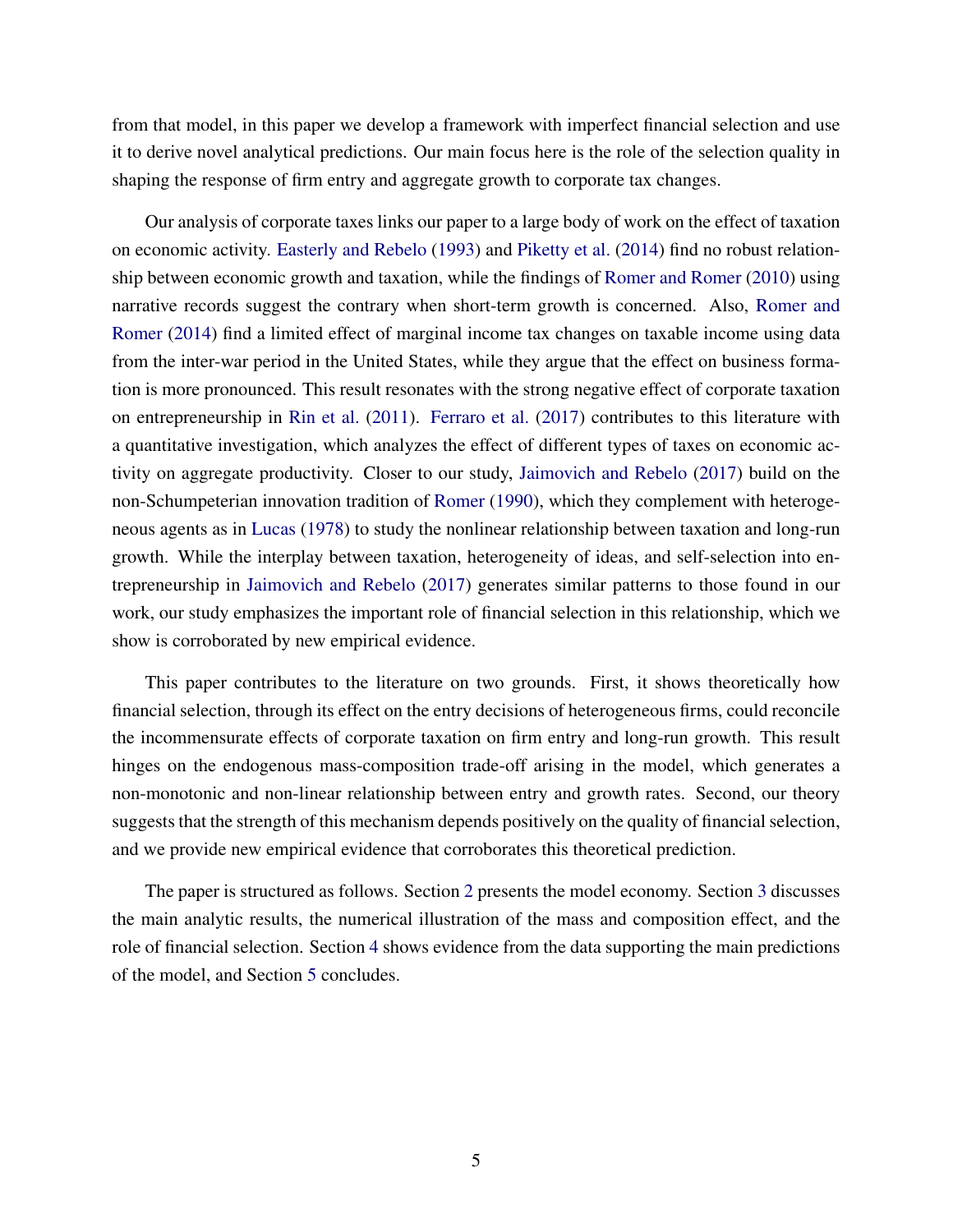### <span id="page-5-0"></span>2 Model

This section presents a simple extension of the quality-ladder models [\(Grossman and Help](#page-26-0)[man,](#page-26-0) [1991;](#page-26-0) [Aghion and Howitt,](#page-25-1) [1992\)](#page-25-1).<sup>[4](#page-0-0)</sup> A continuum of differentiated intermediate goods (varieties), indexed by  $j \in [0, 1]$ , are used to produce a unique final good. In each variety, the producer with the lower marginal cost monopolizes production. Productivity growth is endogenous, and productivity increases when a new firm (entrant) captures a product line by innovating over the former leader (incumbent firm). We extend this framework to allow for project heterogeneity and financial selection. A representative financial intermediary owns a unit mass of projects, indexed by  $e \in [0, 1]$ , and collects deposits from the representative household to enact a portion of them. Successfully enacted projects give rise to new firms. Two ingredients are critical for a mass-composition trade-off to arise. First, we allow for heterogeneity at the project and at the firm level. Firms are heterogeneous in their cost advantage with respect to the closest competitor. In particular, there are two types of firms: H (high) and L (low). Type-H firms enjoy a larger cost advantage than type-L firms. Projects are heterogeneous in their idiosyncratic probability of generating a type-H firm. Second, we model financial selection by allowing the financial intermediary to access an imperfect screening device to assess the idiosyncratic probability that characterizes each project.

#### 2.1 The Representative Household

The representative household lends assets  $A(t)$  to the financial intermediary at the interest rate  $r(t)$  and receives the profits of the financial intermediary  $\Pi(t)$  as well as the revenue generated by corporate taxation  $T(t)$ , which the government levies on intermediate good producers. Time is continuous. The household supplies  $L$  units of labor inelastically, receives log-utility from consumption of final good, and discounts future utility at the rate of time preference  $v$ . Given functions for wages, interest rates, profits, lump sum transfers of tax revenue  $\{w(t), r(t), \Pi(t), T(t)\}$ , and initial asset holding  $A(0)$ , the representative household chooses functions of optimal consumption and assets allocation  $\{C(t), A(t)\}\)$  to solve

<span id="page-5-2"></span><span id="page-5-1"></span>
$$
\max_{C(t), A(t) \ge 0} \int_0^\infty e^{-vt} \log C(t) dt \qquad s \, b \, j \, . \, to \tag{1}
$$

$$
C(t) + \dot{A}(t) = w(t)L + r(t)A(t) + \Pi(t) + T(t).
$$
\n(2)

<sup>4</sup>For a review of the relevance and scope of this framework see [Aghion et al.](#page-25-7) [\(2013\)](#page-25-7).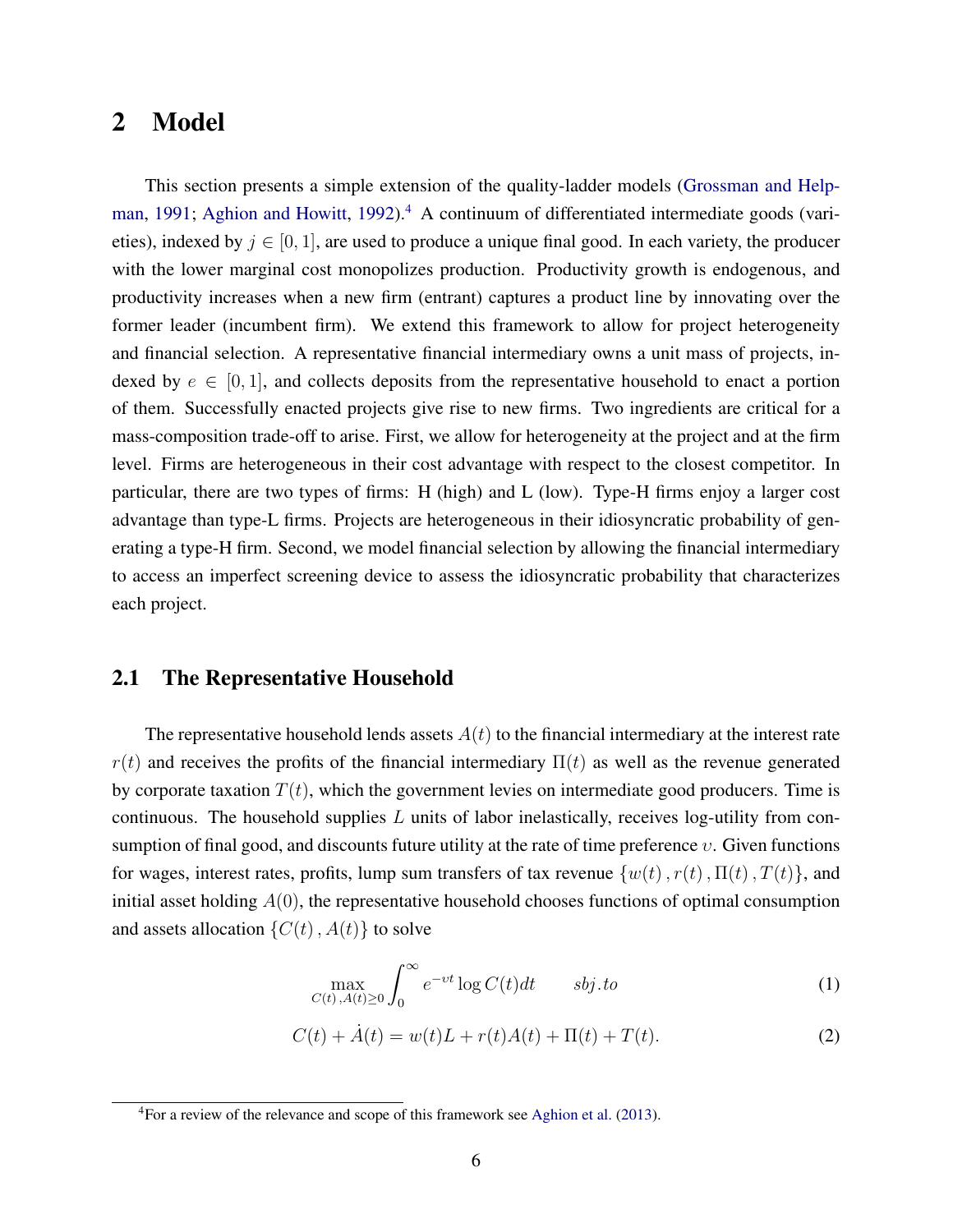As indicated by equation [\(2\)](#page-5-1), the final good is the numeraire. The Euler equation follows as

<span id="page-6-3"></span>
$$
\frac{\dot{C}(t)}{C(t)} \equiv g(t) = r(t) - v.
$$
\n(3)

### 2.2 Final Good Sector

The representative final good producer combines intermediate inputs to produce the final good according to the following constant return to scale technology,

$$
\ln Y(t) = \int_0^1 \ln x_j^D(t) dy,
$$

which in turn provides resources for consumption. In particular, given input prices and wages  $\{w(t), p_j(t)\}\$ , the final good producer demands intermediate varieties  $\{x_j^D(t)\}_{j\in[0,1]}$  every instant in order to solve

$$
\max_{\left\{\left\{x_j^D(t)\right\}_{j\in[0,1]}\right\}\geq 0} \left\{ \exp\left(\int_0^1 \ln x_j^D(t)dt\right) - \int_0^1 x_j^D(t)p_j(t)dt\right\}.
$$
 (4)

The solution to this problem yields the following demand schedule for intermediate goods:

<span id="page-6-0"></span>
$$
x_j^D(t) = \frac{Y(t)}{p_j(t)}.\tag{5}
$$

### 2.3 Intermediate Good Sector: Heterogeneous Firms

There is a continuum of firms producing a unit mass of intermediate goods indexed by  $j$ . The output of variety j is denoted by  $x_i(t)$ . Production technology of each variety is linear in labor  $l_i(t)$  with constant marginal productivity  $q_i(t)$ , thus

<span id="page-6-2"></span>
$$
x_j(t) = l_j(t)q_j(t). \tag{6}
$$

The efficiency of labor in the intermediate good production evolves with each technological improvement generated by successful entry. Entrants are heterogeneous in their capacity to improve the existing technology. In particular, the evolution of technology is as follows:

<span id="page-6-1"></span>
$$
q_j(t + \Delta t) = \mathbb{I}_j(t)q_j(t) \left(1 + \sigma^d\right) + \left(1 - \mathbb{I}_j(t)\right)q_j(t); \quad d \in \{L, H\},\tag{7}
$$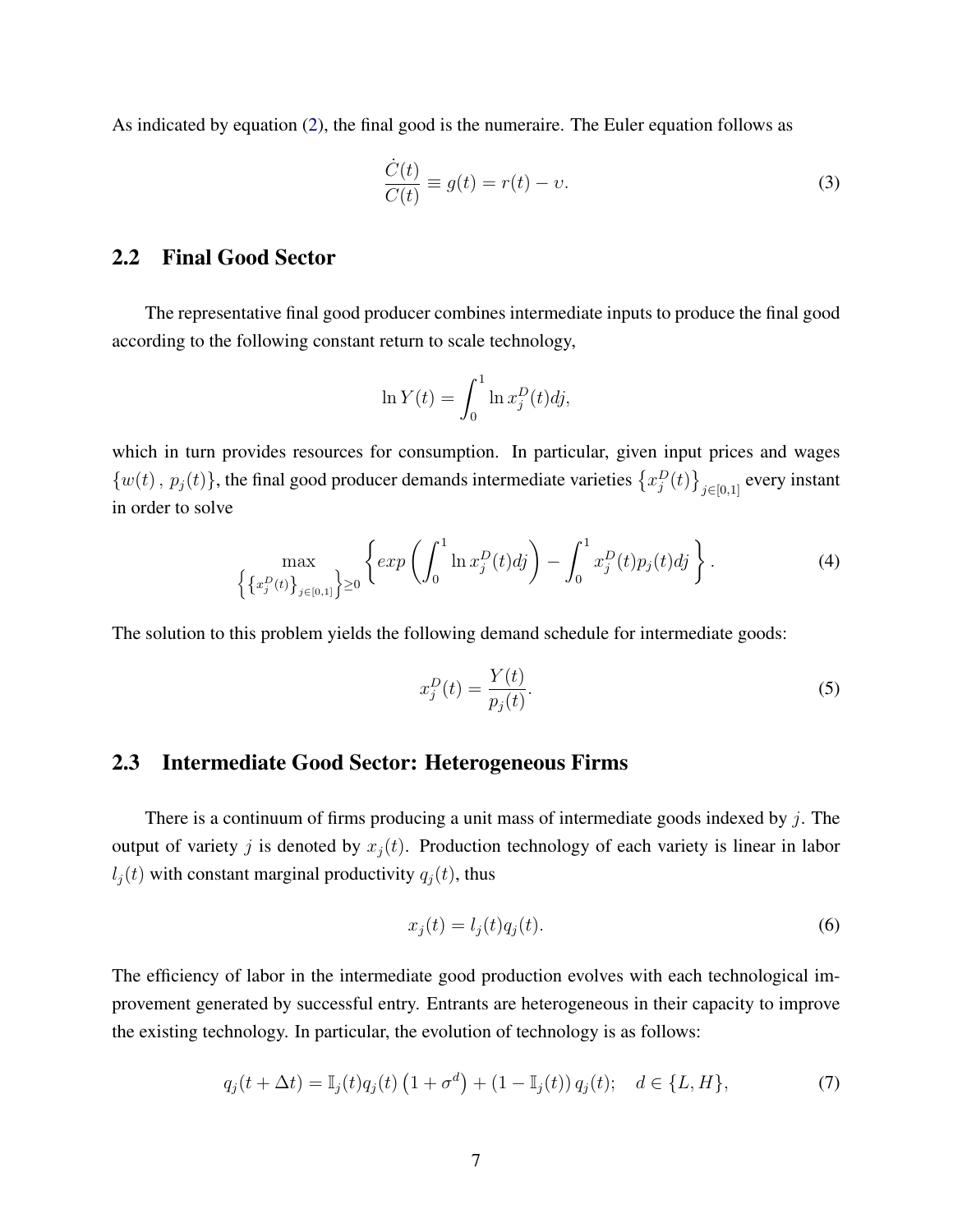where  $\mathbb{I}_i(t)$  is an indicator function that equals 1 if a new firm improves the production technology in product line j at instant t, and 0 otherwise. Moreover,  $\sigma^d$  is the heterogeneous step size of the innovation carried by the entrant firm, with  $\sigma^H > \sigma^L > 0$ . This ranking implies that type-H entrants improve the productivity of labor more than type-L entrants. Therefore, incumbent firms are heterogeneous in their cost advantage. Henceforth, the time index  $t$  will be omitted unless it creates confusion.

Within each variety, the new firm and the incumbent play a Bertrand monopolistic competition game. This setup implies that the competitor with the lower marginal cost dominates the market by following a limit pricing rule, i.e., she sets her price,  $p_i$  equal to the marginal cost of the closest follower. Denoting the efficiency of the closest follower by  $\tilde{q}_j$ , we have

<span id="page-7-1"></span><span id="page-7-0"></span>
$$
p_j = \frac{w}{\tilde{q}_j}.\tag{8}
$$

In any product line  $j$ , the last entrant firm of type  $d$  replaces the former leader and becomes the incumbent, reaping profits  $\pi_j^d$  at time t. Profits are subject to tax rate  $\tau$ . A firm owner collects after-tax profits at a given point in time. The firm will continue to produce over the following time interval only if it is not replaced by a new entrant. If a mass  $M_{t+\Delta t}$  of projects is enacted between t and  $t + \Delta t$ , and each is successful with fixed probability  $\lambda$ , the existing firm will continue to produce with probability  $1 - \lambda M_{t+\Delta t} \Delta t$ . Then, given the interest rate r, the value  $V_j^d$  of owning the product line  $j$  at time  $t$  for a type  $d$  leader is given by

$$
rV_j^d - \dot{V}_j^d = (1 - \tau)\pi_j^d - \lambda MV_j^d.
$$
\n
$$
(9)
$$

In this framework, incumbents are systematically replaced by more efficient entrants. This process captures Schumpeterian creative destruction and is the engine of economic growth in the model. For tractability we abstract from incumbent's dynamics. Appendix [E](#page-44-0) extends the model to include innovation by incumbents as in [Klette and Kortum](#page-26-12) [\(2004\)](#page-26-12) and shows that mass and composition effects are also present in that framework.

### 2.4 Heterogeneous Projects

At every instant there is a continuum of projects indexed by  $e \in [0, 1]$ . There is a fixed cost of enacting a project of  $\kappa$  units of labor. An enacted project generates a new entrant with probability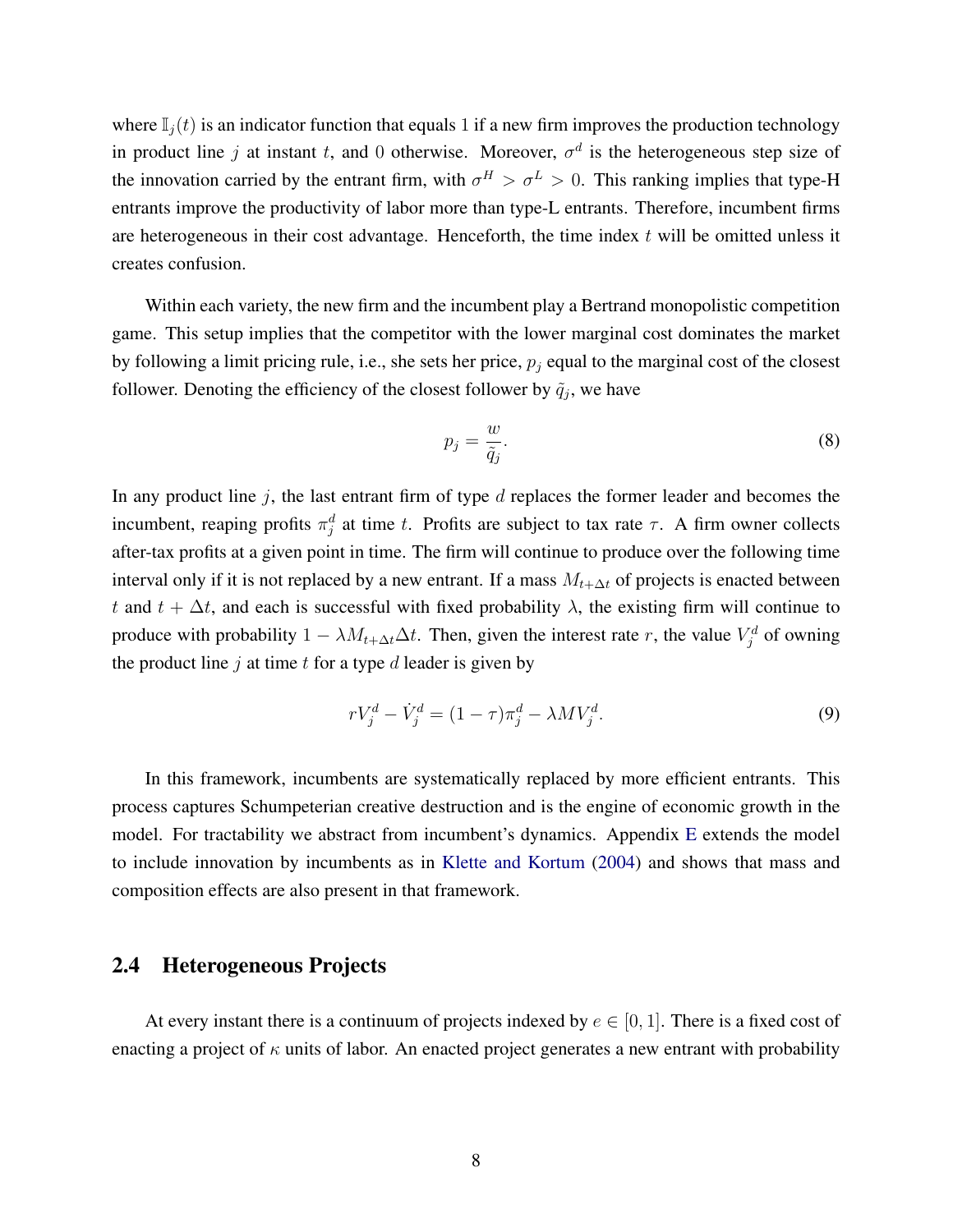$\lambda$ <sup>[5](#page-0-0)</sup> Akin to Ates and Saffie [\(2016\)](#page-25-6), heterogeneity and scarcity are modeled in a way that this *ex ante* project heterogeneity is related to the *ex post* firm heterogeneity. In particular, projects are heterogeneous in their expected cost reduction, and promising ones are scarce. Every project has an unobservable idiosyncratic probability  $\theta(e) = e^{\nu}$  of generating a drastic improvement on productivity, characterized by  $\sigma^H$ . As shown in Figure [2,](#page-8-0) the higher the index e is, the more likely it is for project  $e$  to generate a type-H innovation, and hence, the higher is the expected cost reduction. Thus, *e* is more than an index; it is a ranking among projects with respect to their idiosyncratic  $\theta(e)$ .

<span id="page-8-0"></span>

Figure 2: Project Heterogeneity

In this setting,  $\nu$  governs the underlying scarcity of potential type-H firms in the economy. Figure [2](#page-8-0) shows that for any  $\bar{\theta} \in [0, 1]$ , the higher the value of  $\nu$ , the fewer projects with probability  $\theta(e) > \bar{\theta}$  of generating a type-H firm. For example, when  $\bar{\theta} = 0.6$ , if  $\nu = 0.2$ , there is a mass 0.9 of projects that deliver a type-H firm with probability higher than 0.6, whereas when  $\nu = 5$ , only a mass 0.1 is above that level. Hence,  $\nu$  is a measure of the shortage of projects that are likely to produce type-H firms. Lemma [1](#page-9-0) translates the ranking of projects into a probability distribution for  $\theta$ ; the proof is provided in Appendix [A.1.](#page-28-0)

<sup>&</sup>lt;sup>5</sup>The parameter  $\lambda$  is not crucial for the theory. It is useful for scaling proposes in the numerical illustration. Entry is undirected in the sense that new firms land on random varieties. Because in equilibrium every entrant is indifferent, this assumption is not restrictive.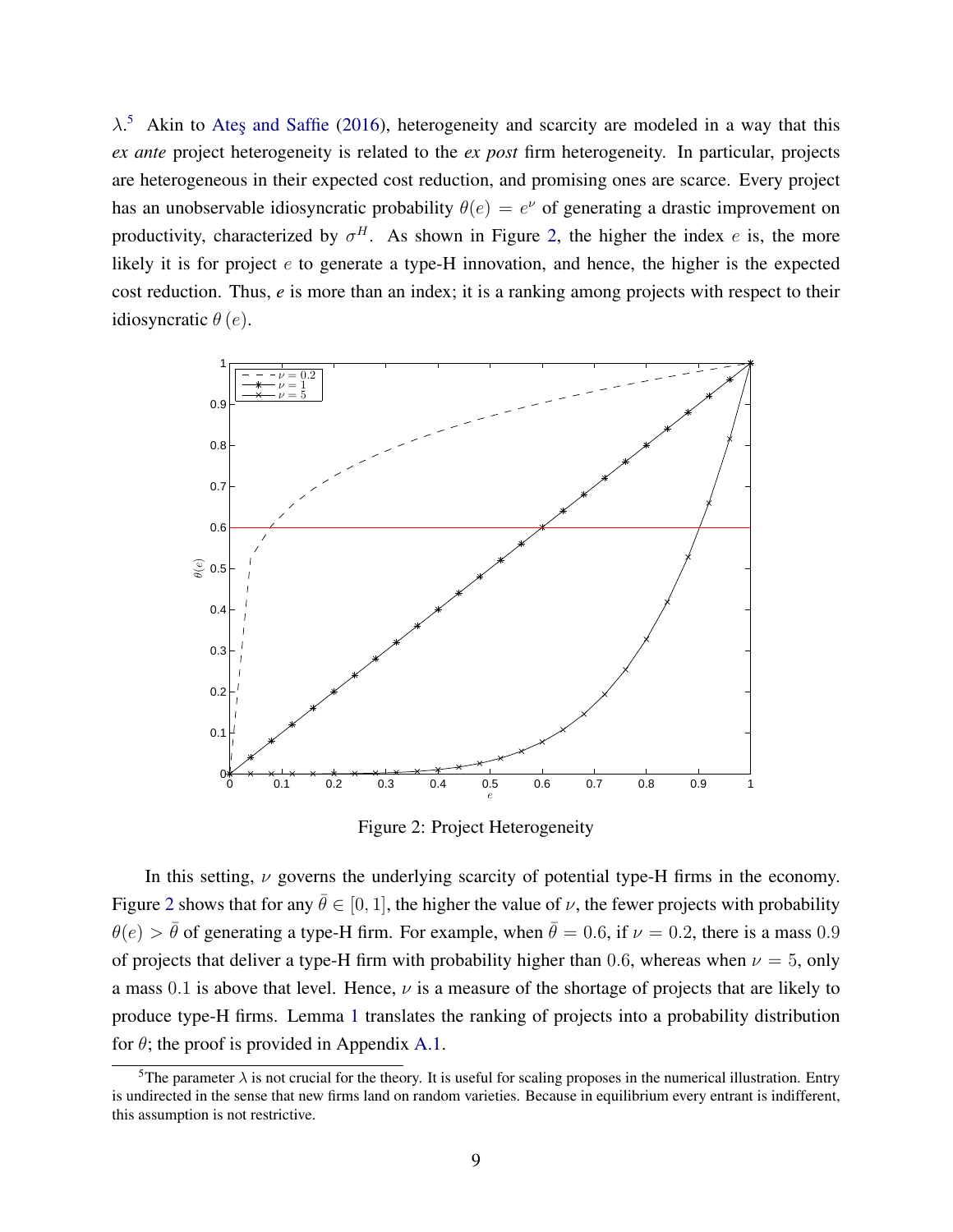<span id="page-9-0"></span>**Lemma 1.** *The probability distribution*  $f(\theta)$  *is characterized by* 

$$
f(\theta) = \frac{1}{\nu} \left(\frac{1}{\theta}\right)^{1-\frac{1}{\nu}},
$$

the mean of this distribution is given by  $E\left[\theta\right]=\frac{1}{\nu+1}$ . Moreover, the skewness  $S(\nu)$  of  $f(\theta)$  is

$$
S(\nu) = \frac{2(\nu - 1)\sqrt{1 + 2\nu}}{1 + 3\nu},
$$

*which is positive and increasing for*  $\nu \geq 1$ *.* 

The empirical literature shows that good projects are scarce, indicating that  $\nu > 1$ .<sup>[6](#page-0-0)</sup> The fraction of type-H firms when enacting a set  $M \in (0, 1]$  of projects is given by

$$
\tilde{\mu}^{H} = \frac{1}{M} \int_{0}^{1} prob(e \in M) \times \theta (e) de.
$$

Random selection implies that for all  $e$ ,  $prob(e \in M) = M$ . We denote by  $\underline{\tilde{\mu}}^H$  the proportion of type-H firms on the entering cohort under random selection. Then  $\tilde{\mu}^H$  equals the unconditional probability of observing a type-H firm:

$$
\underline{\tilde{\mu}}^H = \int_0^1 e^{\nu} de = \int_0^1 \theta f(\theta) d\theta = \frac{1}{\nu + 1}.
$$

Finally, the higher  $\nu$  is, the lower the proportion of high type firms among the randomly enacted cohort. This conjecture formalizes one of the main intuitions of the model, that projects are heterogeneous and good ideas are scarce.

The fraction of type-H firms in the entrant cohort determines the evolution of productivity at the product line level. In fact, Equation [\(10\)](#page-10-0) characterizes the evolution of productivity in product line  $j$  in an infinitesimal interval of time.

<sup>6</sup>[Silverberg and Verspagen](#page-27-1) [\(2007\)](#page-27-1) use patent data to study the skewness of the patent quality distribution proxied by citations. They find that both the distribution of citations and the return to patents are highly skewed, and that the tail index is roughly constant over time. Other firm-related variables are also documented in the literature to have *fat tails*. For instance, [Moskowitz and Vissing-Jorgensen](#page-27-10) [\(2002\)](#page-27-10) find large skewness on entrepreneurial returns. [Axtell](#page-25-8) [\(2001\)](#page-25-8) shows that the size distribution of U.S. firms closely mimics a Zipf distribution, where the probability of a firm having more than n employees is inversely proportional to n. [Scherer](#page-27-11) [\(1998\)](#page-27-11) uses German patent data to show the skewness of the distribution of profits and technological innovation.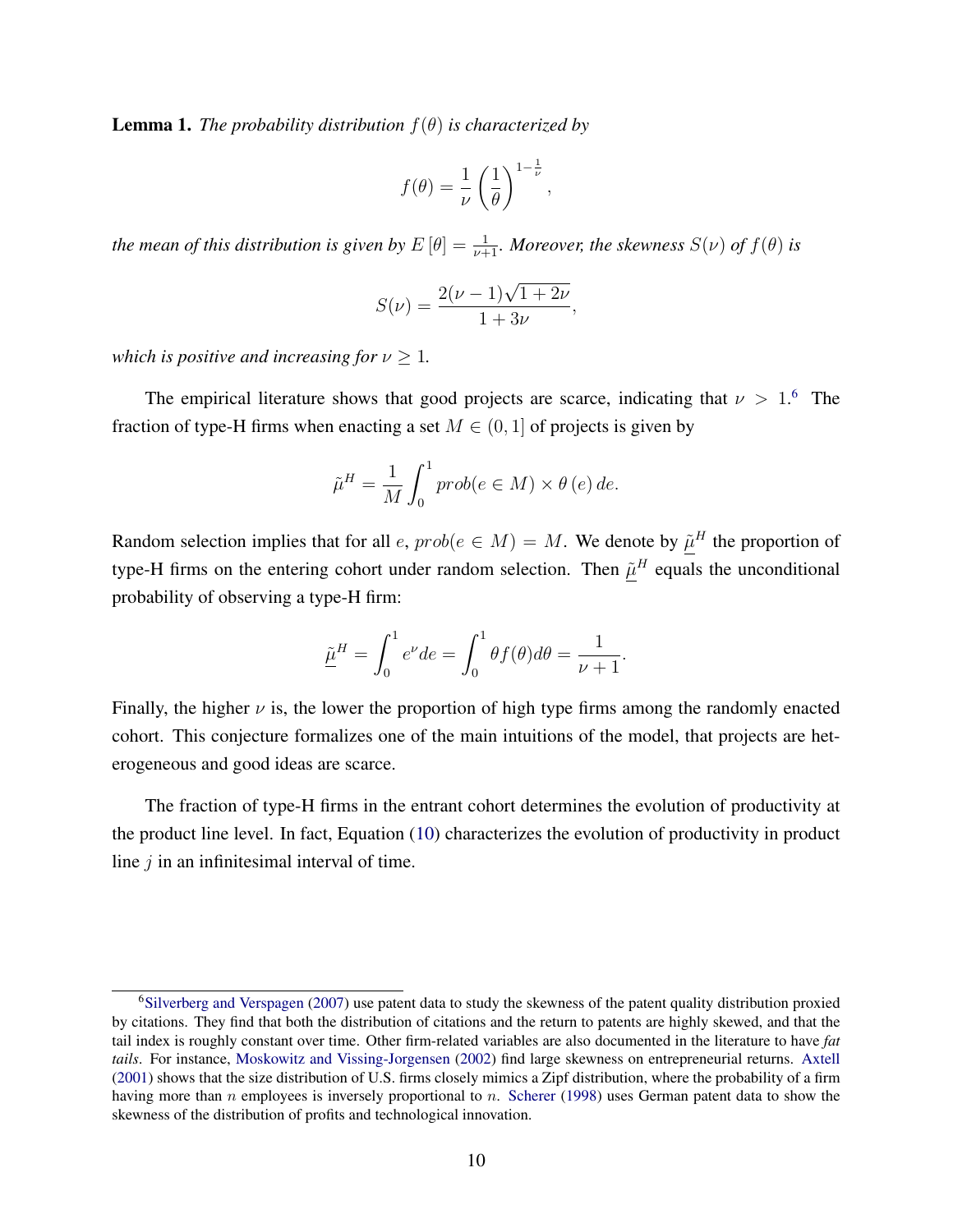<span id="page-10-0"></span>
$$
q_j(t + \Delta t) = \begin{cases} (1 + \sigma^H) q_j(t) & \text{w.p. } \tilde{\mu}^H(t) \,\lambda M(t) \,\Delta t \\ (1 + \sigma^L) q_j(t) & \text{w.p. } (1 - \tilde{\mu}^H(t)) \,\lambda M(t) \,\Delta t \\ q_j(t) & \text{w.p. } 1 - \lambda M(t) \,\Delta t \end{cases} \tag{10}
$$

When a mass of  $M(t)$  projects is enacted, undirected entry implies that a product line may be hit with probability  $\lambda M(t) \Delta t$ . With probability  $\tilde{\mu}^H(t)$  the new firm has type H, in which case the productivity of variety j increases to  $(1 + \sigma^H) q_j(t)$ . With complementary probability, the product line is hit by a type L entrant reaching a productivity level of  $(1 + \sigma^L) q_j(t)$ . With probability  $1 - \lambda M(t) \Delta t$ , product line j is not affected by entry so that the current incumbent continues to operate with the same productivity.

Figure [3](#page-10-1) illustrates the changes in efficiency levels of product lines as the result of firm entry. Figure [3a](#page-10-2) shows the productivity levels of four specific varieties. Notice that the productivity in the second and fourth lines are the same. Figure [3b](#page-10-3) shows the evolution of the levels after entry takes place. The incumbent in the second line is replaced by a type-H entrant, whereas the incumbent in the fourth line is replaced by a type-L entrant. Because the proportional increase in the efficiency is larger with a high step size, the efficiency of the second incumbent surpasses the one of the fourth in the next instant.

<span id="page-10-1"></span>

<span id="page-10-3"></span>Figure 3: Evolution of Product Lines

### <span id="page-10-2"></span>2.5 The Representative Financial Intermediary

The second key innovation of this model is the introduction of a financial system that screens and selects the most promising projects. The representative financial intermediary has access to a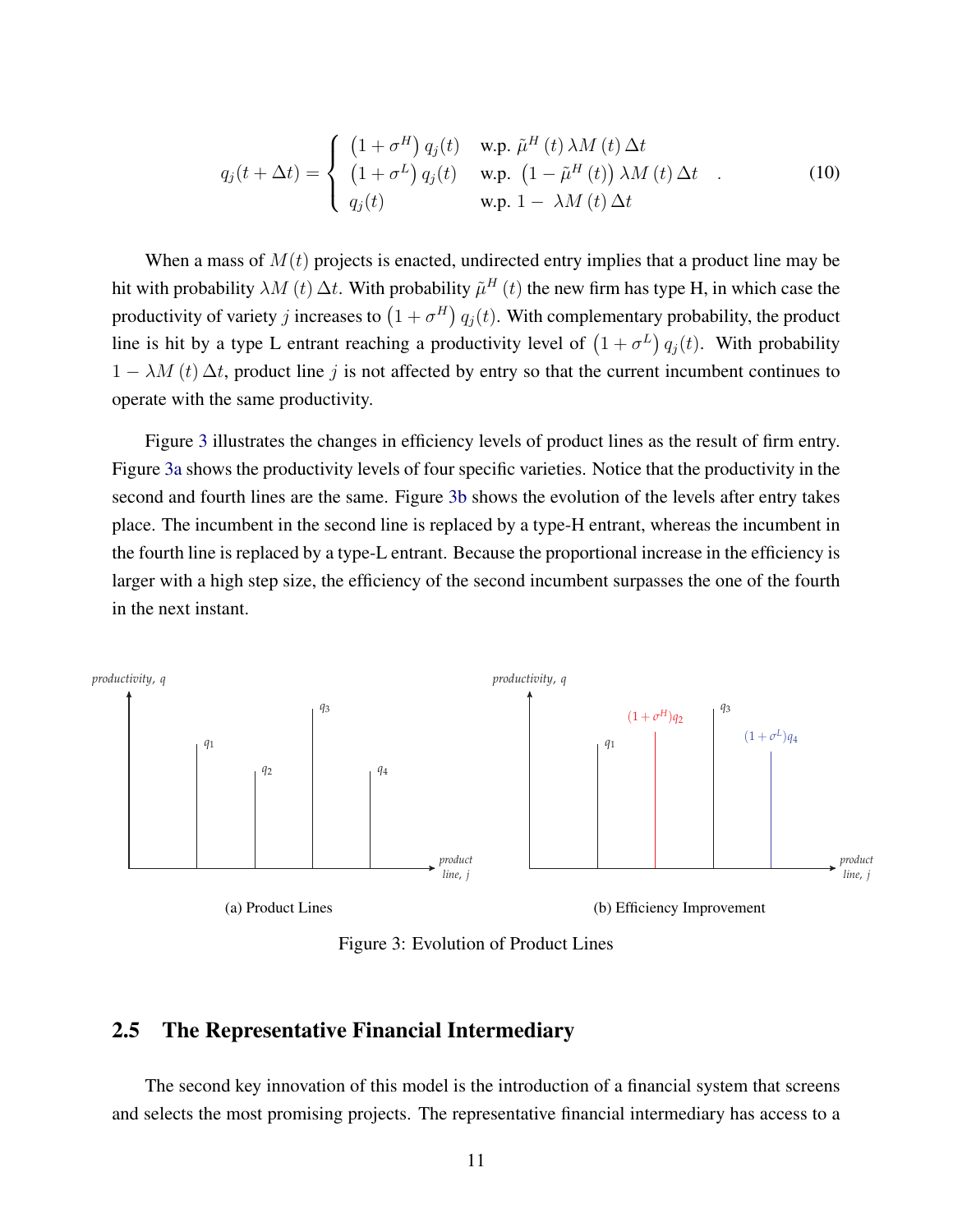unit mass of projects every period. It collects deposits from households, selects which projects to invest in according to their expected value, and pays back to the household the profits generated by these projects. Note that, if  $V_j^H > V_j^L$ ,  $\forall j$ , the financial intermediary strictly prefers to enact projects with higher e. In particular, if e was observable, a financial intermediary willing to finance M projects would enact only the projects with  $e \in [1 - M, 1]$ . However, e is unobservable. Nevertheless, the financial intermediary has access to a costless, yet imperfect, screening technology that delivers a stochastic signal  $\tilde{e}$  defined by

$$
\tilde{e} = \begin{cases}\n\tilde{e} = e & \text{with probability } \rho \\
\tilde{e} \sim U[0, 1] & \text{with probability } 1 - \rho\n\end{cases}
$$

The parameter  $\rho \in [0, 1]$  characterizes the accuracy of the screening, a reflection of the financial development of the economy, with  $\rho = 1$  implying the perfect screening case. Define the expected value of successfully enacting a project with step size d as  $V^d = \mathbb{E}_j[V_j^d]$ . Proposition [1](#page-11-0) shows that when the expected return of creating a type-H firm is higher than the one of creating a type-L firm, the optimal strategy is to set a cut-off for the signal. The proof is provided in Appendix [A.2.](#page-28-1)

<span id="page-11-0"></span>**Proposition 1.** If  $V^H > V^L$ , the optimal strategy for a financial intermediary financing  $M(t)$ *projects is to set a cut-off*  $\bar{e}(t) = 1 - M(t)$ *, and to enact projects only with signal*  $\tilde{e}(t) \geq \bar{e}(t)$ *.* 

When the financial intermediary optimally uses this technology to select a mass  $M = 1 - \bar{e}$  of projects, the proportion  $\tilde{\mu}^H(\bar{e})$  of high type projects in the successfully enacted  $\lambda M$  mass is given by

<span id="page-11-2"></span>
$$
\tilde{\mu}^{H}(\bar{e}) = \frac{1}{\lambda M} \int_{0}^{1} \lambda \times prob(\tilde{e} \ge \bar{e}|e) \times \theta(e) de
$$
\n
$$
= \frac{1}{1 - \bar{e}} \left[ \int_{0}^{\bar{e}} (1 - \rho) (1 - \bar{e}) e^{\nu} de + \int_{\bar{e}}^{1} \left\{ (1 - \rho) (1 - \bar{e}) + \rho \right\} e^{\nu} de \right]
$$
\n
$$
= \frac{1}{\nu + 1} \left[ 1 - \rho + \frac{\rho}{1 - \bar{e}} (1 - \bar{e}^{1 + \nu}) \right].
$$
\n(11)

Note that for any cut-off  $\bar{e}$ , the composition increases with the level of financial technology  $\rho$  and decreases with the scarcity of high type projects  $\nu$ . Moreover, in terms of the resulting composition, financial selection performs at least as well as the random selection of projects. We summarize these properties in Proposition [2.](#page-11-1) [7](#page-0-0)

<span id="page-11-1"></span>**Proposition 2.** The proportion of high type entrants  $\tilde{\mu}^H$  exhibits the following features:

<sup>&</sup>lt;sup>7</sup>The proof is straightforward and therefore omitted.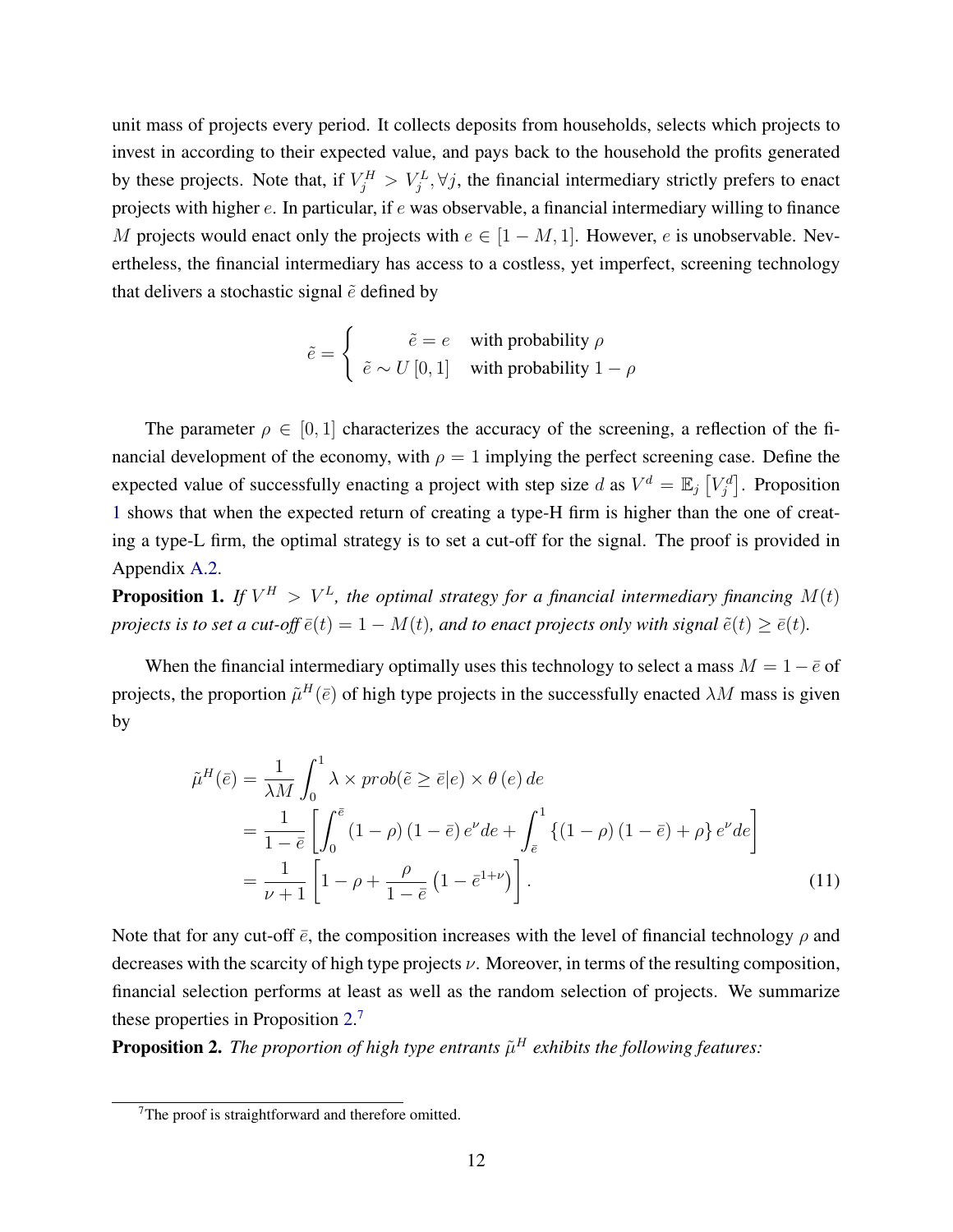1.  $\tilde{\mu}^H(\bar{e})$  is increasing in  $\bar{e}$ . Moreover,  $\tilde{\mu}^H(\bar{e})$  is increasing in  $\rho$  and decreasing in  $\nu$  for every  $\bar{e}$ ; 2.  $\tilde{\mu}^H(\bar{e}) \geq \underline{\tilde{\mu}}^H$  with  $\tilde{\mu}^H(\bar{e}) = \underline{\tilde{\mu}}^H$  if  $\rho = 0$  or  $\bar{e} = 0$ ; 3.  $\tilde{\mu}^H(\bar{e}) = \frac{1 - \bar{e}^{\nu+1}}{(\nu+1)(1 - \bar{e}^{\nu+1})}$  $\frac{1-e^{\nu+1}}{(\nu+1)(1-\bar{e})}$  *if*  $\rho = 1$  *and* lim<sub> $\bar{e} \to 1$   $\tilde{\mu}^H(\bar{e}) = \frac{1+\nu\rho}{\nu+1} \leq 1$ .</sub>

The financial intermediary collects deposits  $D(t)$  from the representative household in order to enact a mass  $M = \frac{D}{m}$  $\frac{D}{w_{\kappa}}$  of projects every period. Proposition [2](#page-11-1) implies that the financial intermediary will always use its screening device.<sup>[8](#page-0-0)</sup> Then, given  $\{V^H, V^L, r, w\}$  the financial intermediary chooses  $\{\bar{e}, D\}$  in order to solve

<span id="page-12-0"></span>
$$
\max_{\{D,\bar{e}\}} \left\{ \frac{\lambda D}{w\kappa} \left[ \tilde{\mu}^H(\bar{e}) V^H + (1 - \tilde{\mu}^H(\bar{e})) V^L \right] - D(1+r) -\xi_1 \left( 1 - \bar{e} - \frac{D}{w\kappa} \right) - \xi_2 \left( \frac{D}{w\kappa} - 1 \right) + \frac{\xi_3}{w\kappa} D \right\}
$$
(12)

where  $\{\xi_1, \xi_2, \xi_3\}$  are Lagrange multipliers that control for the range of  $\bar{e}$ , and the equality of the households' deposits to the demand by the intermediary. Note that the term that multiplies the expression in brackets in the first line is the mass of projects that are enacted and turn out to be successful. The bracketed term is the expected return of the portfolio with composition  $\tilde{\mu}^H(\bar{e})$ . The intermediary needs to pay back D plus the interest. Because the objective function is strictly concave, the first order conditions are sufficient for optimality. In line with Proposition [2,](#page-11-1) a financial intermediary with  $\rho > 0$  faces a trade-off between mass and composition of the enacted pool. Now, we examine the optimal decisions of the intermediary. First-order conditions regarding  $\{D, \overline{e}\}\$ , respectively, yield

$$
\frac{\lambda}{w\kappa} \left[ \tilde{\mu}^H(\bar{e}) V^H + (1 - \tilde{\mu}^H(\bar{e})) V^L \right] - (1 + r) + \frac{\xi_1}{w\kappa} - \frac{\xi_2}{w\kappa} + \frac{\xi_3}{w\kappa} = 0
$$

$$
\frac{\lambda D}{w\kappa} \left( \frac{V^H - V^L}{\nu + 1} \right) \left[ \frac{\rho}{1 - \bar{e}} \left( \frac{1 - \bar{e}^{\nu + 1}}{1 - \bar{e}} - (\nu + 1)\bar{e}^{\nu} \right) \right] + \xi_1 = 0.
$$

Note that if  $\rho > 0$ , then  $\xi_1 < 0$  which in turn implies a positive wedge between the marginal revenue the intermediary generates and the marginal payment it needs to make to households. Therefore, the screening technology allows the intermediary to make positive profits. Furthermore,

<sup>&</sup>lt;sup>8</sup>When a fixed cost is included, the partial solution exhibits a kink. In general equilibrium there is a region where the equilibrium implies not screening, another region where it always implies screening, and a third region characterized by nonexistence. An increasing and convex variable cost does not alter the results.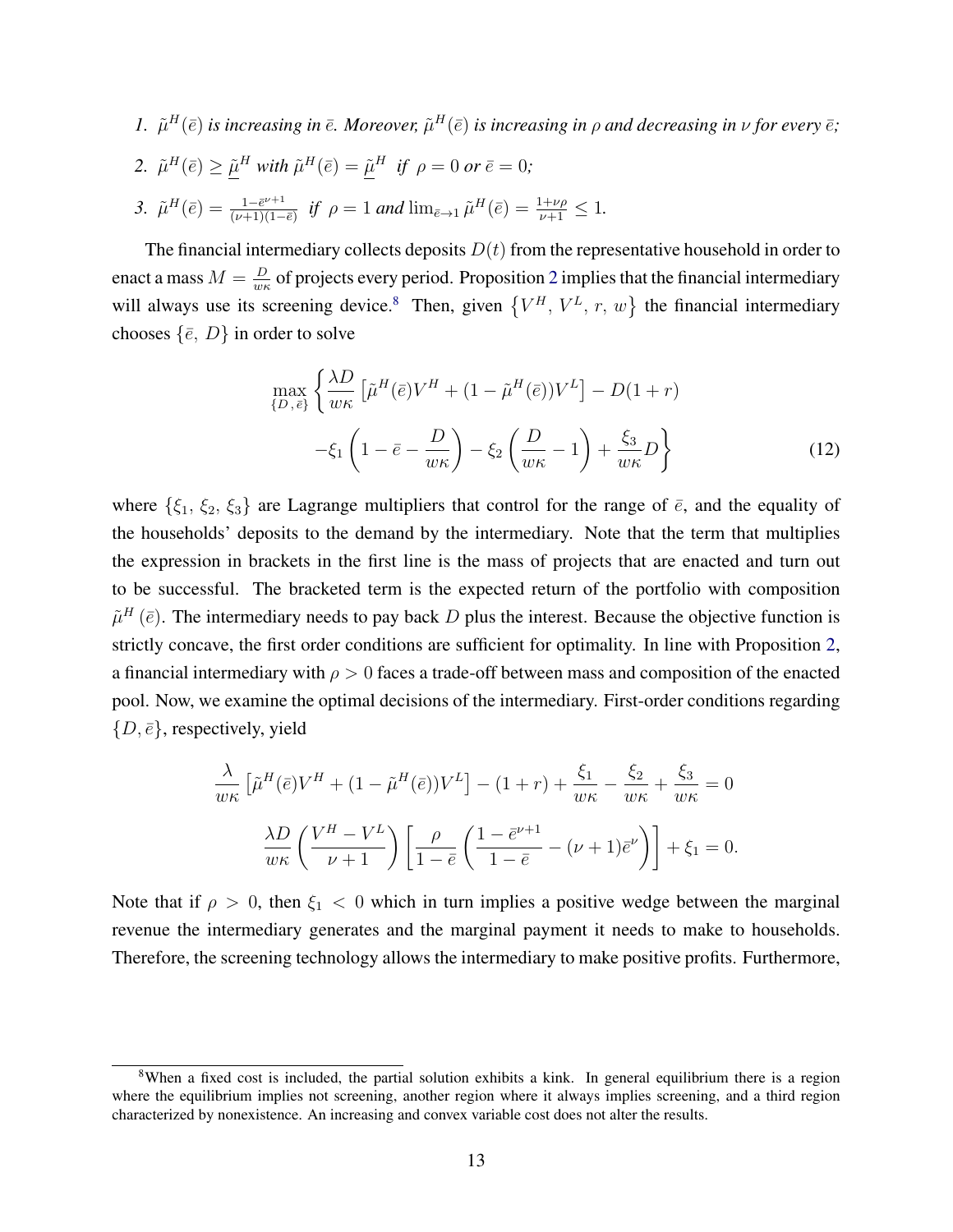the unique interior solution ( $\xi_2 = \xi_3 = 0$ ) is characterized by

<span id="page-13-0"></span>
$$
\rho \bar{e}^{\nu} = \frac{\frac{w\kappa}{\lambda}(1+r) - V^L}{(V^H - V^L)} - \frac{1-\rho}{(\nu+1)}.
$$
\n(13)

The uniqueness crucially depends on  $\rho$  being larger than zero. Otherwise, there are no profits and the intermediary is indifferent when enacting any mass of projects.

This partial equilibrium result is consistent with economic intuition. In fact, the cut-off is increasing in the enacting cost  $\kappa$ , the interest rate, the wages, and the scarcity of good projects  $\nu$ . The cut-off is decreasing in the precision of screening technology  $\rho$  and in the value of the projects, which means that, in these cases, the intermediary is willing to enact more projects.

#### 2.6 Equilibrium

Having introduced the basic components of the model, we can examine its equilibrium and balanced growth path (BGP). First, we define and characterize the equilibrium conditions, then we state the existence and uniqueness of a balanced growth path and characterize it analytically.<sup>[9](#page-0-0)</sup>

Definition 1 (Equilibrium). *A competitive equilibrium for this economy consists of quantities*  $\left\{C(t), Y(t), A(t), \{x_j^S(t), x_j^D(t)\}_{j \in [0,1]}, \{l_j^d(t)\}_{j \in [0,1]}, D(t), \bar{e}(t)\right\}$ , government policy  $\{\tau, T(t)\},$  $\{V_j^H(t), V_j^L(t)\}_{j\in[0,1]}$ , prices  $\{w(t), r(t), p_j(t)\}_{j\in[0,1]}\}$ , financial intermediary profits  $\Pi(t)$ , intermediate good producer's profits  $\pi_j^d\,(t)$ , entrants and incumbents compositions  $\left\{\tilde{\mu}^H(t)\,,\,\mu(t)\right\}$ and initial conditions  $\left\{A\left(0\right)$  ,  $\left\{q_{j}\left(0\right)\right\}_{j\in\left[0,1\right]}$  ,  $\mu^{H}\left(0\right)\right\}$  such that:

- *1. Given*  $\{w(t), r(t), T(t), \Pi(t)\}\$ , *household chooses*  $\{C(t), A(t)\}\$  *to solve* [\(1\)](#page-5-2) *subject to* [\(2\)](#page-5-1)*.*
- 2. *Given*  $\{p_j(t)\}$ , final good producer chooses  $\{x_j^D(t)\}_{j\in[0,1]}$  to solve [\(4\)](#page-6-0) every t.
- *3. Given*  $w(t)$ *, and*  $q_j(t)$  *intermediate producer of good j with type d sets*  $p_j(t)$  *according to* [\(8\)](#page-7-0), and earns profits  $\pi_j^d\left(t\right)$ , for every t that she remains the leader in product line j.
- 4. *Given*  $\{V^H(t), V^L(t), r(t), w(t)\}$ , *financial intermediary chooses*  $\{D(t), \bar{e}(t)\}$  *to solve* [\(12\)](#page-12-0) *every t..*

<sup>&</sup>lt;sup>9</sup>The system of equations that characterizes the equilibrium is presented in Appendix [A.4.](#page-29-0)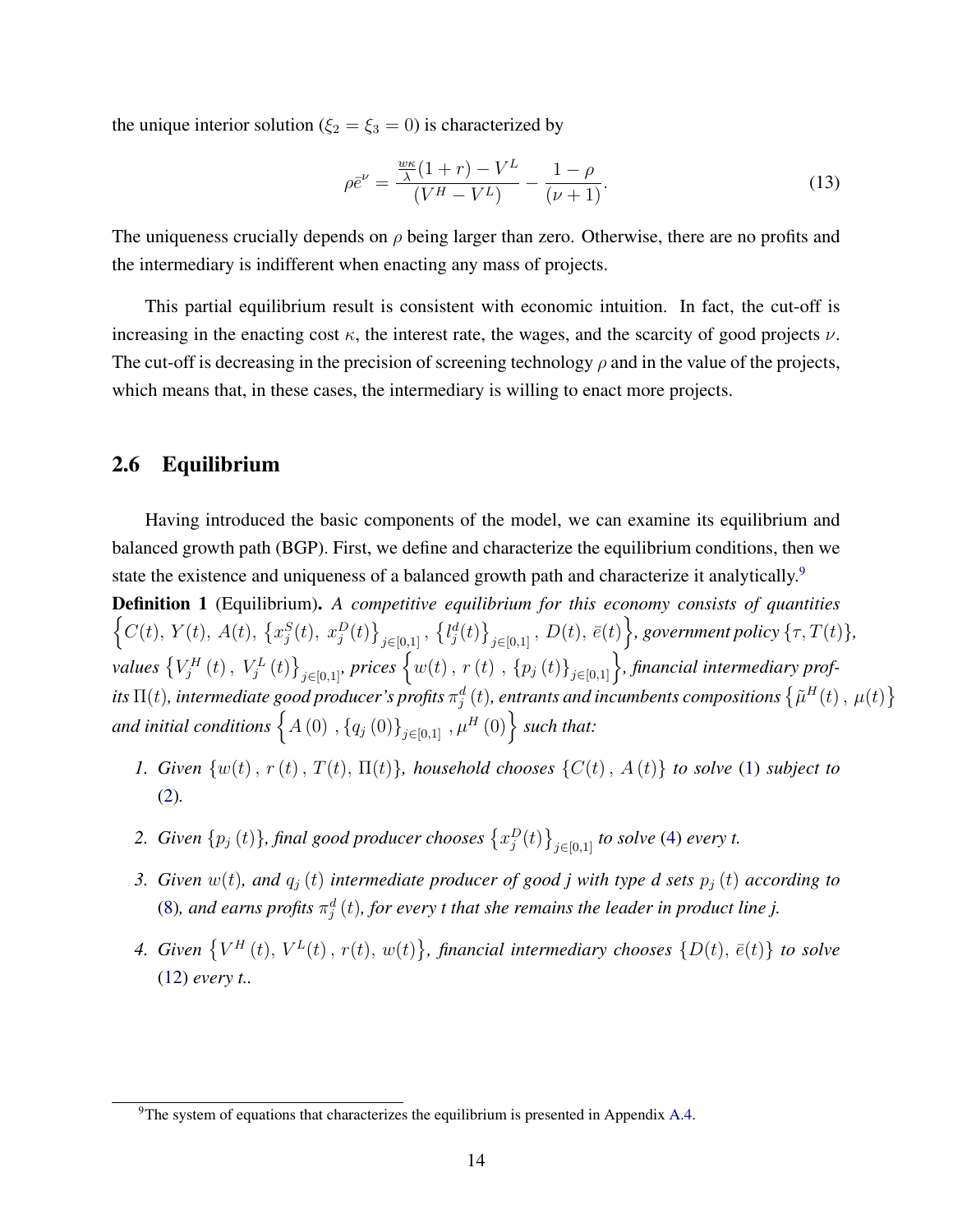*5. Labor, asset, final, and intermediate good markets clear:*

<span id="page-14-2"></span>
$$
\int_0^1 l_j^d(t)dj + (1 - \bar{e}(t))\kappa = L \tag{14}
$$

<span id="page-14-1"></span>
$$
A(t) = D(t) = (1 - \bar{e}(t))w(t)\kappa
$$
\n(15)

$$
x_j^S(t) = x_j^D(t) \quad \Rightarrow \quad l_j(t)q_j(t) = \frac{Y(t)}{p_j(t)}\tag{16}
$$

<span id="page-14-3"></span>
$$
C(t) = Y(t) = e^{\int_0^1 \ln x_j(t)dt}
$$
\n(17)

- 6.  $V_j^d(t)$  *evolves accordingly to* [\(9\)](#page-7-1),  $q_j(t)$  *evolves accordingly to* [\(7\)](#page-6-1), and government budget is *balanced every period.*
- 7. The entrant's composition  $\tilde{\mu}^H(t)$  is determined by [\(11\)](#page-11-2), and the composition of the product *line* µ <sup>H</sup>(t) *evolves according to*

$$
\dot{\mu}^H(t) = \lambda(1-\bar{e}) \left( \tilde{\mu}^H(t) - \mu^H(t) \right).
$$

An important feature of this class of models is that profits, values, and labor across intermediate goods are independent of the efficiency level accumulated in product line  $j$  up to time  $t$ . As a result, the particular product line  $j$  does not matter for the determination of these values; the size of the last innovation is a sufficient statistic for them. This result is summarized in Proposition [3,](#page-14-0) and Appendix [A.3](#page-29-1) presents its derivation.

<span id="page-14-0"></span>Proposition 3. *The following apply in equilibrium:*

- *1.*  $\forall j \in [0, 1]$  and  $\forall d \in \{L, H\}$  we have: i)  $\pi_j^d = \pi^d$ , ii)  $l_j^d = l^d$ , and iii)  $V_j^d = V^d$ .
- 2. If  $\sigma^H > \sigma^L$  we have: i)  $\pi^H > \pi^L$ , ii)  $l^H < l^L$ , and iii)  $V^H > V^L$ .

Proposition [3](#page-14-0) shows that in equilibrium  $V_t^H > V_t^L$ , and hence, the financial intermediary uses a cut-off strategy when selecting projects. Note that more efficient leaders needs less labor to serve the demand of their variety. For concreteness, imagine a type-H leader with a follower of productivity level  $\tilde{q}$ . This leader will charge the same price as a type-L leader who is also followed by someone with efficiency  $\tilde{q}$ . Therefore, both are selling the same quantity; nevertheless, the more efficient leader needs less labor to produce that quantity and hence earns more profits. Having characterized the equilibrium, we can define the balanced growth path.

Definition 2 (BGP). *The economy is in a Balanced Growth Path at time T if it is in such an equilibrium that,*  $\forall t > T$ *, the endogenous aggregate variables*  $\{C(t), Q(t), Y(t), A(t)\}$ *, where*  $Q(t) = \exp\left(\int_0^1 \ln q_j(t) \, d_j\right)$  is the average efficiency level of the economy, grow at a constant rate,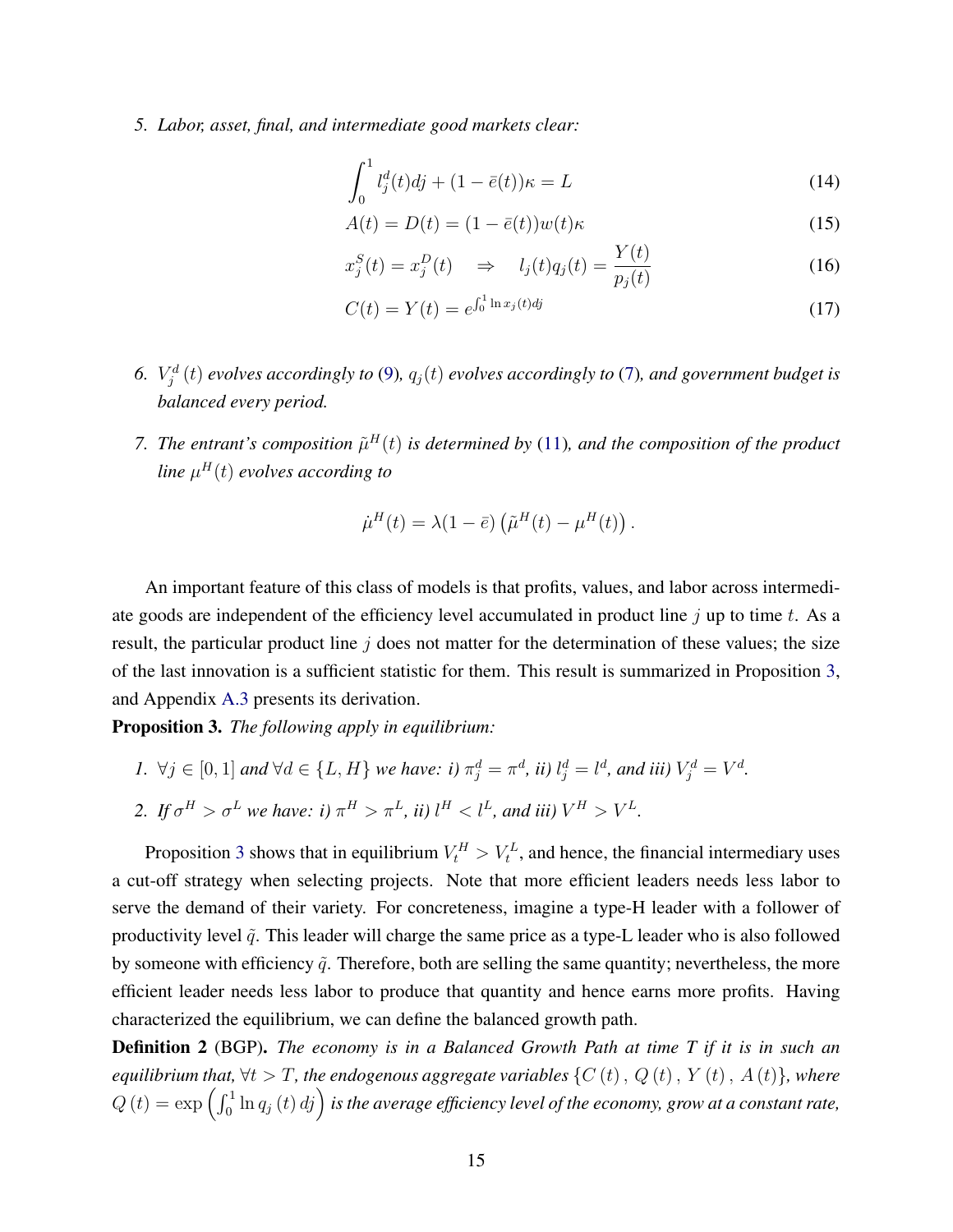*and the threshold*  $\bar{e}(t)$  *is constant.* 

Theorem [1](#page-15-1) states the existence and uniqueness of a BGP for this economy. The proof is provided in Appendix [A.5.](#page-32-0)

<span id="page-15-1"></span>**Theorem 1** (Existence and Uniqueness). *The condition*  $\frac{\kappa}{L} \in [a, b]$ , where  $\{a, b\}$  are constants that *depend on model parameters, is sufficient for the existence and uniqueness of an interior BGP for this economy.*

To sum up, this section introduced a long-run endogenous growth model that features project heterogeneity and financial selection. In this economy, good ideas are scarce and the ability of the financial intermediary to select the most promising ones is limited. These features induce a trade-off between mass and composition, as the larger the entrant cohort is, the lower the fraction of drastic innovations in the economy becomes. The next section focuses on how changes in corporate tax levels affect this margin and the long-run growth.

### <span id="page-15-0"></span>3 Taxes, Firm Entry, and Growth

In this section we characterize the long-run growth rate of the economy and theoretically show that mass and composition effects govern the pass-through of taxes to firm entry and aggregate growth. We also introduce a numerical example that illustrates how the degree of financial selection quality affects the strength of this pass-through.

### 3.1 Mass and Composition Effects

Appendix [A.5](#page-32-0) derives the following expression for output growth, which is driven by improvements in labor productivity, along the balanced growth path:

<span id="page-15-2"></span>
$$
g(\bar{e}) = \lambda (1 - \bar{e}) \times \ln \left[ (1 + \sigma^H)^{\mu^H(\bar{e})} (1 + \sigma^L)^{1 - \mu^H(\bar{e})} \right].
$$
 (18)

The economic intuition of equation [\(18\)](#page-15-2) is clear: The long-run growth of this economy is the geometric mean of the efficiency improvement weighted by the composition of the cohort and scaled by the mass of entrants. The trade-off between mass and composition is manifested in this term. A lower standard  $\bar{e}$  implies a larger pool of entrants, which increases the exponent of this term but also decreases the base through the indirect effect on composition  $\mu^H(\bar{e})$ . The interaction of these two margins determines the long-run growth  $g(\bar{e})$ .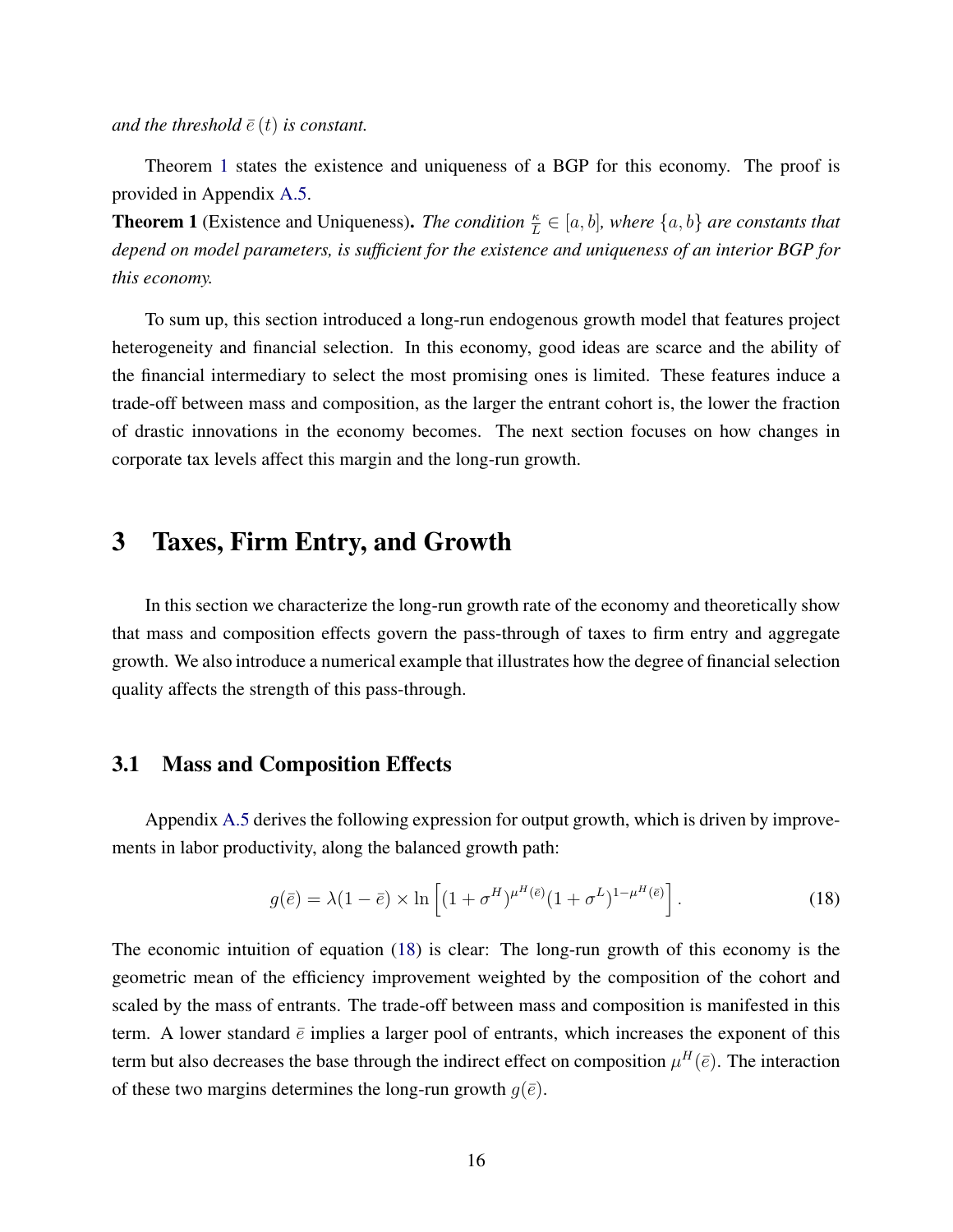To understand the source of the trade-off, it is useful to consider two alternative cases that the intermediary could face when investing in projects: an economy with no accuracy ( $\rho = 0$ ) where project initialization is random, and a model with no heterogeneity ( $\sigma^H = \sigma^L$ ) where selection is useless. In both of these cases, the expected step size of the marginal enacted project is constant with respect to the total enacted mass, destroying the trade-off between the enacted mass and its composition. In contrast, the full model is characterized by the decreasing expected step size of the marginal entrants with respect to the total entry; this tension introduces a trade-off between mass and composition in the economy. Because  $\bar{e}$  is an endogenous variable, the role of mass and composition in shaping the response to taxation must be derived in general equilibrium. Proposition [4](#page-16-0) shows the general equilibrium comparative statics to changes in the corporate tax rate  $\tau$ .<sup>[10](#page-0-0)</sup>

<span id="page-16-0"></span>Proposition 4. *An economy with higher corporate tax rate* τ *has higher lending standards and less entry but better composition in equilibrium. Long-run growth decreases with*  $τ$ *:* 

$$
\frac{\partial \bar{e}}{\partial \tau}\geq 0 \quad ; \quad \frac{\partial g(\bar{e})}{\partial \tau}\leq 0 \quad ; \quad \frac{\partial \mu^H\left(\bar{e}\right)}{\partial \tau}\geq 0.
$$

Proposition [4](#page-16-0) shows that economies with higher corporate taxes  $(\tau)$  have lower entry rates and lower long-run growth but better composition. The result that the changes in growth and entry share the same sign implies that the mass effect generated by the change in taxes dominates the composition effect. However, the fact that the change in composition has a positive sign means that it mitigates the effect of a change in entry on the growth rate, leading to a milder pass-through between entry and growth, as seen in Figure [1.](#page-1-0) The composition effect introduces nonlinearities on the relationship between credit availability and growth. In fact, in the absence of selection or heterogeneity project enaction has a constant contribution to growth. Therefore, the relationship between entry (or total credit) and growth is linear. The model presented here breaks that linearity, introducing a nontrivial relationship between entry and growth shaped by the interaction between heterogeneity, scarcity, and financial selection that characterizes the economy. The next subsection illustrates this nonlinearity with a numerical example and highlights the central role played by the accuracy of the screening technology of the financial intermediary in determining its strength.<sup>[11](#page-0-0)</sup>

<sup>&</sup>lt;sup>10</sup>The proof is provided in Appendix [A.6.](#page-35-0) A similar proposition can be derived for the entry cost  $\kappa$ . The effect of  $\rho$  can be proved to be non-monotonic. See the working paper Ates and Saffie [\(2013\)](#page-25-9) for details.

<sup>&</sup>lt;sup>11</sup>Similarly, an economy with higher enacting cost  $\kappa$  also has higher lending standards and less entry but better composition in equilibrium. The empirical findings in Section [4](#page-20-0) also support this prediction. For a formal description and proof, see Appendix [A.7.](#page-37-0)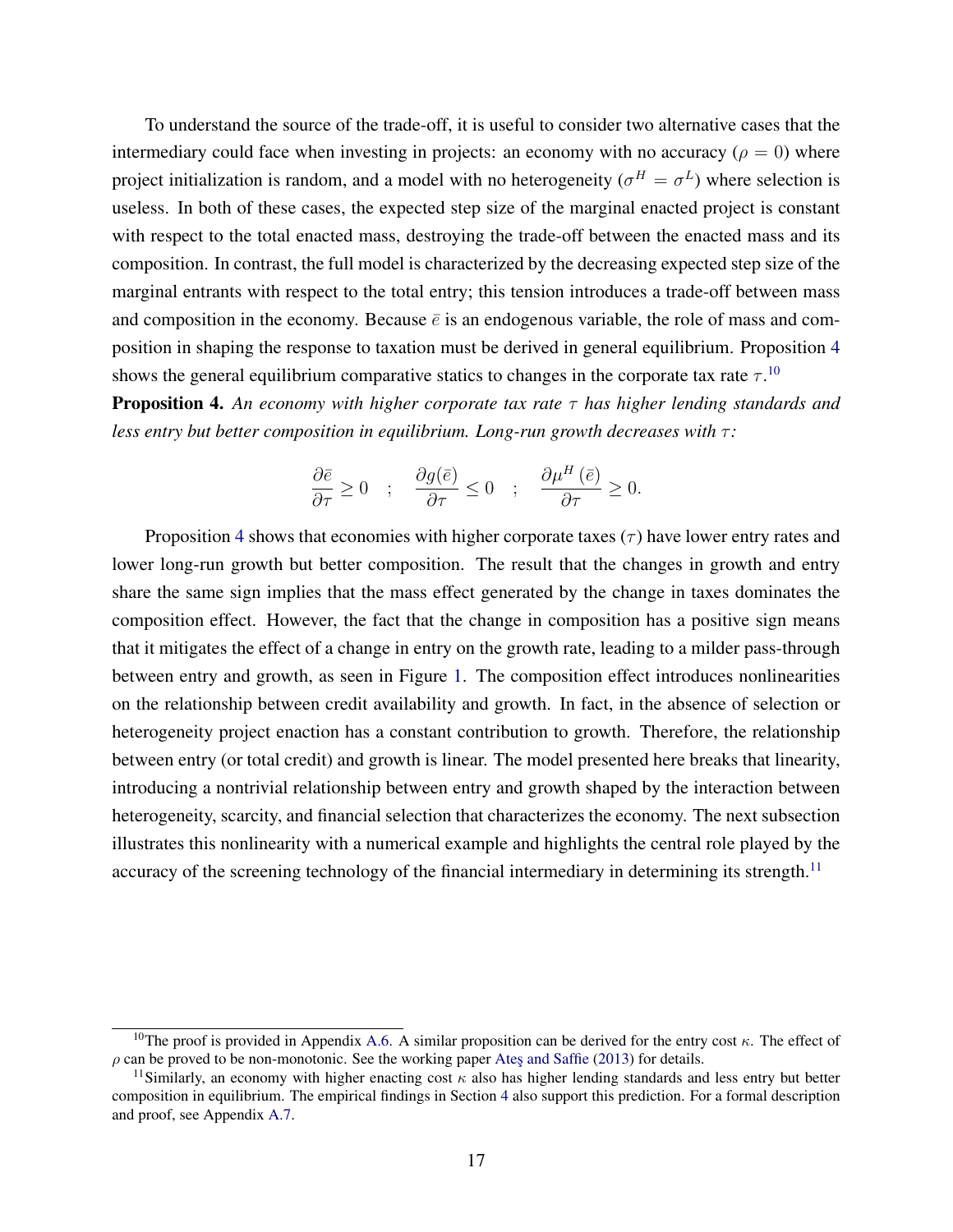### 3.2 Numerical Example

<span id="page-17-0"></span>To illustrate how financial selection can explain that taxation is more detrimental for firm entry than for economic growth, we parametrize the model using values listed in Table [1.](#page-17-0) The parameters are chosen in a way that, despite the simplicity of the model, the economy is consistent with the data of the sample of developed countries that we study in Section [4.](#page-20-0)

|  | $\overline{L} \quad \overline{\lambda} \quad \sigma^L \quad \sigma^H \quad \rho \quad \kappa \quad \upsilon \quad \nu \quad \tau$ |  |  |  |
|--|-----------------------------------------------------------------------------------------------------------------------------------|--|--|--|
|  | $1\quad 0.25\quad 9.5\% \quad 45\% \quad 0.9\quad 0.12\quad 1.5\% \quad 5\quad 35\%$                                              |  |  |  |

Table 1: Parameter Values

The size of the labor force is normalized to 1. The value of  $\lambda$  implies that one of every four projects are able to generate an actual entrant. Type-H firms increase productivity 55%, while type-L firms generate a 10.5% increase in productivity. Given the scarcity parameter  $\nu$ , the underlying heterogeneity of projects suggests that one of every six projects is expected to generate a type-H firm, implying a highly skewed distribution for the probability of generating a drastic innovation. Although we explore several values, the baseline number for  $\rho$  implies that 90% of the projects are successfully screened by the financial intermediary. In line with the average statutory corporate tax for high-income economies presented by [Djankov et al.](#page-25-10) [\(2010\)](#page-25-10), we set  $\tau$  to 35%. We set the discount rate of 1.5%, implying a 3.7% interest rate along the balanced growth path.

The calibrated model delivers a cut-off value  $\bar{e}$  of 50%. In turn, the resulting composition in the intermediate good sector ( $\mu = 31\%$ ) is twice the one that would prevail under random selection. The implied entry rate is 12.5%, close to the average firm entry rate observed in the United States since late 1970s, and in the empirical range for other advanced economies. Aggregate growth is 2.2%, also consistent with the real output growth of advanced economies, especially since the 1980s. The value of  $\kappa$  implies that the cost of starting a business is 11% of per capita income, which is in line with the Doing Business database of the World Bank that reports a business start-up cost of 9% for OECD member countries in as late as 2005. Finally, the average and the standard deviation of markups are consistent with the empirical estimation for developed economies [\(Dobbelaere and](#page-25-11) [Mairesse,](#page-25-11) [2005;](#page-25-11) [Christopoulou and Vermeulen,](#page-25-12) [2008\)](#page-25-12).

Having calibrated the model, we analyze how Figure [4](#page-18-0) shows the long-run responses of entry, composition, growth, and measure of entry elasticity of growth to changes in corporate taxation for several values of  $\rho$ . Figure [4d](#page-18-1) displays the entry elasticity of growth, defined as the ratio of the percentage change in growth to the percentage change in entry generated by a 1 percentage point increase in taxation. In particular, an elasticity smaller than one in absolute value implies that marginal increases in taxation have larger absolute marginal effects on entry than on growth.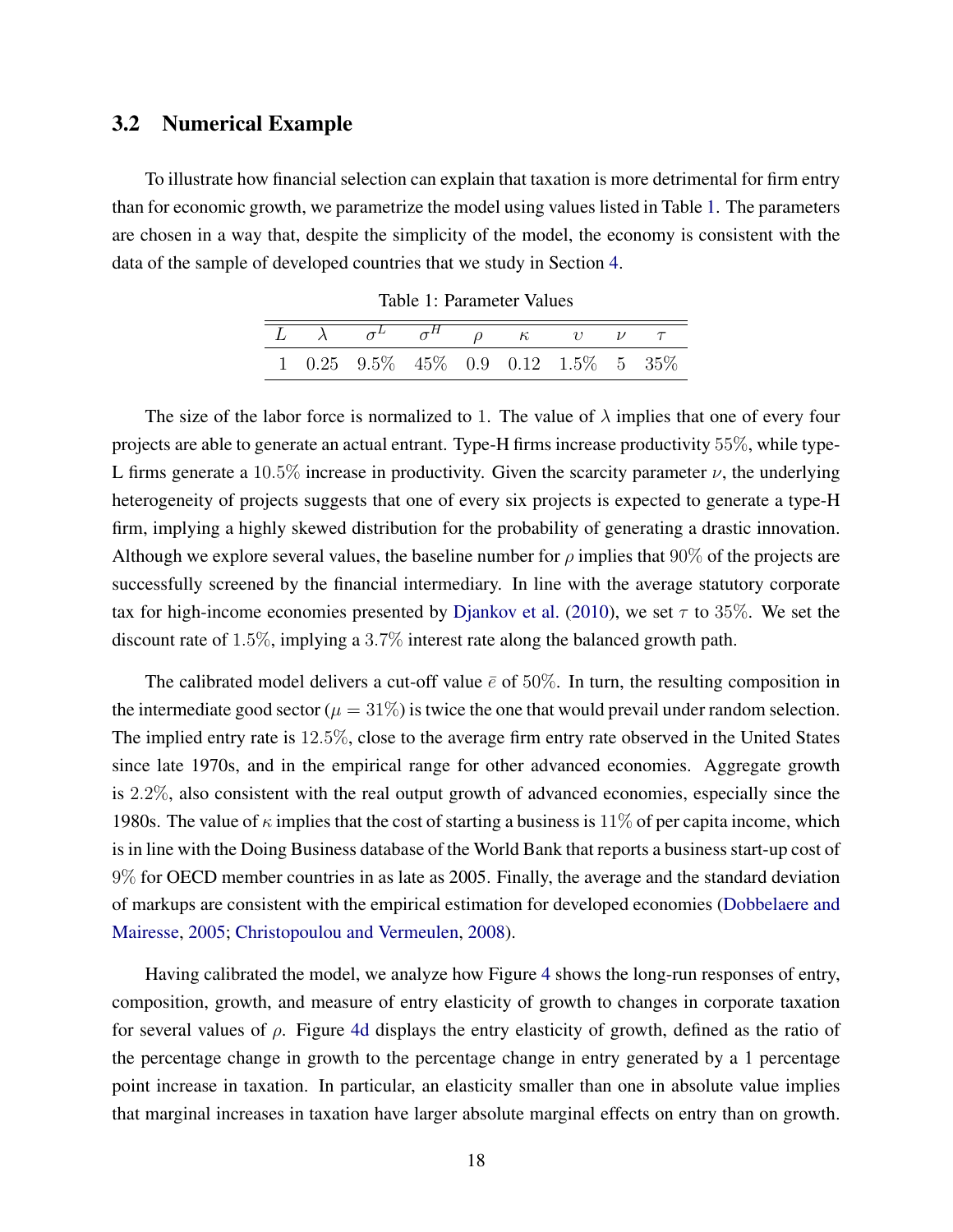In other words, growth responds to taxation less than entry does.<sup>[12](#page-0-0)</sup> In line with Proposition [4,](#page-16-0) increases in marginal taxation reduce both entry and growth but improve the composition of the economy.

<span id="page-18-2"></span><span id="page-18-0"></span>

<span id="page-18-4"></span><span id="page-18-1"></span>Figure 4: The Effect of Corporate Taxation on Aggregate Variables

<span id="page-18-3"></span>As a benchmark, we first focus on the responses of the model when  $\rho = 0.9$  (solid circled line). As Figures [4a](#page-18-2) and [4c](#page-18-3) show, the response of long-run entry and growth to changes in taxation are both highly nonlinear, yet the growth rate exhibits the strongest nonlinearity. This asymmetry in

<sup>&</sup>lt;sup>12</sup>A log linear approximation of Equation [18](#page-15-2) around the steady state shows that abstracting from changes in composition, the percentage change in growth  $(dg/g)$  is equal to a proportional change in entry as  $(dM/M)$ . Therefore, the weaker-than-unit elasticity of growth to entry points to a strong dampening impact of changes in the composition margin.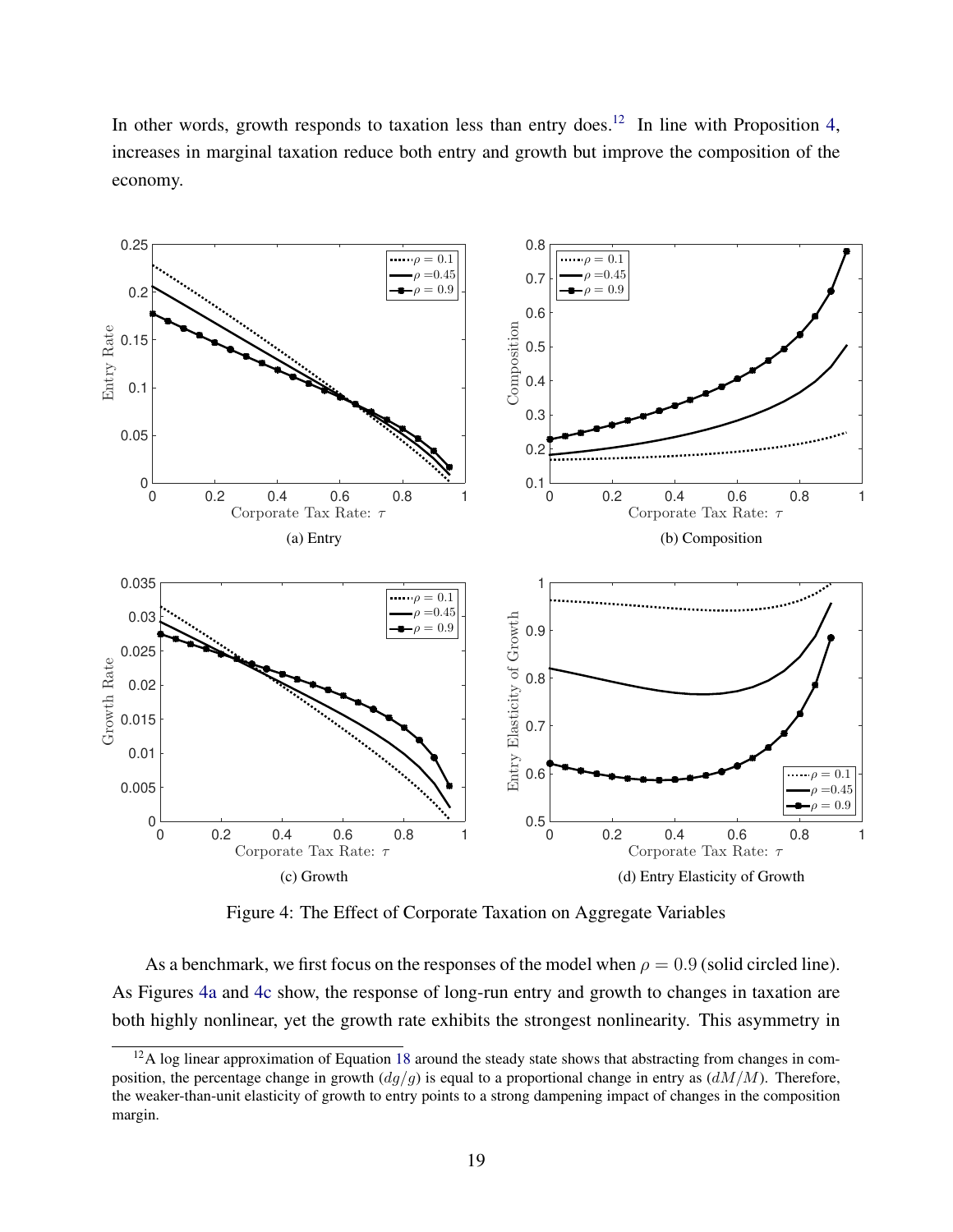the response to taxation is summarized in Figure [4d:](#page-18-1) For a wide range of tax rates, the percentage decline in the growth rate caused by a 1 percentage point increase in taxation is only 60% of the corresponding percentage decline in the entry rate. The reason for this difference is the strength of the composition effect. As seen in Figure [4b,](#page-18-4) the decrease in entry induced by higher corporate taxation implies tighter lending standards and, hence, a higher composition. In fact, financial selection implies that the contribution of the marginal entrant to growth is decreasing in entry. Therefore, the initial reductions in entry triggered by higher corporate taxation do not impose an important cost in terms of growth on this economy, which has a fairly high level of financial development. Only when the level of taxation reaches extremely high levels, with low entry rates, do the sacrificed entrants challenge the long-run growth of the economy, thus reconciling the differential effect of taxes on firm entry and growth.

Another prediction of the model is that the impact of the composition margin is stronger in economies with better financial selection. In fact, economies characterized by lower screening accuracy exhibit a higher elasticity of growth to entry, as growth and entry rates respond to changes in the tax levels more in lockstep with deteriorating screening accuracy. This result emerges because the inadequacy of the financial system in selecting better-prospect projects leads to more muted adjustments in the quality of the marginal entrant with respect to the size of the entrant cohort, thus strengthening the pass-through of the changes in the entry margin to the growth rate. Section [4](#page-20-0) uses cross-country-industry data to show that industries that are more exposed to financial screening indeed give milder responses of entry and growth to taxation.<sup>[13](#page-0-0)</sup>

Appendix [E](#page-44-0) introduces an extended framework that captures the dynamics of innovation by the incumbent firms as well and replicates the numerical exercise in that version. While closed-form analytical expressions are not possible to derive in the extended framework, the numerical example illustrates that the intuitions discussed in this section also hold in that version. The exercise also demonstrates that the role played by the composition of incumbent firms in the pass-through of variation in taxes to growth depends on the degree of financial screening quality. We refer the reader interested in further details of the extended model to Appendix [E](#page-44-0) and proceed with the empirical section, which presents new evidence supporting the theoretical predictions of the baseline model.

 $13$ The model can also be used to understand the effect of a corporate tax reduction. Appendix [D](#page-42-0) shows how the effects of a tax reform depend crucially on the screening accuracy of the financial system.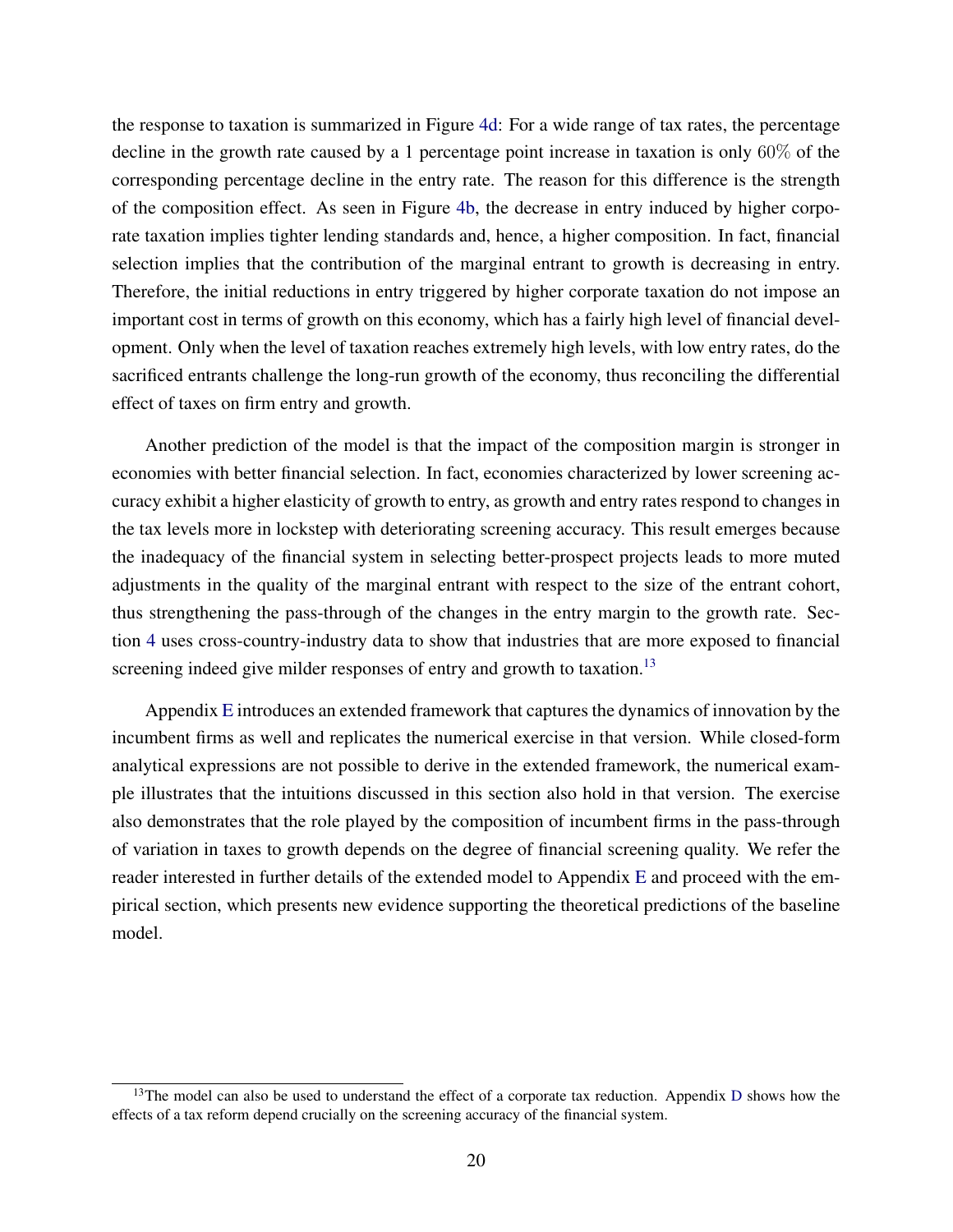## <span id="page-20-0"></span>4 Empirical Analysis

In this section, we empirically study the differential effect of taxation on firm entry and growth. We also document that higher exposure to financial selection can have a dampening role in the pass-through from taxation to entry and growth. In particular, we first present the regression results regarding the significant and negative relationship between taxation and firm entry, and a weaker one between taxation and productivity growth of countries.<sup>[14](#page-0-0)</sup> In the second part, we show the dampening effect of higher intensity of financial selection on these relationships using crosscountry cross-industry analysis.

#### 4.1 Data

To conduct the cross-country analysis we employ two main data sources. First, we use crosscountry data on effective corporate tax rates from [Djankov et al.](#page-25-10) [\(2010\)](#page-25-10). The data are based on a survey conducted jointly by the authors and the PricewaterhouseCoopers to calculate the effective tax rate of a standardized fictitious company in several countries. The data are available only for 2004, and we assume that the rates remained constant over the period between 2004 and 2007, which provides the basis for our analysis. Second, we obtain one of the main dependent variables, TFP growth across countries from Penn World Tables (version 9.1). Third, we obtain other country-level data from the World Bank databases. These data include new business density (new businesses per 1000 people) from the Doing Business Survey—the other dependent variable along with control variables such as GDP per capita and the cost of starting a business (as a percent of GNI per capita). Another control variable, the degree of bank concentration, is obtained from the Global Financial Development database, also available from the Word Bank.

The country-industry analysis takes advantage of Eurostat databases. We measure entry as the number of new firms over the number of active firms, taken from the Business Demography Database. For the growth rate at the industry level, our main variable is growth in labor productivity, which is measured as the value added per person employed. A final key variable in our industry-level analysis is the degree of exposure to financial selection. To control for this variable, we use the financial dependence index of [Rajan and Zingales](#page-27-12) [\(1998\)](#page-27-12).<sup>[15](#page-0-0)</sup>

 $14$ In the model, labor productivity growth determines the growth of aggregate output. As there is no physical capital in the model, it also happens to be the TFP growth. In the main text we present results based on cross-country TFP growth rates. Appendix [C](#page-40-0) replicates the analysis using real GDP growth rates, which obtains similar findings.

<sup>&</sup>lt;sup>15</sup>The index is available at the sector level only according to ISIC Revision 2 classification. To map the index to Eurostat data, we map it to NACE 1.1 classification using correspondence tables available from United Nations Statistical Division.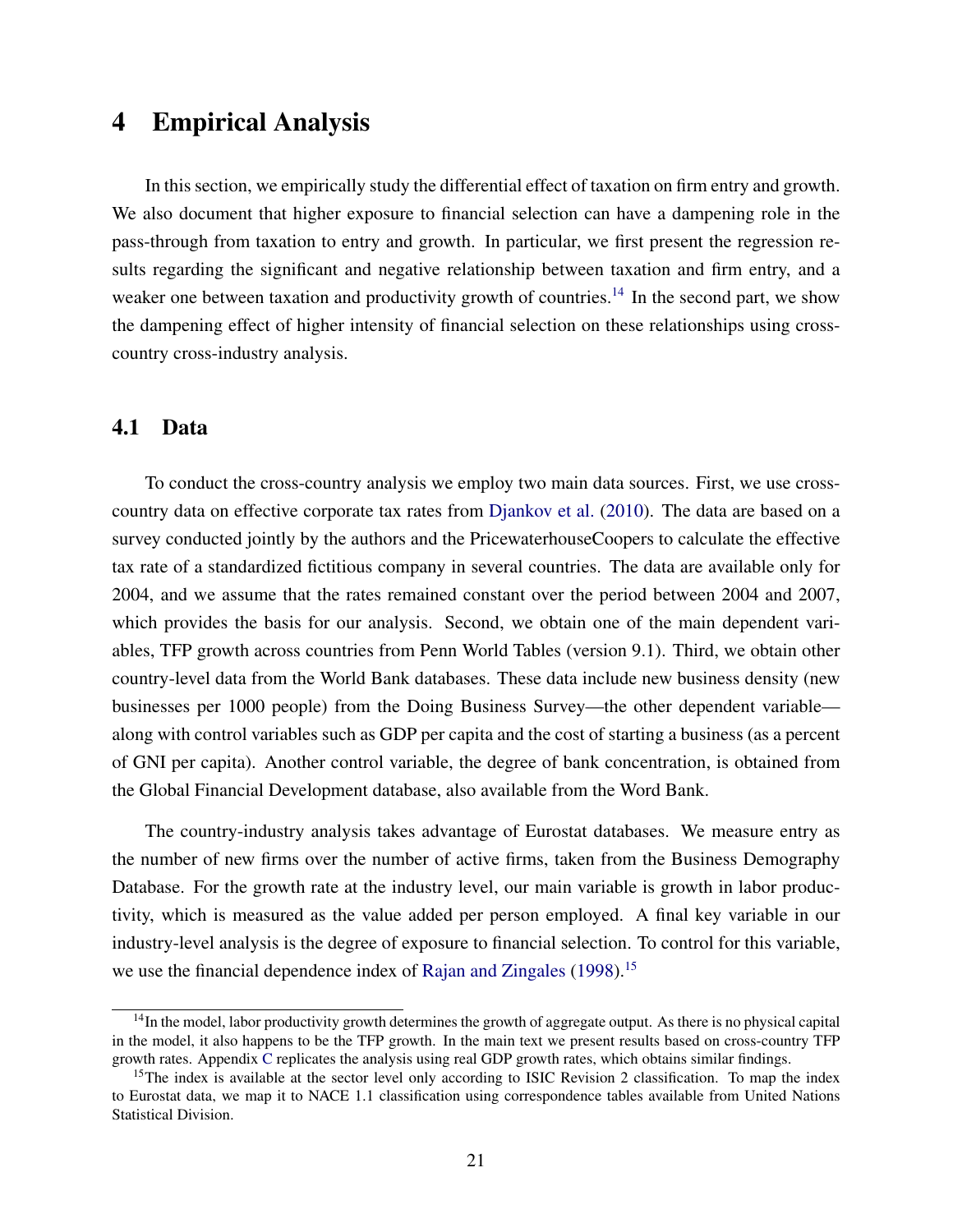### 4.2 Country Regressions

First we study the effect of corporate taxes on firm entry and economic growth. We use the following linear regression specification at the country level:

$$
Y_c = \beta_1 T a x_c + \beta_2 FinDev_c + \beta_3 StartUp_c + \beta_4 log GDPpc_c + \varepsilon_c \tag{19}
$$

where the dependent variable is either the log new business density or TFP growth.<sup>[16](#page-0-0)</sup> For  $Tax_c$ we use three variables: effective tax rates in first year of business, average effective tax rates over the first five years of business, and the statutory corporate tax rate.  $FinDev_c$  refers to financial development and controls for  $\rho$  at the country level. We measure  $FinDev_c$  by the average level of bank concentration over 2000 to 2004, a variable closely associated with financial screening. A lower level means higher competition among banks and thus a potentially better allocation of available funds.  $StartUp_c$  controls for the average cost of starting a business ( $\kappa$ ). We also control for countries' initial level of development by including the logarithm of real GDP per capita  $(logGDPpc<sub>c</sub>)$  averaged over the period between [2](#page-22-0)000 and 2004. Table 2 presents the results of three specifications with different tax variables for each of our two dependent variables.

For both firm entry and TFP growth, we have consistent results across different tax variables used in the regressions. The results point to a negative effect of higher taxes on both dependent variables. Also consistent with economic intuition, higher costs of forming a business is detrimental for both entry and growth. Indeed, additional propositions derived in Appendix [A.7](#page-37-0) proves theoretically that the model reproduces these relationships. Although the coefficient associated with bank concentration has a negative sign, it is not significant. This result is consistent with the non-monotonic effect of  $\rho$  on growth for different tax levels at lower tax rates. In fact, as seen in Appendix [E](#page-44-0) in Figure [E.3c,](#page-47-0) countries with low  $\rho$  grow faster and have higher entry rates. Finally, countries with higher initial per capita income grow at a slower pace, replicating the standard observation in the economic development literature.

The main takeaway from Table [2](#page-22-0) is that the negative effect of taxation is stronger on entry than on growth. Consider the first and fourth specifications and a hypothetical country where the dependent variables are at the mean values of the sample. The regression coefficients suggest that this country would have 2.2 new businesses per 1000 people of working age with an annual TFP growth of 1.5%. A one standard deviation rise in the tax rate  $(7%)$  would imply that these values fall to 1.03 and 1.2%, respectively. These values represent a 53% fall in entry whereas the fall in

<sup>&</sup>lt;sup>16</sup>Appendix [C](#page-40-0) presents the same analysis based on GDP growth rates, which we take from World Bank's World Development Indicators.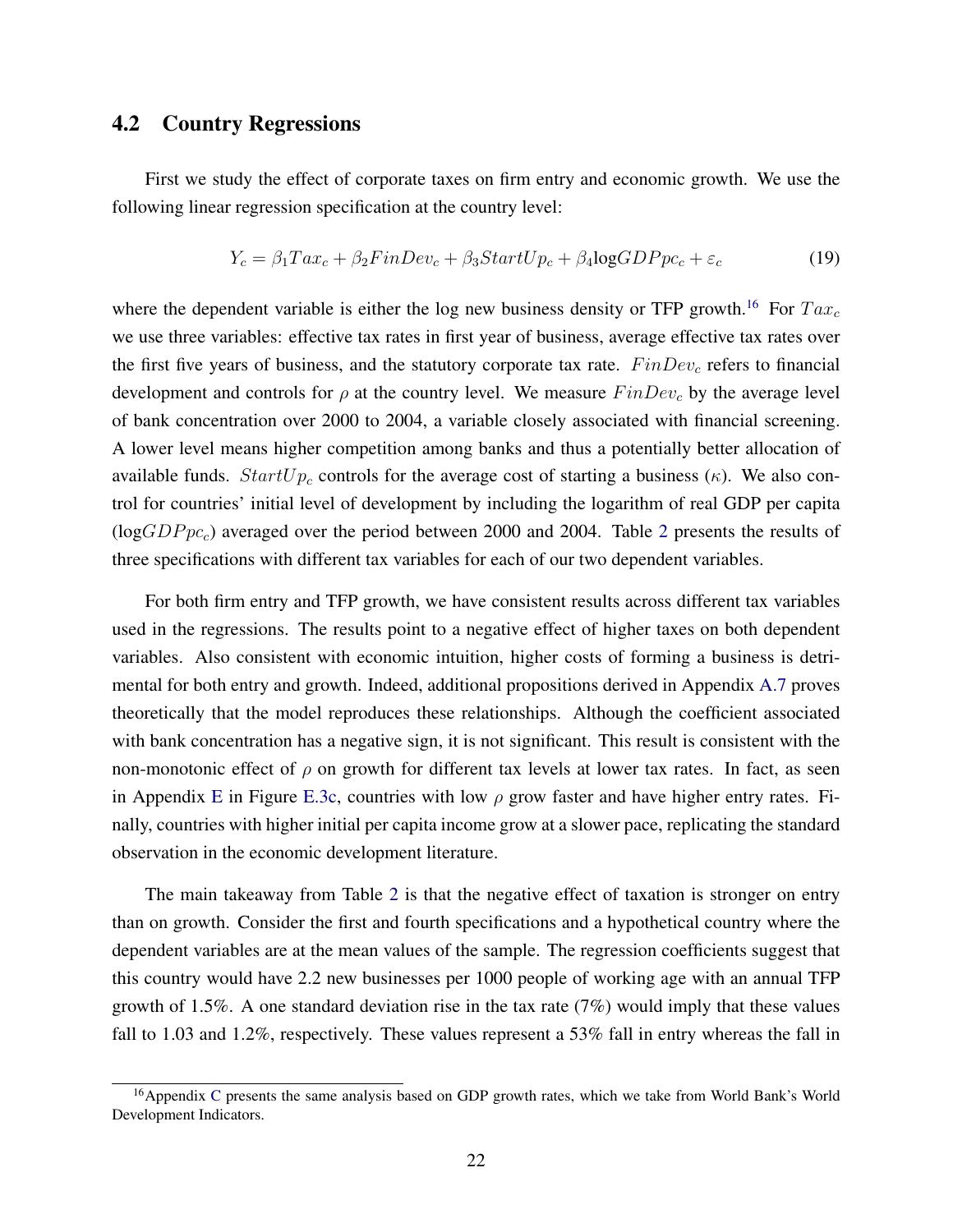### <span id="page-22-0"></span>growth is  $20\%$ .<sup>[17](#page-0-0)</sup>

|                     |                  | Log new business density (avg. 2004-07) |             |             | TFP growth (avg. 2004-07) |             |
|---------------------|------------------|-----------------------------------------|-------------|-------------|---------------------------|-------------|
|                     | $\left(1\right)$ | (2)                                     | (3)         | (1)         | (2)                       | (3)         |
| 1st year tax rate   | $-4.573**$       |                                         |             | $-0.045$    |                           |             |
|                     | (1.834)          |                                         |             | (0.036)     |                           |             |
|                     |                  |                                         |             |             |                           |             |
| 5-year tax rate     |                  | $-4.400**$                              |             |             | $-0.067*$                 |             |
|                     |                  | (2.019)                                 |             |             | (0.039)                   |             |
|                     |                  |                                         | $-6.122***$ |             |                           | $-0.071**$  |
| statutory corporate |                  |                                         |             |             |                           |             |
| tax rate            |                  |                                         | (1.602)     |             |                           | (0.033)     |
| bank concentration  | $-0.198$         | $-0.150$                                | $-0.418$    | 0.006       | 0.003                     | 0.001       |
| $(avg. 2000-2004)$  | (0.605)          | (0.611)                                 | (0.574)     | (0.012)     | (0.012)                   | (0.012)     |
|                     |                  |                                         |             |             |                           |             |
| start-up cost       | $-0.778*$        | $-0.848**$                              | $-1.035***$ | $-0.030***$ | $-0.029***$               | $-0.029***$ |
| (percent of GNIpc)  | (0.406)          | (0.407)                                 | (0.355)     | (0.005)     | (0.005)                   | (0.005)     |
| log GDPpc           | $0.444***$       | $0.431***$                              | $0.425***$  | $-0.008***$ | $-0.008***$               | $-0.008***$ |
| $(avg. 2000-04)$    | (0.0981)         | (0.0986)                                | (0.0910)    | (0.002)     | (0.002)                   | (0.002)     |
|                     |                  |                                         |             |             |                           |             |
| Constant            | $-2.280**$       | $-2.124**$                              | $-0.919$    | $0.101***$  | $0.105***$                | $0.112***$  |
|                     | (0.949)          | (0.986)                                 | (1.002)     | (0.018)     | (0.018)                   | (0.018)     |
| <b>Observations</b> | 66               | 66                                      | 66          | 65          | 65                        | 65          |
| Adjusted $R^2$      | 0.558            | 0.549                                   | 0.607       | 0.354       | 0.369                     | 0.384       |

#### Table 2: Firm Entry and TFP Growth

Standard errors in parentheses

<sup>∗</sup> p < 0.10, ∗∗ p < 0.05, ∗∗∗ p < 0.01

### 4.3 Country-Industry Regressions

Finally, we use cross-country industry-level data to document that financial selection dampens the negative effect of corporate taxation on firm entry and economic growth. In particular, we estimate the following regression to study how the effects of taxation vary with the level of exposure to the financial at the industry level:

$$
Y_{ic} = \beta \left( RZ_i \times Tax_c \right) + \phi_i + \gamma_c + \varepsilon_{ic},\tag{20}
$$

where the subscripts  $c$  and  $i$  denote country and industry, respectively. As in the cross-country regressions, the two dependent variables are firm entry rate and labor productivity growth at the industry level. We use the same tax measures as previously.  $RZ_i$  denotes the degree of financial

 $17$ The magnitude of the decline in the entry rate is 69% of the standard deviation of the sample. The respective value for the decline in the TFP growth rate is 22%.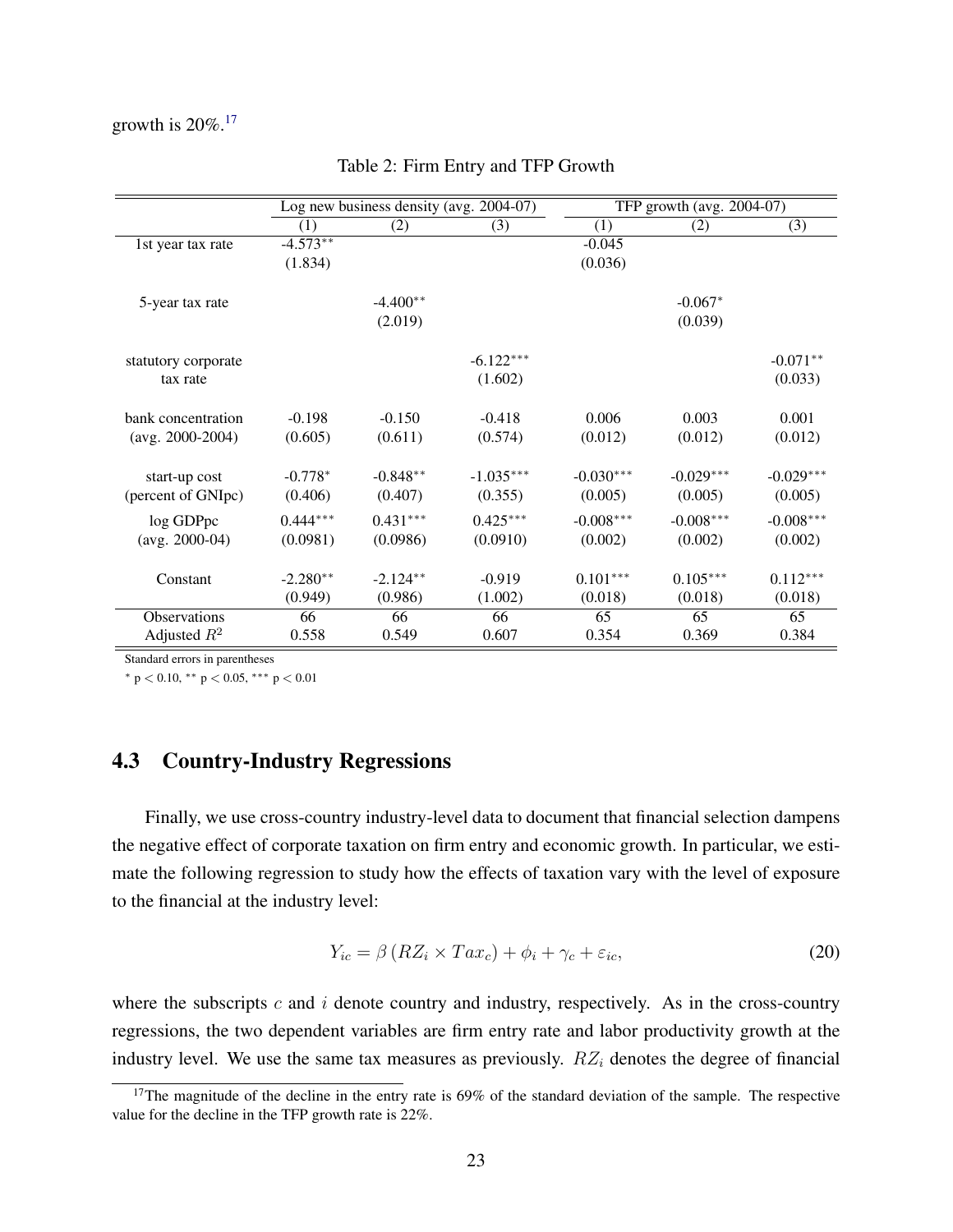dependence at the industry level proposed by [Rajan and Zingales](#page-27-12) [\(1998\)](#page-27-12). In our context, this vari-able captures the extent of the exposure of firms to financial screening and selection.<sup>[18](#page-0-0)</sup> We include both country  $(\gamma_c)$  and industry  $(\phi_i)$  fixed effects. The former captures the effect of country-specific factors such as the corporate tax rate, level of development, entry costs, and financial development, while the latter controls for financial dependence among other industry-specific factors. Thus, the isolated effects of the individual variables that form the interaction term are taken into account by the fixed effect terms.

<span id="page-23-0"></span>

|                     |                  | <b>Enterprise Birth Rate</b> |             |            | L-productivity growth |            |  |  |
|---------------------|------------------|------------------------------|-------------|------------|-----------------------|------------|--|--|
|                     | $\left(1\right)$ | (2)                          | (3)         | (1)        | (2)                   | (3)        |  |  |
| $RZ^*1st$ year      | $0.270**$        |                              |             | $0.711*$   |                       |            |  |  |
| effective tax       | (0.100)          |                              |             | (0.355)    |                       |            |  |  |
| RZ*5-year effective |                  | $0.254*$                     |             |            | $0.900**$             |            |  |  |
| tax                 |                  | (0.125)                      |             |            | (0.335)               |            |  |  |
| RZ*statutory tax    |                  |                              | $0.213**$   |            |                       | $0.762***$ |  |  |
|                     |                  |                              | (0.0996)    |            |                       | (0.262)    |  |  |
| Constant            | $0.0329***$      | $0.0342***$                  | $0.0317***$ | 0.00558    | 0.00152               | $-0.00799$ |  |  |
|                     | (0.00738)        | (0.00774)                    | (0.00783)   | (0.0143)   | (0.0134)              | (0.0154)   |  |  |
| country FE          | <b>Yes</b>       | Yes                          | Yes         | Yes        | Yes                   | Yes        |  |  |
| industry FE         | Yes              | Yes                          | Yes         | <b>Yes</b> | Yes                   | Yes        |  |  |
| <b>Observations</b> | 320              | 320                          | 320         | 321        | 321                   | 321        |  |  |
| Adjusted $R^2$      | 0.620            | 0.618                        | 0.619       | 0.392      | 0.394                 | 0.396      |  |  |

Table 3: Enterprise Entry and Labor Productivity Growth

Standard errors in parentheses

SE clustered at the country level

 $*$  p < 0.10,  $*$  p < 0.05,  $*$  + p < 0.01

As shown in Table [3,](#page-23-0) we obtain a positive and significant coefficient on the interaction term between taxes and financial dependence measure in all specifications. This positive term indicates that higher financial dependence provides a shield against the negative effect of corporate taxation documented in the cross-country regressions. We interpret this result as follows. As the country fixed effects control for differences in the quality of financial sectors across countries, higher dependence of firms on external finance in a given sector captures the average effect on those firms of facing more scrutiny and being subject to a more intense selection. Consistent with our model's mechanism, this relationship means that the marginal entrant is of higher quality and is more suitable to bear the tax burden. Therefore, marginal changes in taxes have a relatively weaker effect on performance measures in sectors with higher financial dependence.

 $18$ The details of mapping the original measure in [Rajan and Zingales](#page-27-12) [\(1998\)](#page-27-12) to Eurostat industry classification are explained in Appendix [B.](#page-38-0)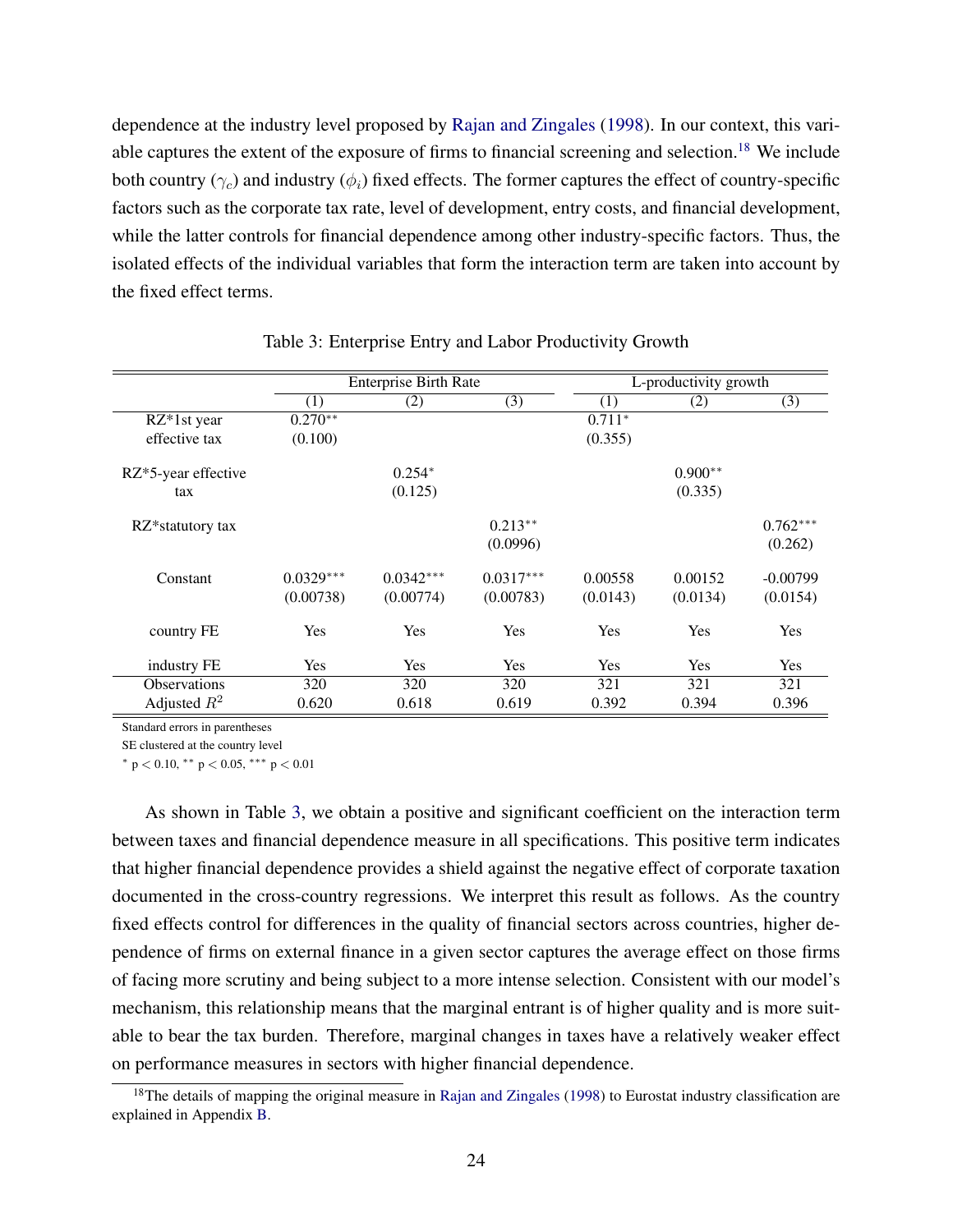# <span id="page-24-0"></span>5 Conclusion

This paper proposes a mechanism that rationalizes how corporate taxation can exert only mild negative effects on economic growth and, at the same time, have strong detrimental effects on firm entry. The main intuition is simple; ideas are heterogeneous and good ones are scarce. Therefore, if the financial sector allocates funds efficiently, with higher tax rates, fewer projects might get funds, but those are exactly the projects that drive economic growth.

The mechanism is formalized augmenting a quality ladder framework to firm and project heterogeneity along with imperfect selection. A mass-composition trade off arises where larger cohorts have smaller fractions of high-quality firms. Increases in taxes reduce the expected value of every project. When the financial system is better able to select the best ideas, the reduction in entry is coupled with a strong increase in the fraction of high-type firms in the economy. The composition effect dampens the effect of corporate taxation on economic growth. Empirically, cross-country cross-industry analysis confirms that taxes are less detrimental in industries that are more exposed to financial selection.

The simple framework proposed in this paper to model financial selection can be used in richer models. For instance, it provides a suitable ground for the analysis of the recurring fiscal debate on how a tax reform would affect firm dynamics and economic growth in economies, further recognizing the important role financial development may play for policy implications. Similarly, the analysis complements studies that investigate the effectiveness of fiscal policy under financial frictions (see, e.g., Fernández-Villaverde, [2010\)](#page-26-13) by emphasizing the interplay between decisions of heterogeneous firms and the efficiency of the financial sector.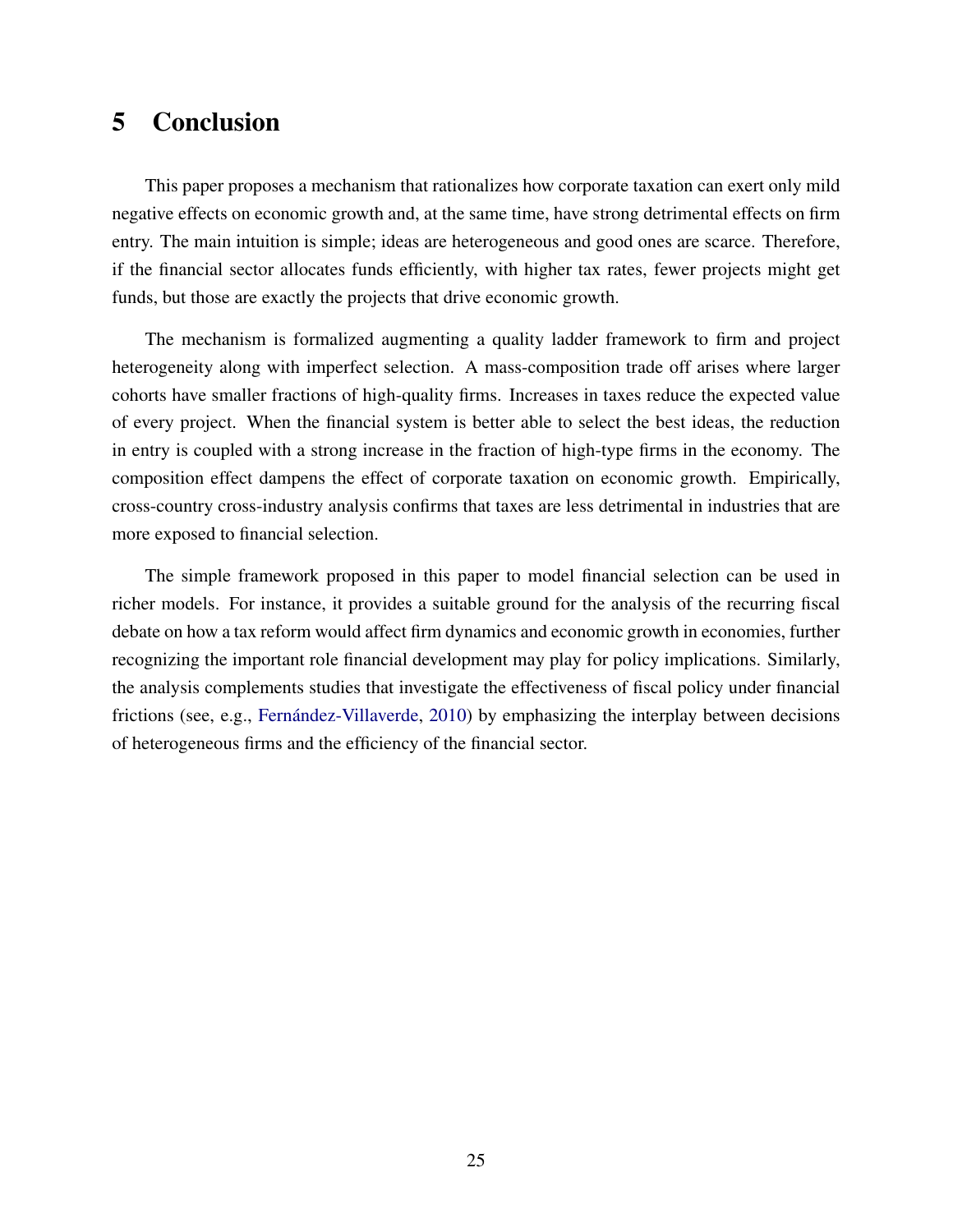# **References**

- <span id="page-25-7"></span>AGHION, P., U. AKCIGIT AND P. HOWITT, "What Do We Learn From Schumpeterian Growth Theory?," *mimeo* (2013), Harvard University.
- <span id="page-25-1"></span>AGHION, P. AND P. HOWITT, "A Model of Growth through Creative Destruction," *Econometrica* 60 (1992), 323–51.
- <span id="page-25-9"></span>ATES¸, S. T. AND F. E. SAFFIE, "Project Heterogeneity and Growth: The Impact of Selection," (2013), Penn Institute for Economic Research 13-011.
- <span id="page-25-6"></span>———, "Fewer but Better: Sudden Stops, Firm Entry, and Financial Selection," (2016), fRB International Finance Discussion Paper No. 1187.
- <span id="page-25-8"></span>AXTELL, R. L., "Zipf Distribution of U.S. Firm Sizes," *Science* 293 (2001), 1818–1820.
- <span id="page-25-2"></span>BAGEHOT, W., *Lombard Street: A Description of the Money Market* (Paul, 1878).
- <span id="page-25-0"></span>BARTELSMAN, E., J. HALTIWANGER AND S. SCARPETTA, "Measuring and Analyzing Crosscountry Differences in Firm Dynamics," in *Producer Dynamics: New Evidence from Micro Data,* NBER Chapters (National Bureau of Economic Research, Inc, 2009), 15–76.
- <span id="page-25-4"></span>BOSE, N. AND R. COTHREN, "Equilibrium Loan Contracts and Endogenous Growth in the Presence of Asymmetric Information," *Journal of Monetary Economics* 38 (1996), 363–376.
- <span id="page-25-3"></span>BOYD, J. H. AND E. C. PRESCOTT, "Financial Intermediary-coalitions," *Journal of Economic Theory* 38 (1986), 211–232.
- <span id="page-25-12"></span>CHRISTOPOULOU, R. AND P. VERMEULEN, "Markups in the Euro Area and the US over the Period 1981-2004 - A Comparison of 50 Sectors," Working Paper Series 856, European Central Bank, 2008.
- <span id="page-25-5"></span>COLE, H. L., J. GREENWOOD AND J. M. SANCHEZ, "Why Doesn't Technology Flow From Rich to Poor Countries?," *Econometrica* 84 (2016), 1477–1521.
- <span id="page-25-10"></span>DJANKOV, S., T. GANSER, C. MCLIESH, R. RAMALHO AND A. SHLEIFER, "The Effect of Corporate Taxes on Investment and Entrepreneurship," *American Economic Journal: Macroeconomics* 2 (2010), 31–64.
- <span id="page-25-11"></span>DOBBELAERE, S. AND J. MAIRESSE, "Cross-Sectional Heterogeneity in Price-Cost Margins and the Extent of Rent Sharing at the Sector and Firm Level in France," IZA Discussion Papers 1898, Institute for the Study of Labor (IZA), 2005.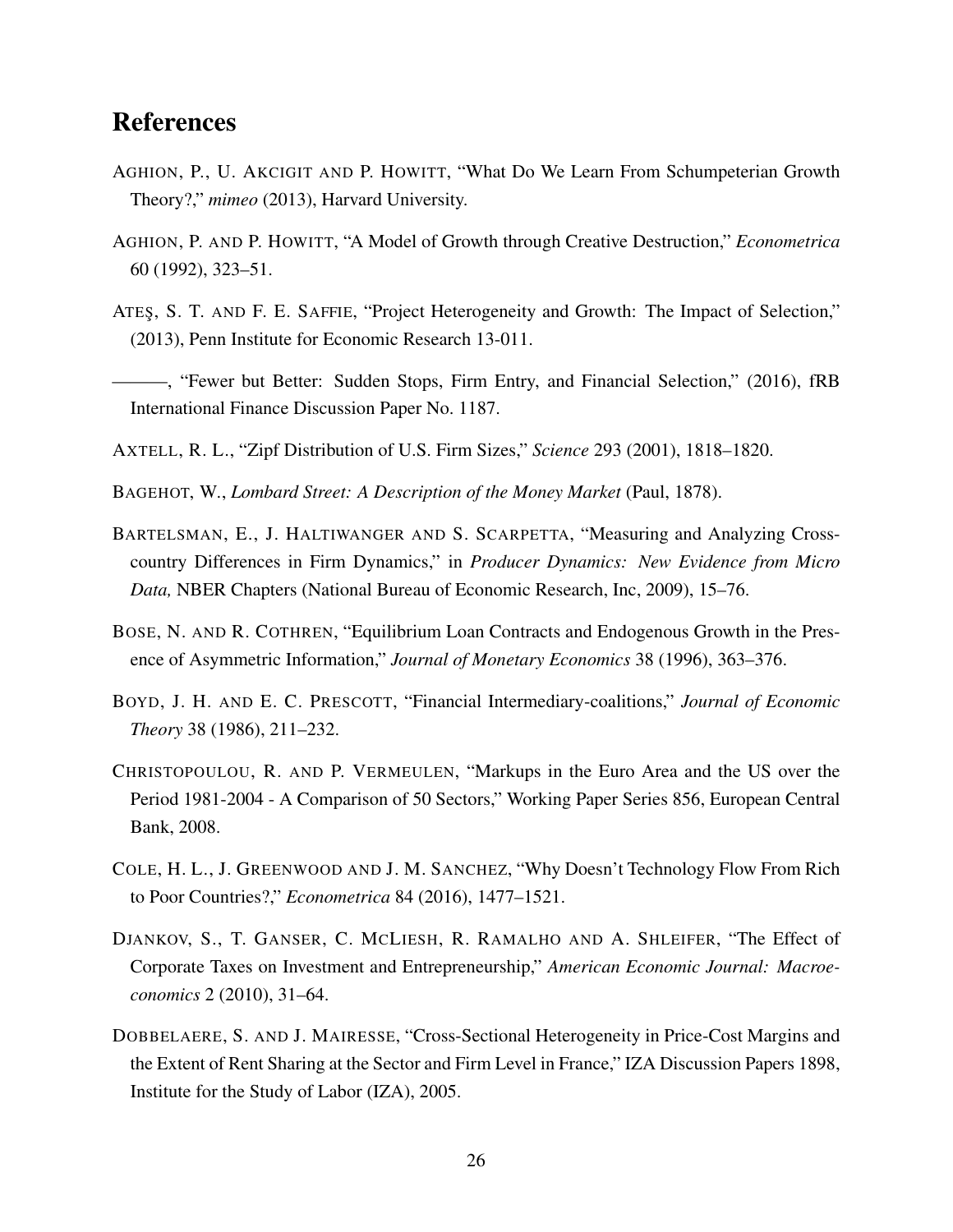- <span id="page-26-9"></span>EASTERLY, W. AND S. REBELO, "Fiscal Policy and Economic Growth: An Empirical Investigation," *Journal of Monetary Economics* 32 (1993), 417–458.
- <span id="page-26-13"></span>FERNANDEZ-VILLAVERDE, J., "Fiscal Policy in a Model with Financial Frictions," *American Economic Review P&P* 100 (2010), 35–40.
- <span id="page-26-10"></span>FERRARO, D., S. GHAZI AND P. F. PERETTO, "Implications of Tax Policy for Innovation and Aggregate Productivity Growth," *mimeo* (2017), Duke University.
- <span id="page-26-1"></span>FOSTER, L., J. C. HALTIWANGER AND C. J. KRIZAN, "Aggregate Productivity Growth. Lessons from Microeconomic Evidence," in *New Developments in Productivity Analysis,* NBER Chapters (National Bureau of Economic Research, Inc, 2001), 303–372.
- <span id="page-26-2"></span>FRACASSI, C., M. J. GARMAISE, S. KOGAN AND G. NATIVIDAD, "Business Microloans for US Subprime Borrowers," *Journal of Financial and Quantitative Analysis* 51 (2016), 55–83.
- <span id="page-26-5"></span>GREENWOOD, J. AND B. JOVANOVIC, "Financial Development, Growth, and the Distribution of Income," *Journal of Political Economy* 98 (1990), 1076–1107.
- <span id="page-26-7"></span>GREENWOOD, J., J. M. SANCHEZ AND C. WANG, "Financing Development: The Role of Information Costs," *American Economic Review* 100 (2010), 1875–91.
- <span id="page-26-0"></span>GROSSMAN, G. M. AND E. HELPMAN, "Quality Ladders in the Theory of Growth," *Review of Economic Studies* 58 (1991), 43–61.
- <span id="page-26-11"></span>JAIMOVICH, N. AND S. REBELO, "Nonlinear Effects of Taxation on Growth," *Journal of Political Economy* 125 (2017), 265–291.
- <span id="page-26-4"></span>KEYS, B. J., T. MUKHERJEE, A. SERU AND V. VIG, "Did Securitization Lead to Lax Screening? Evidence from Subprime Loans," *The Quarterly Journal of Economics* 125 (2010), 307–362.
- <span id="page-26-6"></span>KING, R. G. AND R. LEVINE, "Finance and Growth: Schumpeter Might Be Right," *The Quarterly Journal of Economics* 108 (1993), 717–37.
- <span id="page-26-12"></span>KLETTE, T. J. AND S. KORTUM, "Innovating Firms and Aggregate Innovation," *Journal of Political Economy* 112 (2004), 986–1018.
- <span id="page-26-8"></span>LEVINE, O. AND M. WARUSAWITHARANA, "Finance and Productivity Growth: Firm-level Evidence," *Journal of Monetary Economics* (2019), forthcoming.
- <span id="page-26-3"></span>LEVINE, R., "Finance and Growth: Theory and Evidence," in P. Aghion and S. Durlauf, eds.,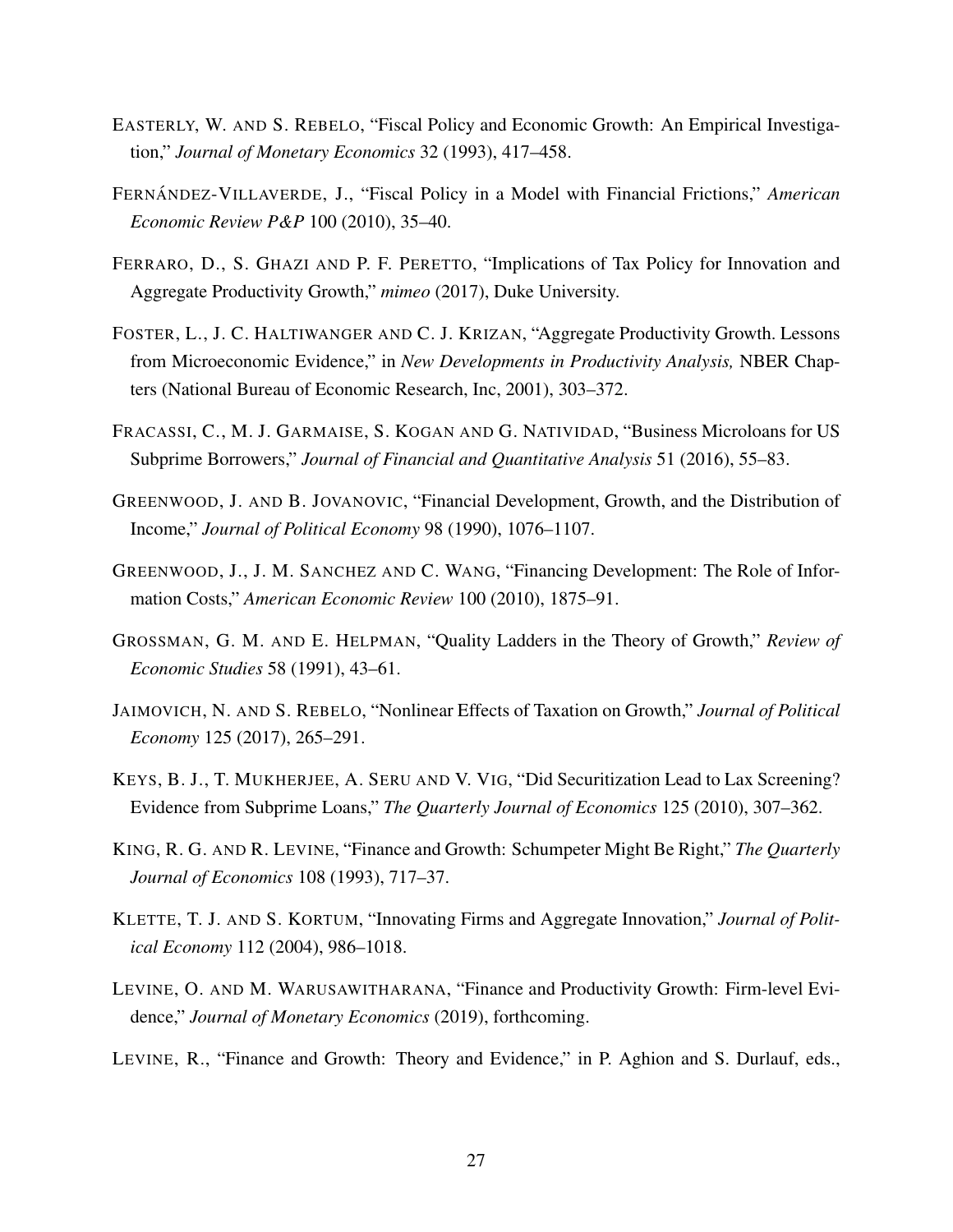*Handbook of Economic Growth,* volume 1 of *Handbook of Economic Growth*, chapter 12 (Elsevier, 2005), 865–934.

- <span id="page-27-9"></span>LUCAS, R. E., "On the Size Distribution of Business Firms," *Bell Journal of Economics* 9 (1978), 508–523.
- <span id="page-27-10"></span>MOSKOWITZ, T. J. AND A. VISSING-JORGENSEN, "The Returns to Entrepreneurial Investment: A Private Equity Premium Puzzle?," NBER Working Papers 8876, National Bureau of Economic Research, 2002.
- <span id="page-27-0"></span>NOFSINGER, J. R. AND W. WANG, "Determinants of Start-up Firm External Financing Worldwide," *Journal of Banking & Finance* 35 (2011), 2282 – 2294.
- <span id="page-27-4"></span>PIKETTY, T., E. SAEZ AND S. STANTCHEVA, "Optimal Taxation of Top Labor Incomes: A Tale of Three Elasticities," *American Economic Journal: Economic Policy* 6 (2014), 230–71.
- <span id="page-27-12"></span>RAJAN, R. G. AND L. ZINGALES, "Financial Dependence and Growth," *American Economic Review* 88 (1998), 559–86.
- <span id="page-27-7"></span>RIN, M. D., M. D. GIACOMO AND A. SEMBENELLI, "Entrepreneurship, Firm Entry, and the Taxation of Corporate Income: Evidence from Europe," *Journal of Public Economics* 95 (2011), 1048 – 1066, Special Issue: The Role of Firms in Tax Systems.
- <span id="page-27-5"></span>ROMER, C. D. AND D. H. ROMER, "The Macroeconomic Effects of Tax Changes: Estimates Based on a New Measure of Fiscal Shocks," *American Economic Review* 100 (2010), 763–801.
- <span id="page-27-6"></span>———, "The Incentive Effects of Marginal Tax Rates: Evidence from the Interwar Era," *American Economic Journal: Economic Policy* 6 (2014), 242–81.
- <span id="page-27-3"></span>ROMER, P. M., "Increasing Returns and Long-run Growth," *Journal of Political Economy* 94 (1986), 1002–37.
- <span id="page-27-8"></span>———, "Endogenous Technological Change," *Journal of Political Economy* 98 (1990), 71–102.
- <span id="page-27-11"></span>SCHERER, F. M., "The Size Distribution of Profits from Innovation," *Annals of Economics and Statistics / Annales d'conomie et de Statistique* (1998), 495–516.
- <span id="page-27-2"></span>SCHUMPETER, J. A., *The Theory of Economic Development* (Harvard University Press, 1934).
- <span id="page-27-1"></span>SILVERBERG, G. AND B. VERSPAGEN, "The Size Distribution of Innovations Revisited: An Application of Extreme Value Statistics to Citation and Value Measures of Patent Significance," *Journal of Econometrics* 139 (2007), 318–339.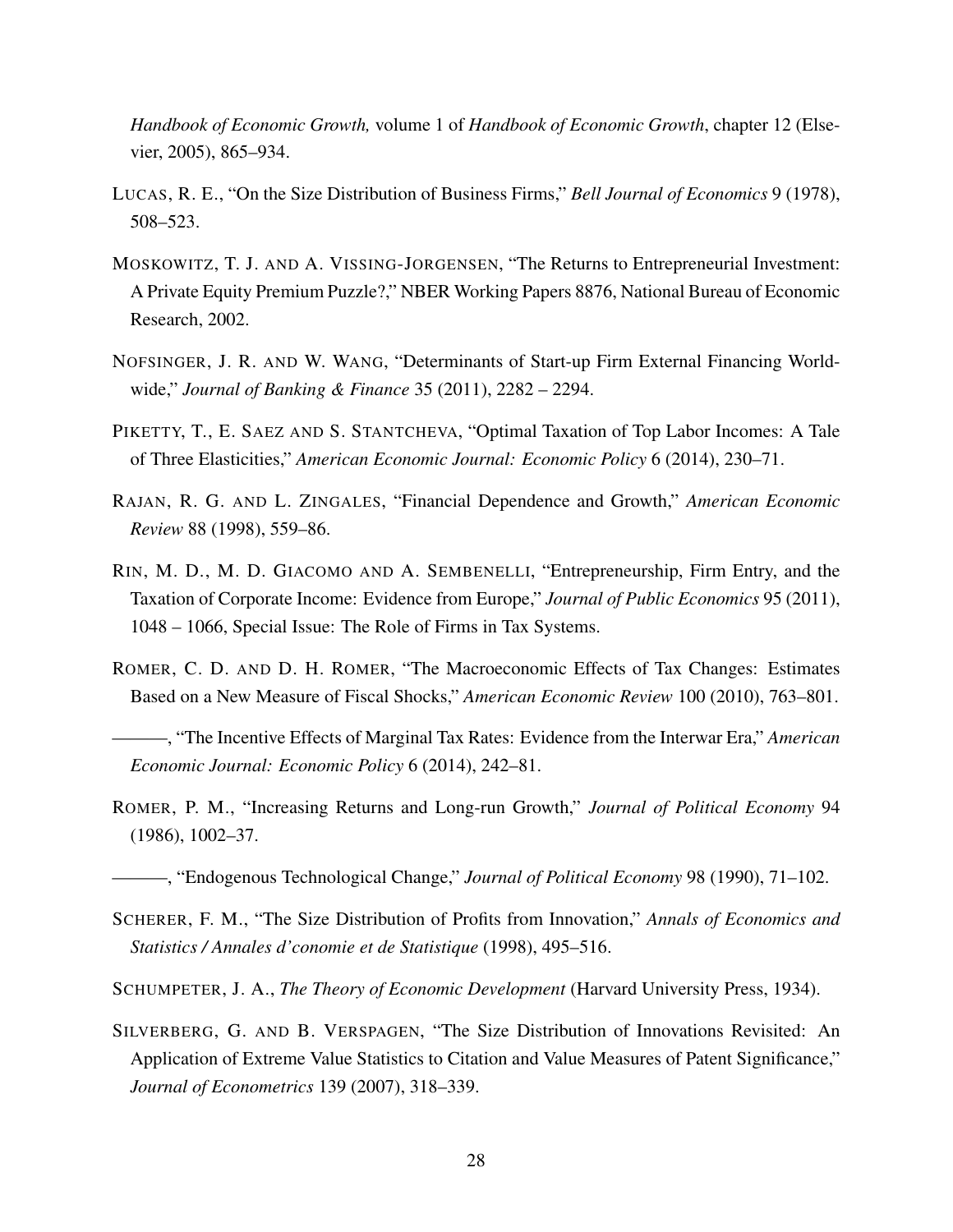## APPENDIX

# A Proofs

### <span id="page-28-0"></span>A.1 Lemma [1](#page-9-0)

*Proof.* First note that, for any  $\bar{\theta} \in [0, 1]$ , the probability of a randomly drawn project  $e \in [0, 1]$ having a probability  $\theta(e) \leq \overline{\theta}$  is given by

$$
F(\bar{\theta}) = \left(\bar{\theta}\right)^{\frac{1}{\nu}}
$$

Then,  $F(\theta)$  is the cumulative density function of  $\theta$ , and we can use it to find its probability density function:

$$
f(\theta) = \frac{\partial F(\theta)}{\partial \theta} = \frac{1}{\nu} (\theta)^{\frac{1}{\nu} - 1}
$$

Further algebraic transformations deliver

$$
E[\theta] = \int_0^1 \frac{\theta}{\nu} (\theta)^{\frac{1}{\nu}-1} d\theta = \frac{1}{\nu+1}
$$
  
\n
$$
V[\theta] = E[(\theta - E[\theta])^2] = \frac{\nu^2}{(\nu+1)^2 (2\nu+1)}
$$
  
\n
$$
S[\theta] = \frac{E[(\theta - E[\theta])^3]}{(E[(\theta - E[\theta])^2])^{\frac{3}{2}}} = \frac{2(\nu-1)\sqrt{1+2\nu}}{1+3\nu}
$$

Note that  $\nu = 1$  corresponds to a uniform distribution. For  $\nu \geq 1$ , this distribution resembles a Truncated Pareto distribution, but it behaves better in the neighborhood of 0.

### <span id="page-28-1"></span>A.2 Proposition [1](#page-11-0)

*Proof.* Denote by  $P(H|\tilde{e})$  the expected probability of a project generating a drastic innovation conditional on delivering a signal  $\tilde{e}$ . Then

$$
P(H|\tilde{e}) = \rho \tilde{e}^{\nu} + (1 - \rho) \frac{1}{\nu + 1}
$$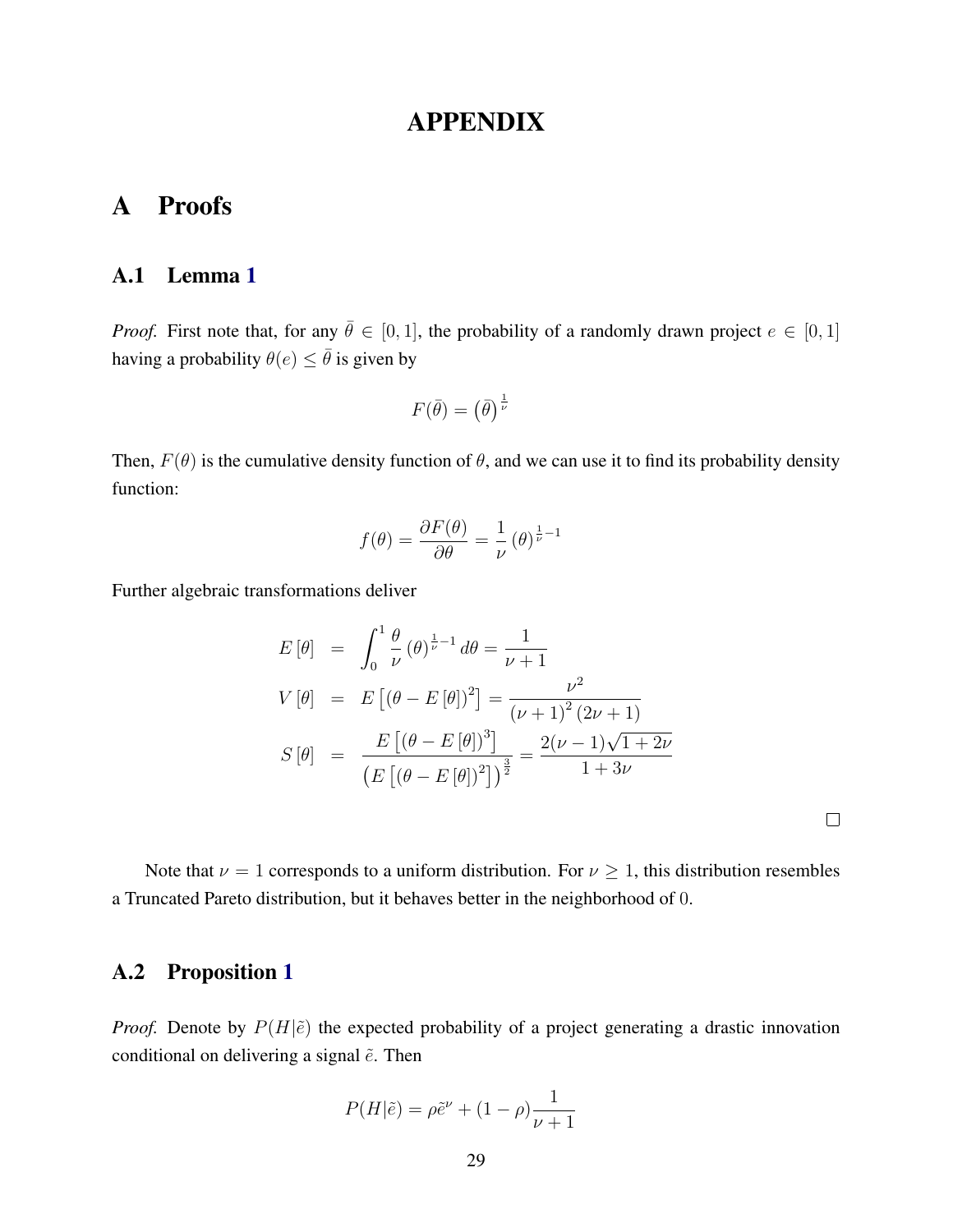$P(H|\tilde{e})$  is increasing in the signal  $\tilde{e}$ . Then, if  $V_t^H > V_t^L$ , the expected benefits of enacting a project are also increasing in  $\tilde{e}$ . As the cost of enacting a project is independent of the signal, the optimal strategy is to pick the desired mass M of projects with the highest signal. Finally, in order to get a mass M, the cut-off  $\bar{e}$  must satisfy

$$
\int_0^{\bar{e}} (1 - \rho) (1 - \bar{e}) de + \int_{\bar{e}}^1 \{ (1 - \rho) (1 - \bar{e}) + \rho \} de = M \Leftrightarrow \bar{e} = 1 - M
$$

### <span id="page-29-1"></span>A.3 Proposition [3](#page-14-0)

*Proof.* We start solving for the profits of the intermediate good sector. Given [\(6\)](#page-6-2), [\(8\)](#page-7-0), and [\(16\)](#page-14-1), the profits of a type *d* firm are given by

<span id="page-29-2"></span>
$$
\pi_{j,t}^d = l_{j,t}^d q_{j,t} \left( \frac{w_t}{\tilde{q}_{j,t}} - \frac{w_t}{q_{j,t}} \right) = l_{j,t}^d w_t \sigma^d = \frac{\sigma^d}{(1 + \sigma^d)} Y_t.
$$
\n(21)

Thus,  $\forall j \in [0,1]$ ,  $\pi_{j,t}^d = \pi_t^d$ . Then, by [\(9\)](#page-7-1), we have  $\forall j \in [0,1]$ ,  $V_{j,t}^d = V_t^d$ . Also, as  $\sigma^H > \sigma^L$ , we have  $\pi_t^H > \pi_t^L$ , and then  $V_t^H > V_t^L$ . This rationalizes the equilibrium cut-off strategy of the financial intermediary. Moreover,  $\sigma^d$  determines the constant markup of type d leader in any product line.

The last part of equation [\(21\)](#page-29-2) reveals that  $l_{j,t}^d = l_t^d$  for all industries. Using [\(14\)](#page-14-2) and (21), we can find the expression for the labor demand that only depends on the type of the leader,  $d$ :

<span id="page-29-3"></span>
$$
l_t^L = \frac{(1 + \sigma^H) [L - (1 - \bar{e}_t)\kappa]}{1 + \sigma^H - \mu_t^H (\sigma^H - \sigma^L)}; \qquad l_t^H = \frac{(1 + \sigma^L) [L - (1 - \bar{e}_t)\kappa]}{1 + \sigma^H - \mu_t^H (\sigma^H - \sigma^L)}.
$$
(22)

Note that  $l_t^L > l_t^H$ .

### <span id="page-29-0"></span>A.4 The Dynamic System

From  $(21)$  and  $(22)$  we get the following expression for wages:

<span id="page-29-4"></span>
$$
w_t = \frac{\left[1 + \sigma^H - \mu_t^H(\sigma^H - \sigma^L)\right]}{(1 + \sigma^L)(1 + \sigma^H)\left[L - (1 - \bar{e}_t)\kappa\right]}Y_t.
$$
\n(23)

 $\Box$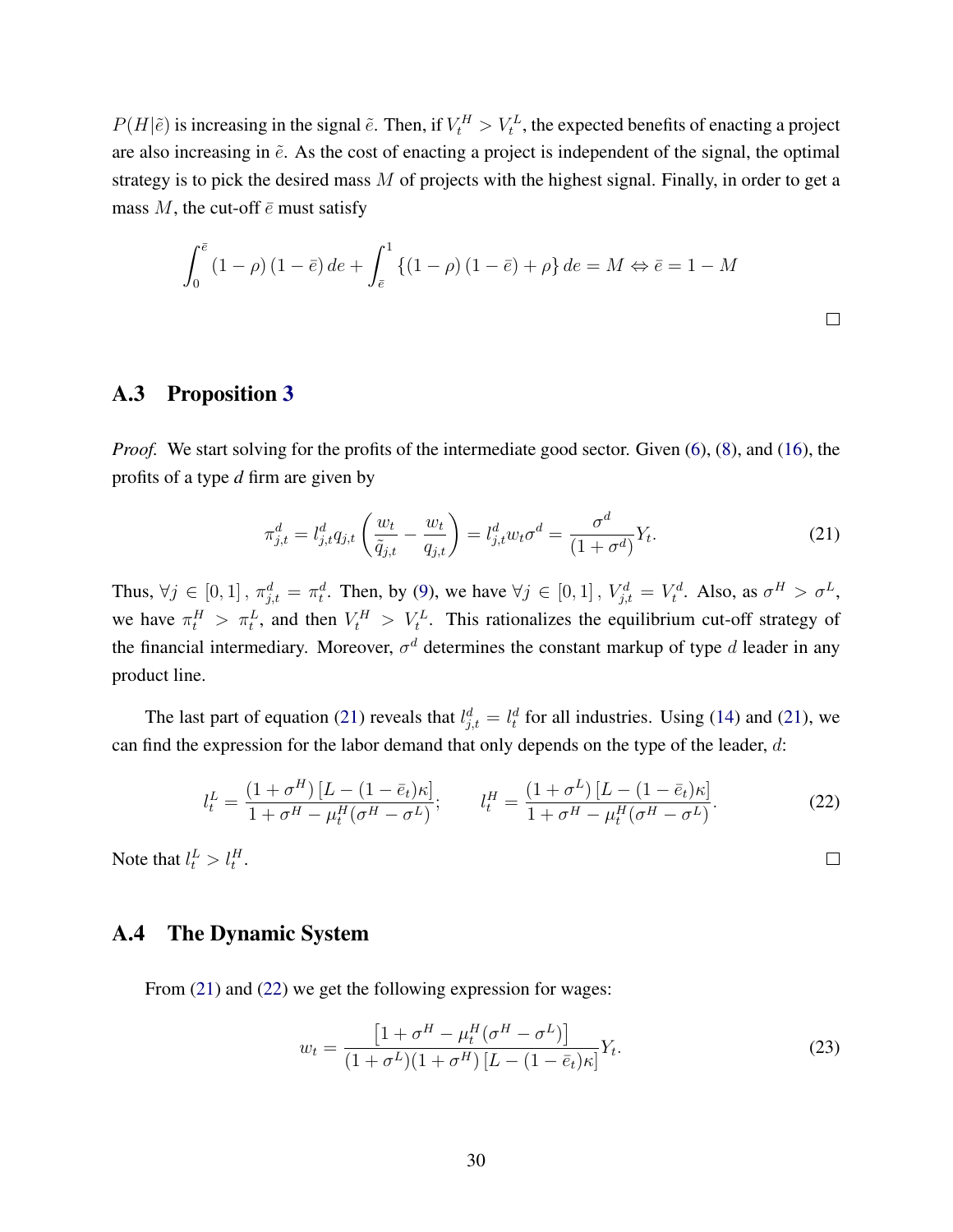Now, we are able to characterize the output growth in the model:

<span id="page-30-2"></span>
$$
g_t = \frac{dY_t/dt}{Y_t} = \frac{d \ln Y_t}{dt} = \frac{d}{dt} \left[ \int_0^1 \ln l_{j,t} dt + \int_0^1 \ln q_{j,t} dt \right].
$$
 (24)

First, consider the time-derivative of the second part in the bracket. Recall that  $\ln Q_t \equiv \int_0^1 \ln q_{j,t} dy$ . Then  $\frac{d}{dt} \left[ \int_0^1 \ln q_{j,t} dy \right] = \frac{d \ln Q_t}{dt} = \lim_{\Delta t \to 0} \frac{\ln Q_{t+\Delta t} - \ln Q_t}{\Delta t}$  $\frac{\Delta t^{-\text{ln} \mathbf{Q}_t}}{\Delta t}$ . Solving for  $\ln Q_{t+\Delta t}$  obtains

$$
\ln(Q_{t+\Delta t}) = \lambda \Delta t M_{t+\Delta t} \left\{ \tilde{\mu}_{t+\Delta t}^H \int \ln[q_{jt}(1+\sigma^H)] \, dj + (1-\tilde{\mu}_{t+\Delta t}^H) \int \ln[q_{jt}(1+\sigma^L)] \, dj \right\}
$$
  
+ 
$$
(1 - \lambda \Delta t M_{t+\Delta t}) \int \ln q_{jt} \, dj
$$
  

$$
\Rightarrow \frac{\ln Q_{t+\Delta t} - \ln Q_t}{\Delta t} = \lambda M_{t+\Delta t} \left\{ \tilde{\mu}_{t+\Delta t}^H \ln(1+\sigma^H) + (1-\tilde{\mu}_{t+\Delta t}^H) \ln(1+\sigma^L) \right\}
$$
  

$$
\Rightarrow \frac{d}{dt} \left[ \int_0^1 \ln q_{j,t} \, dj \right] = \lambda M_t \left\{ \tilde{\mu}_t^H \ln(1+\sigma^H) + (1-\tilde{\mu}_t^H) \ln(1+\sigma^L) \right\}. \tag{25}
$$

We also have  $\int_0^1 \ln(l_{j,t}) \, dj = \mu_t^H \ln(l_t^H) + (1 - \mu_t^H) \ln(l_t^L)$ , therefore

<span id="page-30-1"></span>
$$
\frac{d}{dt} \left[ \int_0^1 \ln l_{j,t} d\mathbf{j} \right] = \dot{\mu}_t^H \left[ \ln \left( l_t^H \right) - \ln \left( l_t^L \right) \right] + \mu_t^H \frac{\dot{l}_t^H}{l_t^H} + (1 - \mu_t^H) \frac{\dot{l}_t^L}{l_t^L}
$$
(26)

where  $\dot{x} \equiv dx/dt$  denotes the time derivative. Using [\(25\)](#page-30-0) and [\(26\)](#page-30-1) on [\(24\)](#page-30-2) we get

<span id="page-30-4"></span>
$$
g_t = \ln\left(\left[ (1 + \sigma^H)^{\tilde{\mu}_t^H} (1 + \sigma^L)^{1 - \tilde{\mu}_t^H} \right]^{\lambda (1 - \bar{e}_t)}\right) + \left[ \mu_t^H \left[ \ln\left(l_t^H\right) - \ln\left(l_t^L\right) \right] + \mu_t^H \frac{\dot{l}_t^H}{l_t^H} + (1 - \mu_t^H) \frac{\dot{l}_t^L}{l_t^L} \right]. (27)
$$

Notice that the second part drops out of the equation on the balanced growth path. Finally, combining equations [\(3\)](#page-6-3) and [17,](#page-14-3) we get the following equilibrium relationship between output growth and interest rate:

<span id="page-30-3"></span><span id="page-30-0"></span>
$$
g_t = r_t - \upsilon. \tag{28}
$$

Moreover, notice that the firm values are growing as profits do so, being proportional to the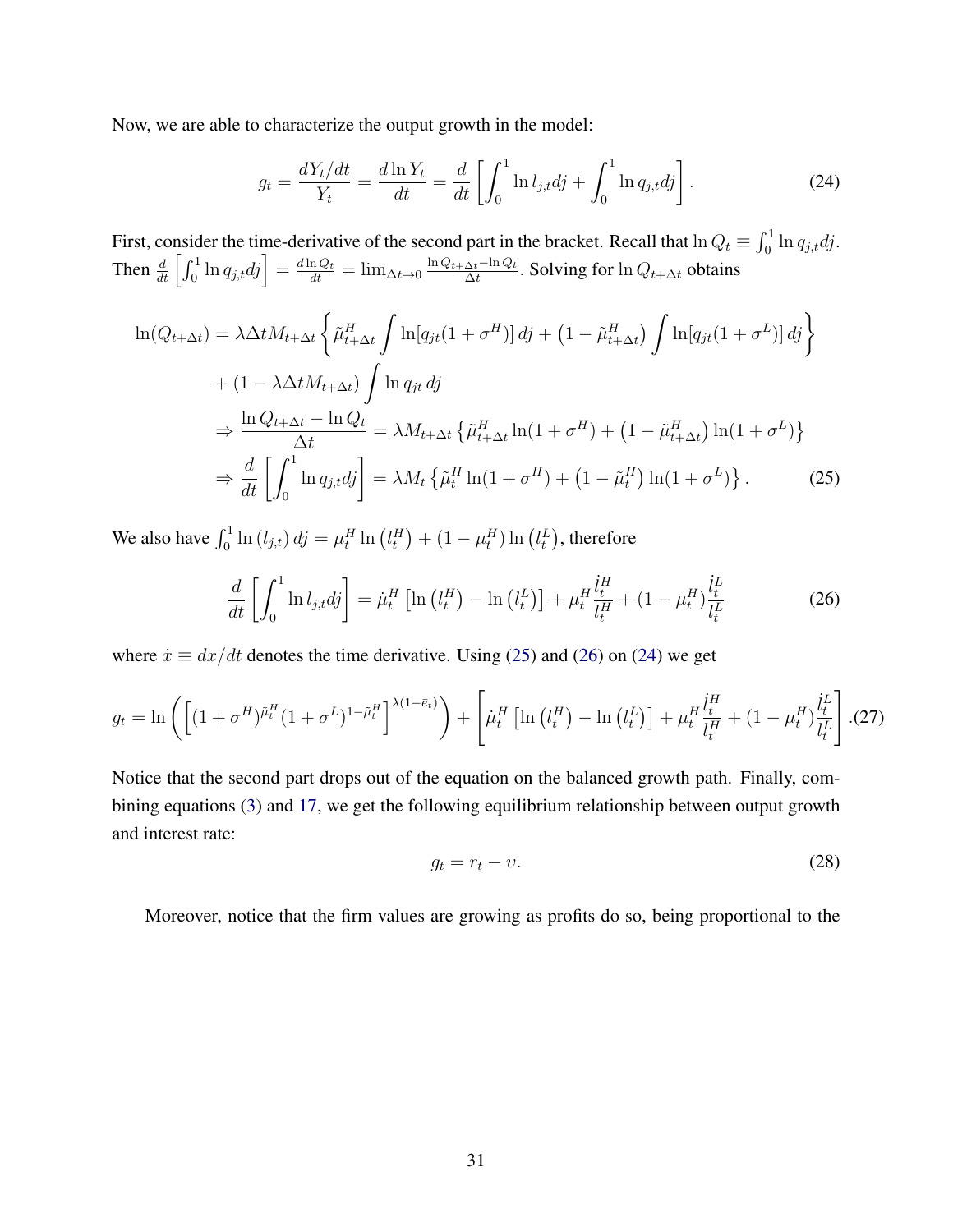aggregate output. Normalizing them by the output and defining  $v_t^d \equiv V_t^d/Y_t$  we obtain

$$
r_t v_t^d Y_t - \frac{d}{dt} \left[ v_t^d Y_t \right] = \frac{(1 - \tau)\sigma^H}{1 + \sigma^H} Y_t + \lambda M_t V_t^d \Rightarrow
$$
  

$$
r_t v_t^d Y_t - v_t^d Y_t - \dot{v}_t^d Y_t = \frac{(1 - \tau)\sigma^H}{1 + \sigma^H} Y_t + \lambda M_t V_t^d \Rightarrow
$$
  

$$
r_t v_t^d - g_t v_t^d - \dot{v}_t^d = \frac{(1 - \tau)\sigma^H}{1 + \sigma^H} + \lambda M_t v_t^d \Rightarrow
$$
  

$$
v v_t^d - \dot{v}_t^d = \frac{(1 - \tau)\sigma^H}{1 + \sigma^H} + \lambda M_t v_t^d
$$

The following nine-equation dynamic system fully characterizes the equilibrium of this economy. The system is written in its stationary form, normalized by the level of final output.

$$
r_t = g_t + v \tag{29}
$$

$$
\dot{\mu}_t^H = \lambda (1 - \bar{e}_t) \left[ \frac{1}{\nu + 1} \left( 1 - \rho + \frac{\rho}{1 - \bar{e}_t} \left( 1 - \bar{e}_t^{\nu + 1} \right) \right) - \mu_t^H \right] \tag{30}
$$

$$
l_t^H = \frac{(1+\sigma^L)(L - (1-\bar{e}_t)\kappa)}{1+\sigma^H - \mu_t^H(\sigma^H - \sigma^L)}
$$
(31)

$$
l_t^L = \frac{(1 + \sigma^H)(L - (1 - \bar{e}_t)\kappa)}{1 + \sigma^H - \mu_t^H(\sigma^H - \sigma^L)}
$$
(32)

$$
g_t = \ln\left(\left[(1+\sigma^H)^{\tilde{\mu}_t^H}(1+\sigma^L)^{1-\tilde{\mu}_t^H}\right]^{\lambda(1-\bar{e}_t)}\right)
$$

$$
+\left[\mu_t^H\left[\ln\left(l_t^H\right)-\ln\left(l_t^L\right)\right]+\mu_t^H \frac{l_t^H}{l_t^H}+\left(1-\mu_t^H\right)\frac{l_t^L}{l_t^L}\right]
$$
(33)

$$
\frac{w_t}{Y_t} = \frac{(1 + \sigma^H - \mu_t^H(\sigma^H - \sigma^L))}{(1 + \sigma^L)(1 + \sigma^H)(L - (1 - \bar{e}_t)\kappa)}
$$
(34)

$$
vv_t^H = \frac{(1-\tau)\sigma^H}{1+\sigma^H} + \lambda M_t v_t^H + \dot{v}_t^H
$$
\n(35)

$$
vv_t^L = \frac{(1-\tau)\sigma^L}{1+\sigma^L} + \lambda M_t v_t^L + \dot{v}_t^L
$$
\n(36)

$$
\bar{e}_t = \left[ \frac{\frac{\kappa}{\lambda} \frac{w_t}{Y_t} (1 + r_t) - v_t^L}{\rho (v_t^H - v_t^L)} - \frac{1 - \rho}{\rho (\nu + 1)} \right]^{\frac{1}{\nu}} \tag{37}
$$

Note that, because the model has no capital, the composition  $\mu_t^H$  drives all the dynamics.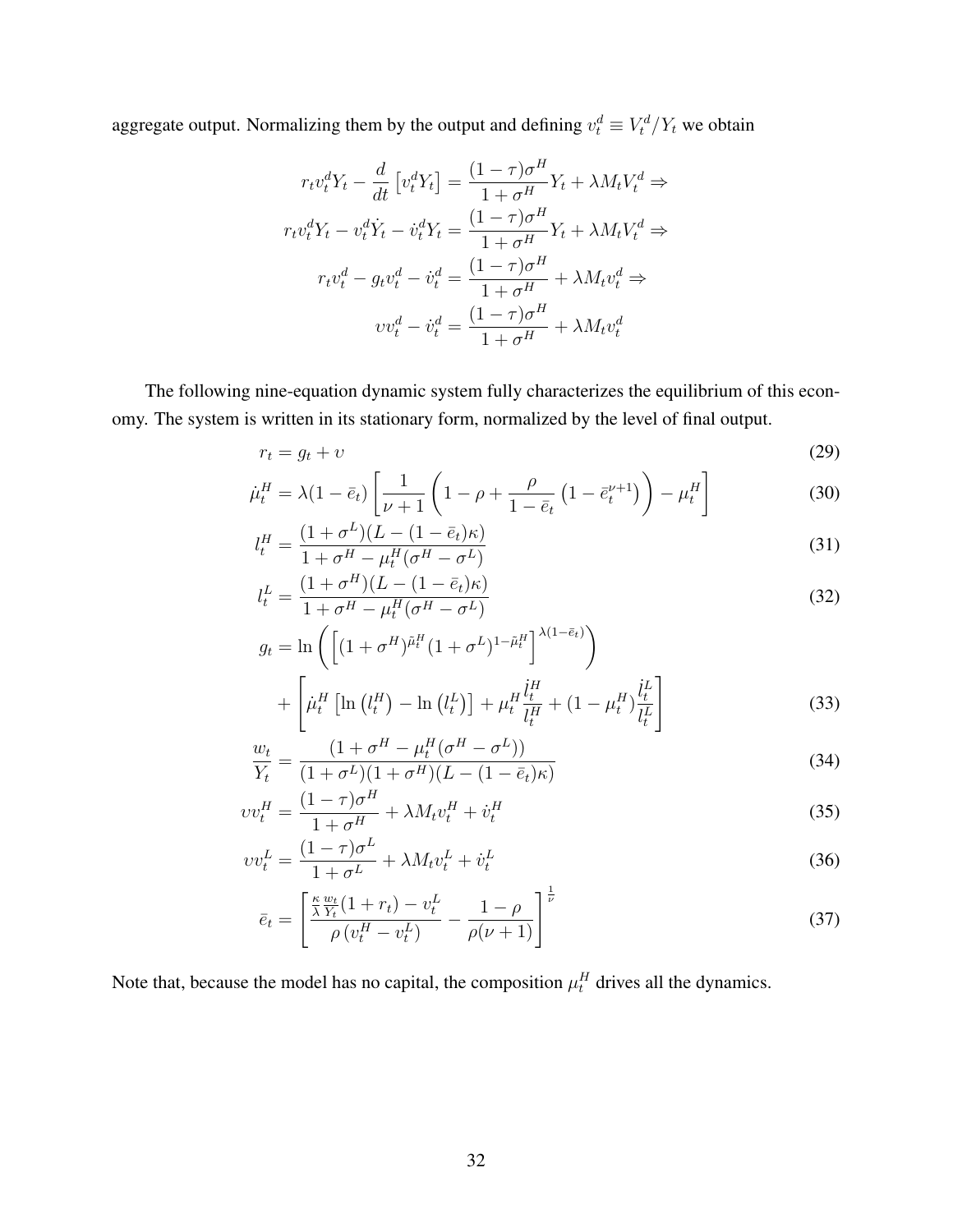### <span id="page-32-0"></span>A.5 Theorem [1](#page-15-1)

First, we characterize the system of the two fundamental equations, which defines an interior BGP.

#### A.5.1 The System on BGP

Note that [\(28\)](#page-30-3) implies that the interest rate is constant along the BGP. Then, as  $\gamma \geq 1$ , we can collapse  $(9)$  using  $(21)$  and  $(28)$ :

<span id="page-32-1"></span>
$$
V_t^d = \frac{(1-\tau)\sigma^d}{\left[\nu + \lambda M\right](1+\sigma^d)} Y_t.
$$
\n(38)

In an interior BGP [\(13\)](#page-13-0) must hold, so, using [\(23\)](#page-29-4) and [\(38\)](#page-32-1), we obtain the following relationship:

<span id="page-32-2"></span>
$$
\rho \bar{e}_t^{\nu} = \frac{1}{\Gamma_0} \left[ \frac{\left(1+g+\nu\right) \left[1+\sigma^H - \mu_t^H \Delta_{\sigma}\right] \left(\frac{\nu}{\lambda} + \left(1-\bar{e}_t\right)\right)}{\frac{L}{\kappa} - \left(1-\bar{e}_t\right)} - \sigma^L (1+\sigma^H) \left(1-\tau\right) \right] - \frac{1-\rho}{\left(\nu+1\right)} (39)
$$

where  $\Gamma_0 = (1 - \tau)\Delta$  and  $\Delta_{\sigma} = \sigma^H - \sigma^L$ . The previous formula proves that indeed  $\bar{e}_t$  is constant on BGP, and so is  $\tilde{\mu}_t^H$ , hence,  $\tilde{\mu}^H = \mu^H$ . Then, from [\(22\)](#page-29-3), it follows that  $l_t^d$  is also constant. Hence, [\(27\)](#page-30-4) becomes

<span id="page-32-3"></span>
$$
g = \ln\left[\left(1 + \sigma^H\right)^{\mu^H} \left(1 + \sigma^L\right)^{1 - \mu^H}\right]^{\lambda(1 - \bar{e})}.
$$
\n(40)

Then, the system is characterized by

$$
\Gamma_0 \left( \rho \bar{e}^{\nu} + \frac{1 - \rho}{(\nu + 1)} \right) = \frac{\left( 1 + g + \nu \right) \left[ 1 + \sigma^H - \mu_t^H \Delta_{\sigma} \right] \left( \frac{\nu}{\lambda} + \left( 1 - \bar{e}_t \right) \right]}{\left[ \frac{L}{\kappa} - \left( 1 - \bar{e}_t \right) \right]} - \sigma^L (1 + \sigma^H) \left( 1 - \tau \right)
$$
\n
$$
g = \lambda (1 - \bar{e}) \ln \left[ \left( 1 + \sigma^H \right)^{\mu^H} \left( 1 + \sigma^L \right)^{1 - \mu^H} \right]
$$
\n
$$
\mu^H(\bar{e}) = \frac{1}{\nu + 1} \left[ 1 - \rho + \frac{\rho}{1 - \bar{e}} \left( 1 - \bar{e}^{\nu + 1} \right) \right].
$$

Now we find sufficient conditions for existence and uniqueness of a solution to that system.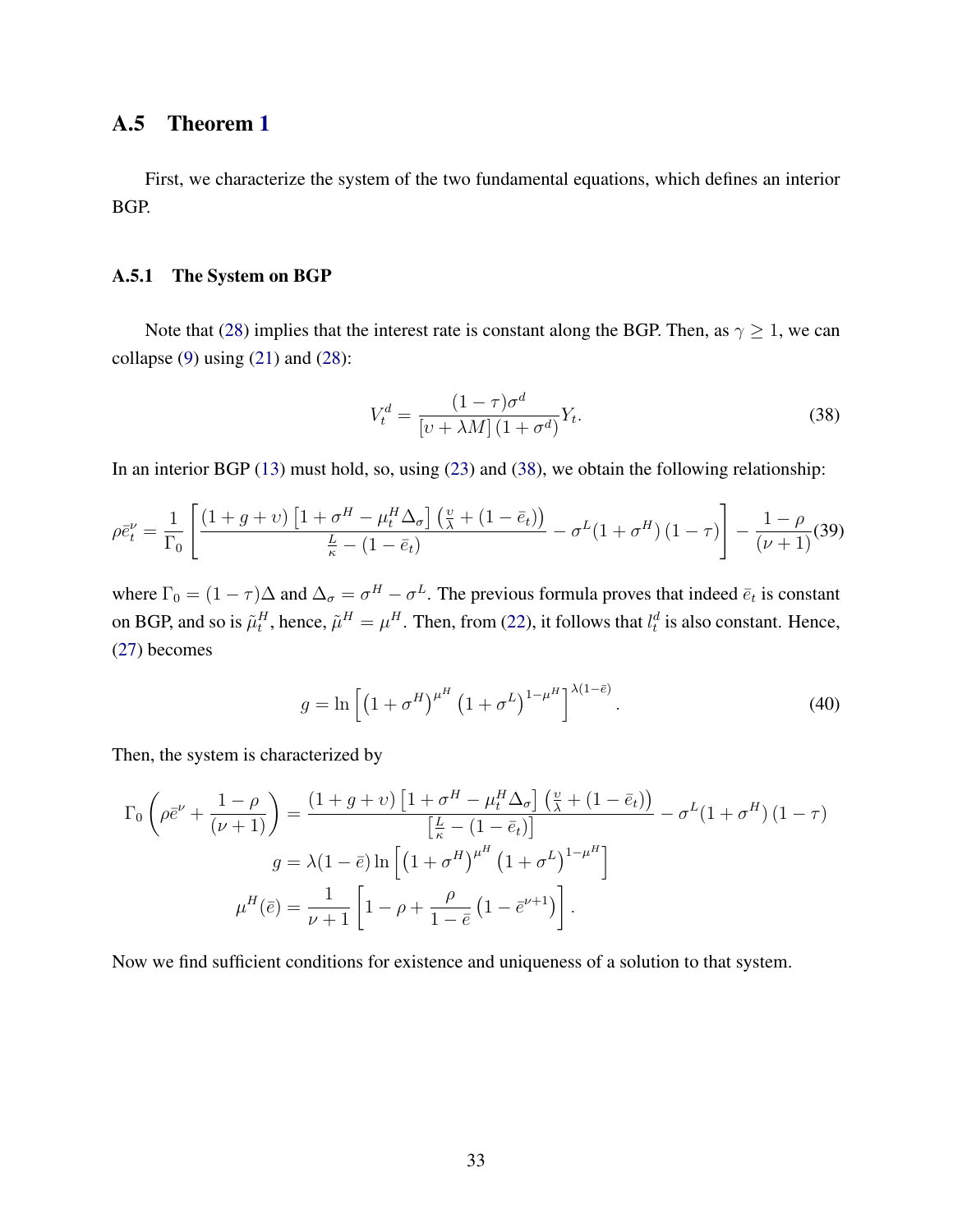#### A.5.2 Existence and Uniqueness

#### Preliminary Derivations

$$
\frac{\partial g(\bar{e})}{\partial \bar{e}} = \lambda \left[ \left[ \ln(1 + \sigma^H) - \ln(1 + \sigma^L) \right] \left[ (1 - \bar{e}) \frac{\partial \mu^H(\bar{e})}{\partial \bar{e}} - \mu^H(\bar{e}) \right] - \ln(1 + \sigma^L) \right]
$$

$$
\frac{\partial \mu^H(\bar{e})}{\partial \bar{e}} = \frac{\rho}{\nu + 1} \left[ \frac{1 - \bar{e}^{\nu + 1} - (\nu + 1)(1 - \bar{e})\bar{e}^{\nu}}{(1 - \bar{e})^2} \right] > 0.
$$

This implies:

$$
\frac{\partial g(\bar{e})}{\partial \bar{e}} = -\lambda \left[ \left[ \ln(1 + \sigma^H) - \ln(1 + \sigma^L) \right] \left( \rho \bar{e}^{\nu} + \frac{1 - \rho}{\nu + 1} \right) + \ln(1 + \sigma^L) \right] < 0.
$$

**Uniqueness** Define the following function of  $\bar{e}$ :

$$
\Lambda(\bar{e}) = \frac{(1+g+v)\left[1+\sigma^H - \mu_t^H \Delta_\sigma\right] \left(\frac{v}{\lambda} + (1-\bar{e}_t)\right)}{\left[\frac{L}{\kappa} - (1-\bar{e}_t)\right]}
$$

Then we can rewrite [\(39\)](#page-32-2) as

<span id="page-33-0"></span>
$$
\rho \bar{e}^{\nu} = \frac{1}{\Gamma_0} \left[ \Lambda(\bar{e}) - (1 + \sigma^H)(1 - \tau)\sigma^L \right] - \frac{1 - \rho}{(\nu + 1)} \tag{41}
$$

Note that the left-hand side of [\(41\)](#page-33-0) is increasing in  $\bar{e}$ . Then, if the right-hand side of (41) is decreasing in  $\bar{e}$  any interior solution must be unique. The right-hand side of [\(41\)](#page-33-0) is decreasing if and only if  $\Lambda(\bar{e})$  is decreasing. Thus, we focus on a the monotonic transformation  $\ln(\Lambda(\bar{e}))$ , which reads as

$$
\ln(\Lambda(\bar{e})) = \ln[1+g+v] + \ln[1+\sigma^H - \Delta_{\sigma}\mu^H(\bar{e})] + \ln\left[\frac{\nu}{\lambda} + (1-\bar{e}_t)\right] - \ln[L - (1-\bar{e})\kappa].
$$

Differentiating, we get

$$
\frac{\partial \ln(A(\bar{e}))}{\partial \bar{e}} = \frac{1}{1+g+v} \frac{\partial g(\bar{e})}{\partial \bar{e}} - \frac{\frac{\partial \mu^H(\bar{e})}{\partial \bar{e}} \Delta_{\sigma}}{1+\sigma^H - \mu^H(\bar{e})(\sigma^H - \sigma^L)}
$$

$$
-\frac{\lambda}{v+\lambda(1-\bar{e}_t)} - \frac{\kappa}{L - (1-\bar{e})\kappa}
$$

We have  $\frac{\partial \ln(A(\bar{e}))}{\partial \bar{e}} < 0$  for all  $\bar{e} \in [0, 1]$ . Hence, if the system composed by [\(39\)](#page-32-2) and [\(40\)](#page-32-3) has an interior solution, it is unique.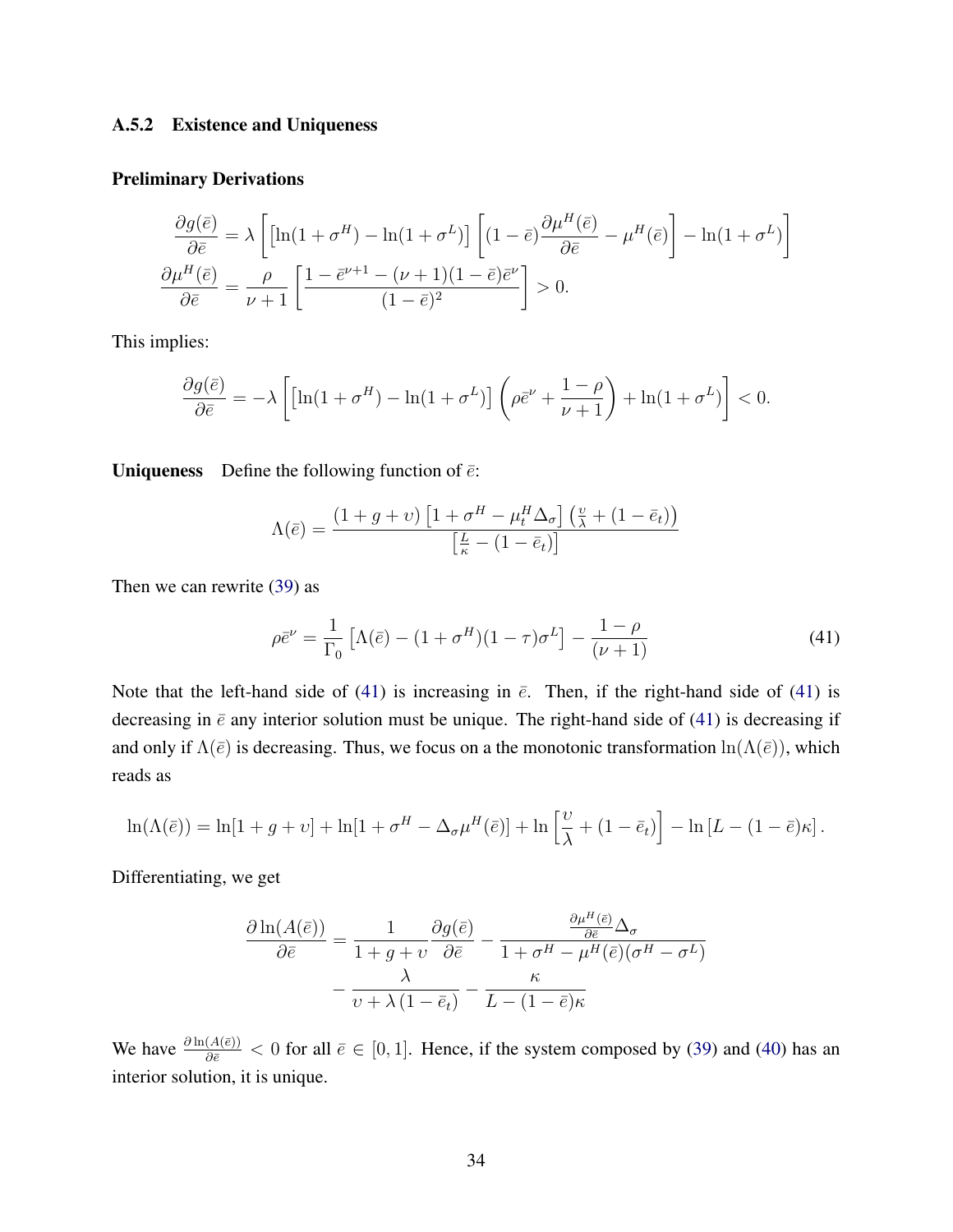**Existence** Now we need to find sufficient conditions for the existence of  $\bar{e} \in [0, 1]$  that solves [\(41\)](#page-33-0). Note that (41) is continuous in  $\bar{e}$ , then if the right-hand side of [\(39\)](#page-32-2) is smaller than  $\rho$  when  $\bar{e} \rightarrow 1$  and positive at  $\bar{e} = 0$ , the existence of an interior solution is guaranteed. The first condition will hold if

$$
\rho > -\frac{1-\rho}{(\nu+1)} + \frac{1}{\Gamma_0} \left[ \Lambda(1) - (1 + \sigma^H)(1 - \tau)\sigma^L \right]
$$

Note that  $\lim_{\bar{e}\to 1}\mu^H(\bar{e}) = \bar{\mu}^H = \frac{1+\nu\rho}{\nu+1}$ , and  $g(1) = 0$ . Then

$$
\Lambda(1) = \left[1 + \sigma^H - \frac{1 + \nu \rho}{\nu + 1} \Delta\right] \left[\frac{(1 + \nu) \nu}{\lambda}\right] \frac{\kappa}{L}
$$

We can then find the following condition on  $\frac{\kappa}{L}$ , the percentage of the labor force needed to enact all the projects of the economy:

$$
b = \frac{\lambda}{(1+v)v} \left[ \frac{\Gamma_0 \left( \rho + \frac{1-\rho}{(\nu+1)} \right) + (1+\sigma^H)(1-\tau)\sigma^L}{1+\sigma^H - \frac{(1+\nu\rho)\Delta}{\nu+1}} \right] > \frac{\kappa}{L}
$$

Let's study now the case where  $\bar{e} = 0$ . We need

$$
\frac{1-\rho}{(\nu+1)}\Gamma_0 < \Lambda(0)-(1+\sigma^H)(1-\tau)\sigma^L
$$

Note that  $\mu^H(0) = \underline{\mu}^H = \frac{1}{\nu+1}$ , and  $g(0) = \lambda \ln \left[ \left( 1 + \sigma^H \right)^{\underline{\mu}^H} \left( 1 + \sigma^L \right)^{1-\underline{\mu}^H} \right]$ . Then

$$
\Lambda(0) = \frac{(1+g(0)+v)\left[1+\sigma^H - \frac{\Delta}{1+\nu}\right] \frac{v}{\lambda}}{\left[\frac{L}{\kappa} - 1\right]}
$$

We can then find the following condition on  $\frac{\kappa}{L}$ :

$$
a = \frac{\kappa}{L} > \frac{\frac{1-\rho}{(\nu+1)}\Gamma_0 + (1+\sigma^H)(1-\tau)\sigma^L}{(1+g(0)+\nu)\left[1+\sigma^H - \frac{\Delta}{1+\nu}\right]\frac{\nu}{\lambda} + \frac{1-\rho}{(\nu+1)}\Gamma_0 + (1+\sigma^H)(1-\tau)\sigma^L}
$$

Then, with  $\forall \frac{\kappa}{L}$  $\frac{\kappa}{L} \in [a, b]$ , we have existence and uniqueness of an interior solution. Finally, after solving for  $\{e, g\}$  in equations [\(39\)](#page-32-2) and [\(40\)](#page-32-3), all the other variables can be recovered.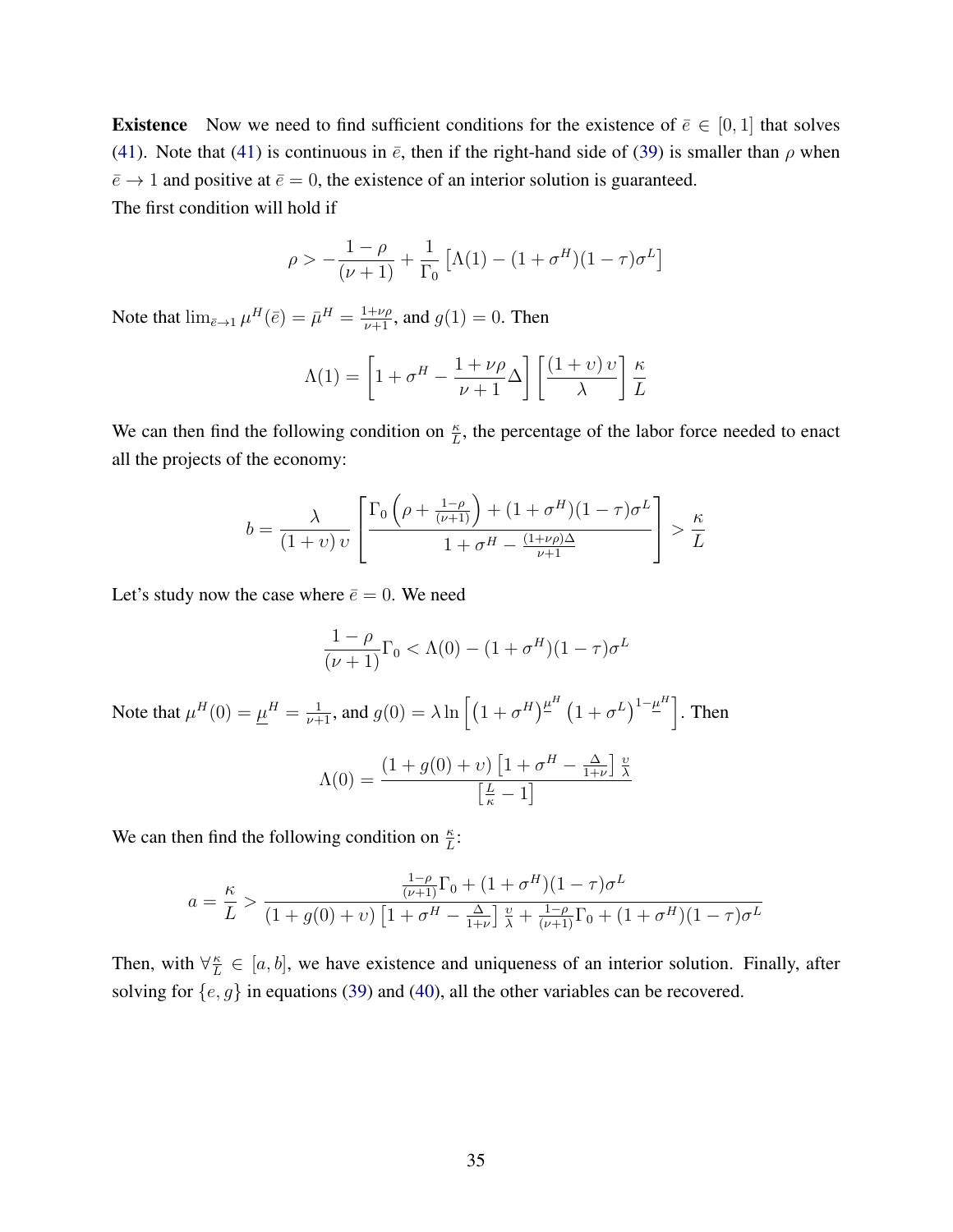### A.5.3 Recovering all Variables

$$
(\mu_t^H)_{bgp} = \mu^H = \frac{1}{\nu + 1} \left[ 1 - \rho + \frac{\rho}{1 - \bar{e}} \left( 1 - \bar{e}^{\nu + 1} \right) \right]
$$

$$
(r_t)_{bgp} = r = g + \upsilon
$$

$$
(\bar{l}_t^H)_{bgp} = \bar{l}^H = \frac{(1 + \sigma^L) \left[ L - (1 - \bar{e})\kappa \right]}{1 + \sigma^H - \mu_t^H (\sigma^H - \sigma^L)}
$$

$$
(\bar{l}_t^L)_{bgp} = \bar{l}^L = \frac{(1 + \sigma^H) \left[ L - (1 - \bar{e})\kappa \right]}{1 + \sigma^H - \mu^H (\sigma^H - \sigma^L)}
$$

$$
\left( \frac{V_t^H}{Y_t} \right)_{bgp} = \upsilon^H = \frac{(1 - \tau)\sigma^H}{\left[ \upsilon + \lambda (1 - \bar{e}) \right] \left( 1 + \sigma^H \right)}
$$

$$
\left( \frac{V_t^L}{Y_t} \right)_{bgp} = \upsilon^L = \frac{(1 - \tau)\sigma^L}{\left[ \upsilon + \lambda (1 - \bar{e}) \right] \left( 1 + \sigma^L \right)}
$$

$$
\left( \frac{w_t}{Y_t} \right)_{bgp} = w = \frac{\left[ 1 + \sigma^H - \mu^H (\sigma^H - \sigma^L) \right]}{(1 + \sigma^L) \left( 1 + \sigma^H \right) \left[ L - (1 - \bar{e})\kappa \right]}
$$

$$
\left( \frac{C_t}{Y_t} \right)_{bgp} = c = 1
$$

## <span id="page-35-0"></span>A.6 Proposition [4](#page-16-0)

*Proof.* We start with the result regarding the entry rate. Derivations regarding the growth rate and the composition follow easily.

### A.6.1 Entry

**Preliminary Derivations** Define the parameter set of the model as  $\Omega \equiv \{ \rho, \tau, \sigma^H, \sigma^L, \gamma, \nu, \nu, \lambda, \kappa, L \}.$ We can rewrite equation [\(41\)](#page-33-0) as

<span id="page-35-1"></span>
$$
\Lambda(\bar{e}, \Omega) = \Upsilon(\bar{e}, \Omega) \tag{42}
$$

where  $\Lambda(\bar{e}, \Omega)$  is  $\Lambda(\bar{e})$  from Appendix [A.5](#page-32-0) and

$$
\Upsilon(\bar{e},\Omega) = (1-\tau)\left[\left(\rho\bar{e}^{\nu} + \frac{1-\rho}{\nu+1}\right)\Delta + (1+\sigma^H)\sigma^L\right].
$$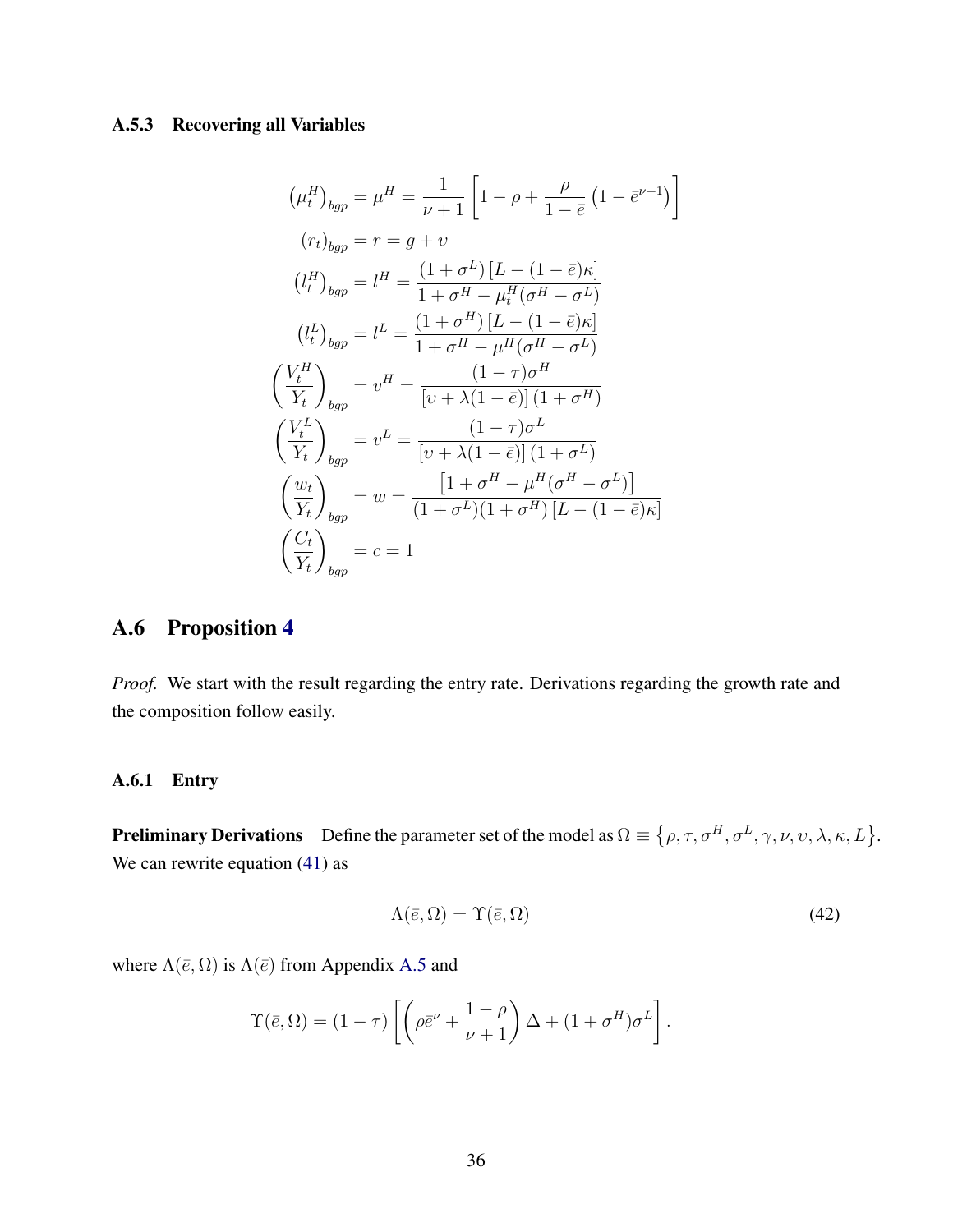Denoting the partial derivatives by sub-indices we have, for any fixed plausible set  $\Omega$  satisfying the condition of Theorem [1,](#page-15-1)  $\forall \bar{e} \in (0,1)$ :

$$
\Lambda(\bar{e}, \Omega) > 0 \qquad ; \qquad \Lambda_{\bar{e}}(\bar{e}, \Omega) < 0
$$
  

$$
\Upsilon(\bar{e}, \Omega) > 0 \qquad ; \qquad \Upsilon_{\bar{e}}(\bar{e}, \Omega) > 0
$$

Then, using implicit derivative on equation [\(42\)](#page-35-1) for  $\bar{e}$  and any parameter  $p \in \Omega$ , we get

$$
\frac{\partial \bar{e}}{\partial p} = \frac{\Lambda_p(\bar{e}, \Omega) - \Upsilon_p(\bar{e}, \Omega)}{\Upsilon_{\bar{e}}(\bar{e}, \Omega) - \Lambda_{\bar{e}}(\bar{e}, \Omega)} \Rightarrow sign\left(\frac{\partial \bar{e}}{\partial p}\right) = sign\left(\Lambda_p(\bar{e}, \Omega) - \Upsilon_p(\bar{e}, \Omega)\right).
$$

Corporate tax rate  $\tau$ 

$$
sign\left(\frac{\partial \bar{e}}{\partial \tau}\right) = sign\left(\Lambda_{\tau}(\bar{e}, \Omega) - \Upsilon_{\tau}(\bar{e}, \Omega)\right) = sign\left(-\Upsilon_{\tau}(\bar{e}, \Omega)\right)
$$

$$
= sign\left(-\frac{\partial \ln(\Upsilon(\bar{e}, \Omega))}{\partial \tau}\right) = sign\left(\frac{1}{1-\tau}\right) > 0
$$

Hence, we have  $\frac{d\bar{e}}{d\tau} > 0$ , and entry decreases in the corporate tax rate  $\tau$ .

#### A.6.2 Growth

Given the former results and that  $\frac{\partial g}{\partial \bar{\epsilon}} < 0$ , we can easily show

$$
\frac{\partial g}{\partial \tau} = \frac{\partial g}{\partial \bar{e}} \frac{\partial \bar{e}}{\partial \tau} < 0
$$

### A.6.3 Composition

From previous results, it follows

$$
\frac{\partial \mu^H}{\partial \tau} = \frac{\partial \mu^H}{\partial \bar{e}} \frac{\partial \bar{e}}{\partial \tau} > 0
$$

 $\Box$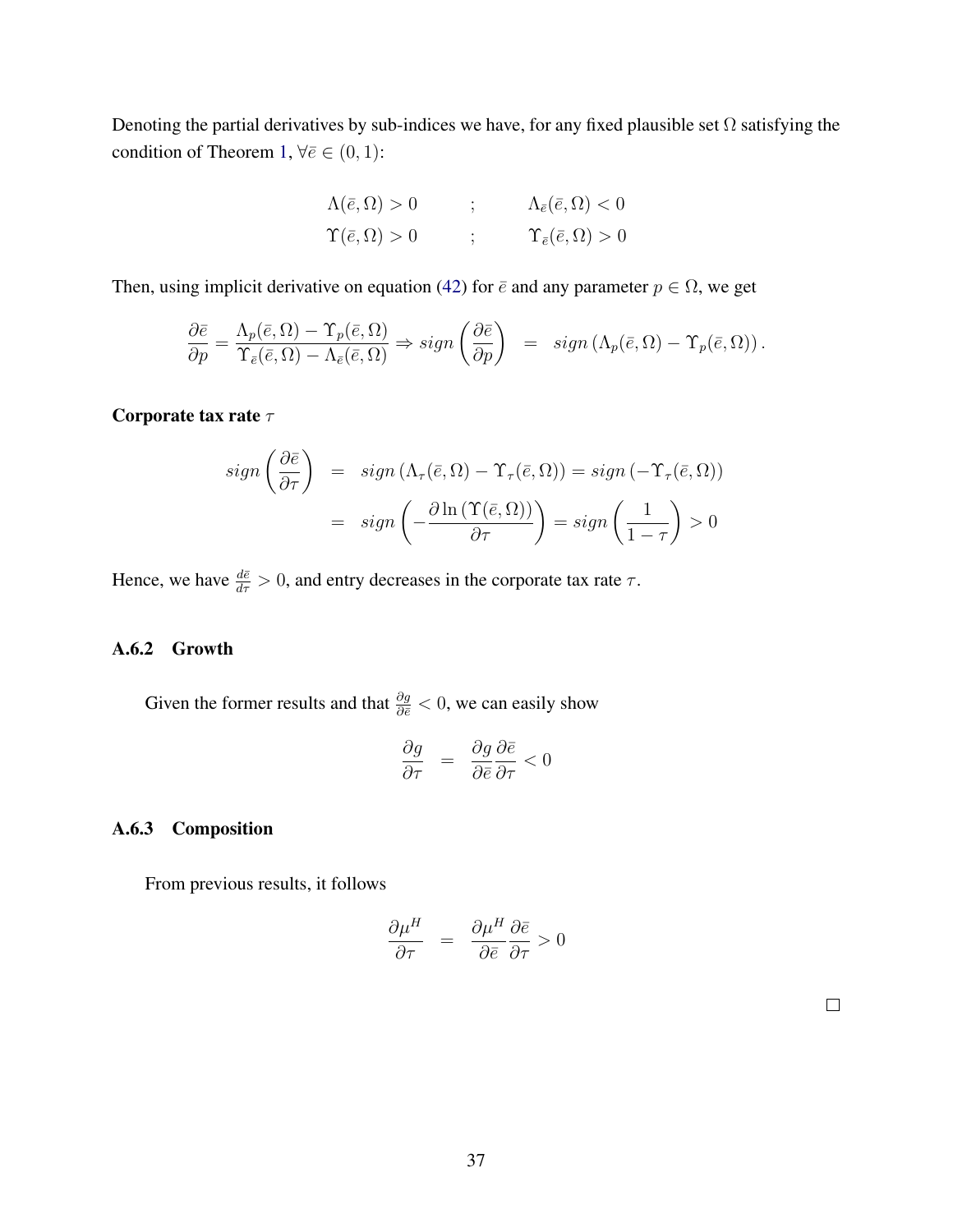# <span id="page-37-0"></span>A.7 Effect of changes in enacting cost  $\kappa$

Proposition 5. *An economy with higher enacting cost* κ *has higher lending standards and less entry but better composition in equilibrium. Long-run growth decreases with* κ*:*

$$
\frac{\partial \bar{e}}{\partial \kappa} \ge 0 \qquad ; \qquad \frac{\partial g(\bar{e})}{\partial \kappa} \le 0 \qquad ; \qquad \frac{\partial \mu^H(\bar{e})}{\partial \kappa} \ge 0.
$$

*Proof.* Based on derivations presented in Appendix [A.6,](#page-35-0) we get

$$
sign\left(\frac{\partial \bar{e}}{\partial \kappa}\right) = sign\left(A_{\kappa}(\bar{e}, \Omega) - C_{\kappa}(\bar{e}, \Omega)\right) = sign\left(A_{\kappa}(\bar{e}, \Omega)\right)
$$

$$
= sign\left(\frac{\partial \ln(A(\bar{e}, \Omega))}{\partial \kappa}\right) = sign\left(\frac{1 - \bar{e}}{L - (1 - \bar{e})\kappa}\right).
$$

We know by labor market clearing condition that  $L - (1 - \bar{e})\kappa > 0$ . Hence, we have  $\frac{d\bar{e}}{d\kappa} > 0$ , and entry decreases in the enacting cost  $\kappa$ .  $\Box$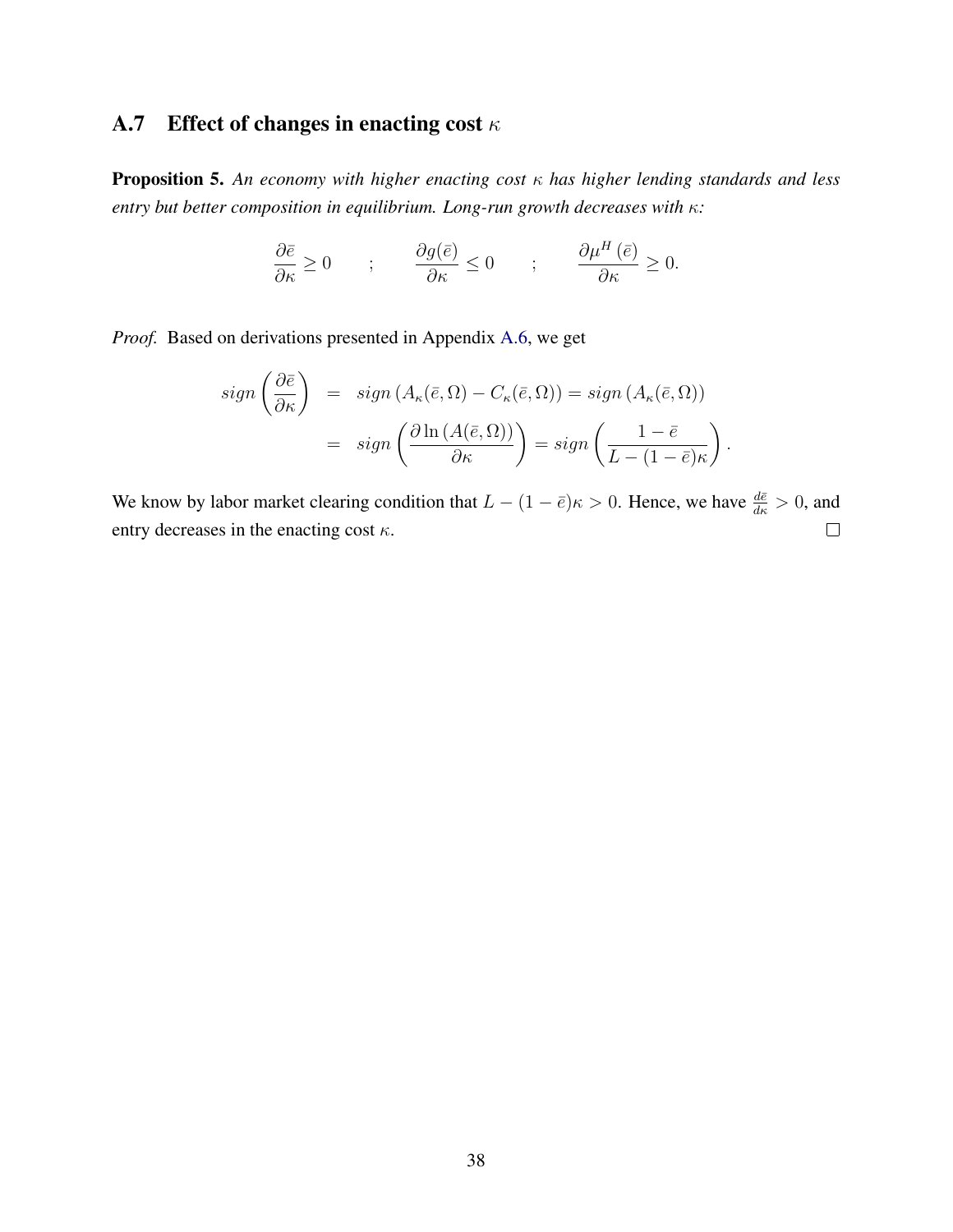# <span id="page-38-0"></span>B Data

Table [B.1](#page-38-1) lists the data sources used in the empirical analysis, Table [B.2](#page-39-0) presents the summary statistics, and Table [B.3](#page-40-1) gives the list of countries and the number of industries from each of those that are included in our cross-country-industry investigation.

<span id="page-38-1"></span>

| Variable Name                    | Source                       | Years          |
|----------------------------------|------------------------------|----------------|
| Country-Level                    |                              |                |
| Log new business density,        | World Bank,                  | Avg. 2004-2007 |
| per 1000 people                  | Doing Business Survey        |                |
| Bank concentration $(\%)$        | World Bank, Global Financial | Avg. 2000-2007 |
|                                  | <b>Development Database</b>  |                |
| GDP growth (annual, $\%$ )       | World Bank,                  | Avg. 2000-2004 |
|                                  | World Development Indicators | Avg. 2000-2004 |
| Log GDP per capita               | World Bank,                  | Avg. 2000-2004 |
| (constant 2005, US\$)            | World Development Indicators |                |
| Cost of business start-up        | World Bank,                  | Avg. 2003-2004 |
| procedures (% of GNI per capita) | World Development Indicator  |                |
| TFP growth rates                 | Penn World Tables 9.1        | Avg. 2004-2007 |
| Statutory corporate tax rate     | Djankov et al. (2010)        | 2004           |
| 1st year tax rate                | Djankov et al. (2010)        | 2004           |
| 5-year tax rate                  | Djankov et al. (2010)        | 2004           |
| Industry-Level                   |                              |                |
| Financial dependence (RZ)        | Rajan and Zingales (1998)    | 1998           |
| Number of enterprise births/     | Eurostat, Business           | Avg. 2004-2007 |
| number of active enterprises     | Demography                   |                |
| Growth of value added at         | Eurostat, Structural         | Avg. 2004-2007 |
| factor cost                      | <b>Business Statistics</b>   |                |
| Growth of gross value added      | Eurostat, Structural         | Avg. 2004-2007 |
| per person employed              | <b>Business Statistics</b>   |                |

|  | Table B.1: Variable Sources |
|--|-----------------------------|
|--|-----------------------------|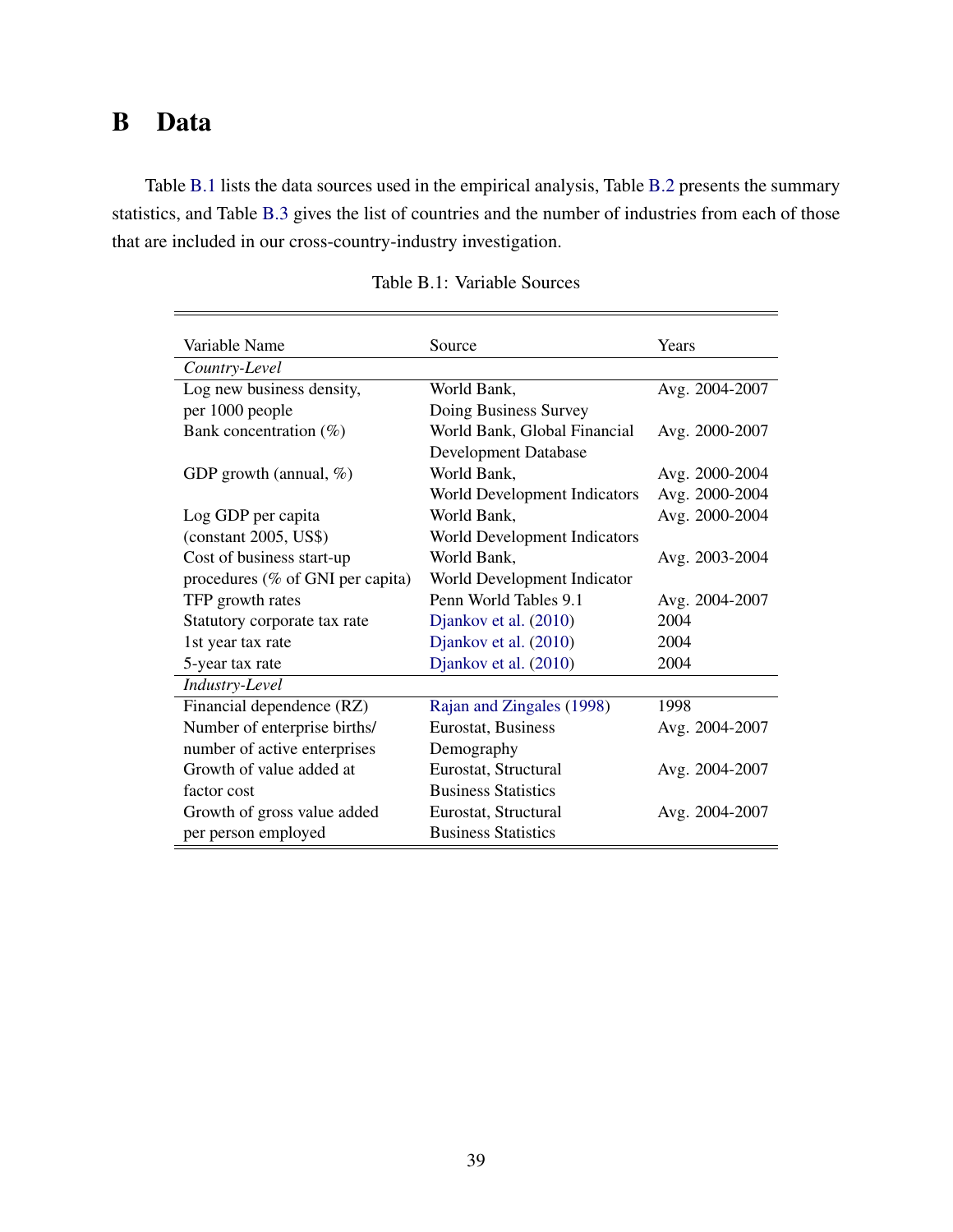<span id="page-39-0"></span>

|                              | Count | Mean | St. Dev. | 25 <sub>th</sub> | 75th  |
|------------------------------|-------|------|----------|------------------|-------|
| Country-Level                |       |      |          |                  |       |
| Log new business density     | 67    | 0.38 | 1.37     | $-0.48$          | 1.25  |
| Bank concentration           | 84    | 0.69 | 0.20     | 0.55             | 0.86  |
| Annual GDP growth            | 84    | 0.05 | 0.02     | 0.03             | 0.06  |
| Log GDP per capita           | 83    | 8.38 | 1.64     | 7.00             | 10.04 |
| Cost of business start-up    | 84    | 0.42 | 0.62     | 0.09             | 0.45  |
| Statutory tax rate           | 84    | 0.29 | 0.07     | 0.25             | 0.34  |
| 1st year tax rate            | 84    | 0.17 | 0.07     | 0.13             | 0.22  |
| 5-year tax rate              | 84    | 0.20 | 0.06     | 0.15             | 0.24  |
| Industry-Level               |       |      |          |                  |       |
| Financial dependence (RZ)    | 462   | 0.33 | 0.15     | 0.24             | 0.41  |
| $RZ * 1st$ year tax          | 378   | 0.05 | 0.03     | 0.02             | 0.07  |
| $RZ * 5$ -year tax           | 378   | 0.05 | 0.03     | 0.03             | 0.07  |
| RZ * Statutory tax           | 378   | 0.09 | 0.05     | 0.05             | 0.12  |
| Firm birth rate              | 360   | 0.07 | 0.04     | 0.04             | 0.09  |
| Growth of value added        | 372   | 0.09 | 0.12     | 0.02             | 0.13  |
| Growth of labor productivity | 371   | 0.09 | 0.10     | 0.04             | 0.12  |

Table B.2: Summary Statistics

Constructing the variable  $RZ_i$  The level of disaggregation in our cross-country cross-industry analysis is limited by the Business Demography database of Eurostat, which is in turn based on two-digit level Statistical Classification of Economic Activities in the European Community, NACE 1.1. The original financial dependence measure of [Rajan and Zingales](#page-27-12) [\(1998\)](#page-27-12), however, is based on the three-digit level International Standard Industrial Classification, ISIC Rev.2. We map the original variable into Eurostat classification as follows. First, we use the equality between two-digit NACE 1.1 and ISIC Rev.3 classifications, which in turn can easily be mapped to fourdigit level ISIC Rev.2 and be aggregated to three-digit industry level. Once this link is established, we obtain a mapping of three-digit ISIC Rev.2 industries to NACE 1.1. However, the classification used in the Business Demography data of Eurostat is not exactly NACE 1.1; in fact, some groupings in the former incorporate multiple industries from NACE 1.1. To accommodate this, we create a weighted financial dependence measure for Eurostat groupings, with the weights being determined according to the number of four-digit sectors that belong to each three-digit industry that maps to a certain Eurostat grouping.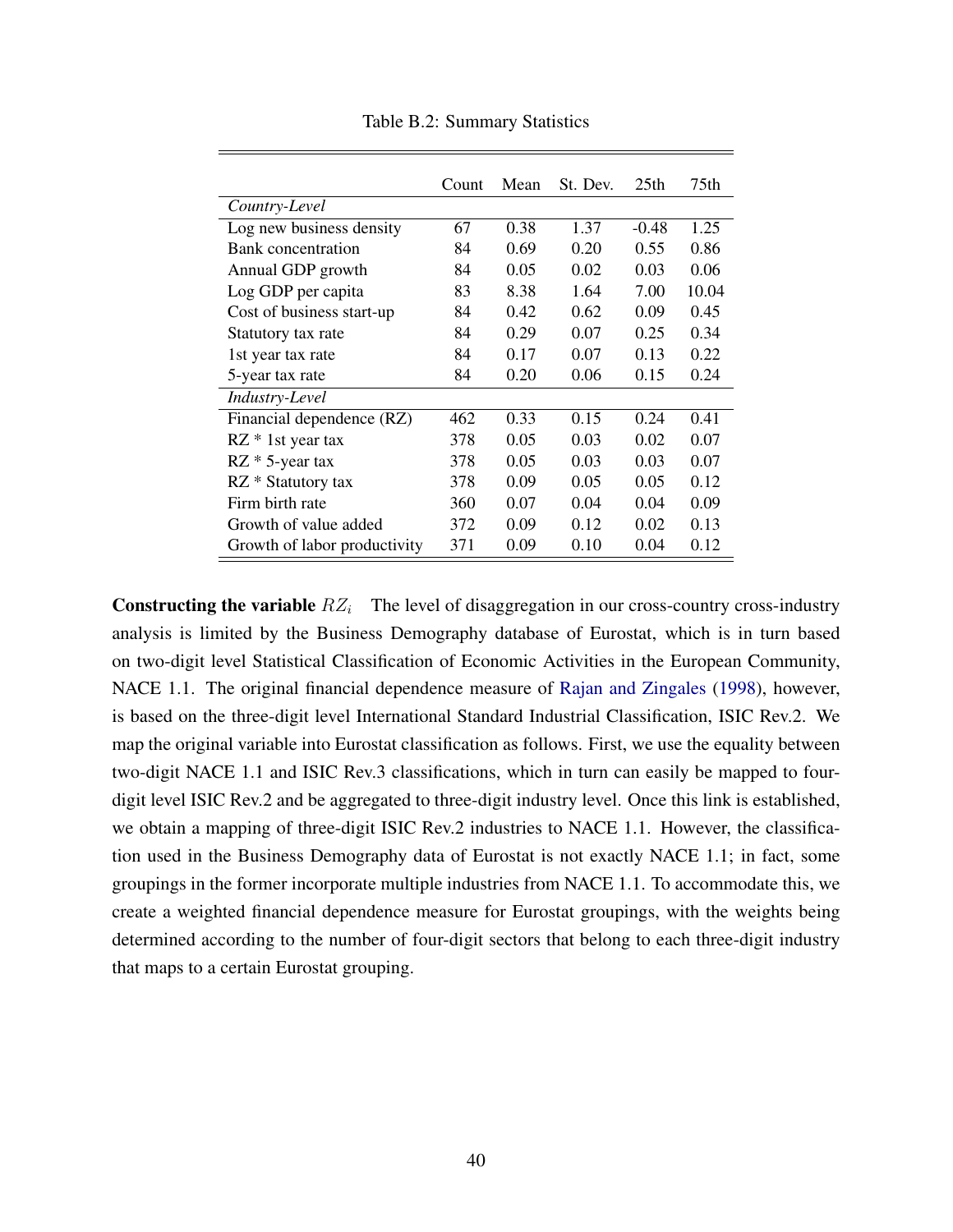<span id="page-40-0"></span>

|                       | <b>Birth</b>     | Growth    | Growth  |
|-----------------------|------------------|-----------|---------|
|                       | Rate             | <b>VA</b> | L. prod |
| Austria               | 14               | 12        | 12      |
| Belgium               | 13               | 14        | 14      |
| Bulgaria              | 14               | 13        | 12      |
| Cyprus                | 14               | 13        | 13      |
| Czech Republic        | 14               | 14        | 14      |
| Denmark               | 14               | 12        | 12      |
| Estonia               | 14               | 14        | 14      |
| Finland               | 14               | 14        | 14      |
| France                | 14               | 14        | 14      |
| Germany               | 14               | 14        | 14      |
| Greece                | 14               | 14        | 14      |
| Hungary               | 14               | 14        | 14      |
| Ireland               | $\boldsymbol{0}$ | 12        | 12      |
| Italy                 | 14               | 14        | 14      |
| Latvia                | 14               | 11        | 11      |
| Lithuania             | 14               | 14        | 14      |
| Luxembourg            | 12               | 12        | 12      |
| Malta                 | $\Omega$         | 11        | 11      |
| Netherlands           | 14               | 14        | 14      |
| Norway                | 14               | 14        | 14      |
| Poland                | 14               | 14        | 14      |
| Portugal              | 14               | 12        | 12      |
| Romania               | 14               | 14        | 14      |
| Slovakia              | 14               | 12        | 12      |
| Slovenia              | 14               | 14        | 14      |
| Spain                 | 13               | 14        | 14      |
| Sweden                | 14               | 14        | 14      |
| <b>United Kingdom</b> | 14               | 14        | 14      |

<span id="page-40-1"></span>Table B.3: Countries & Number of Industries Included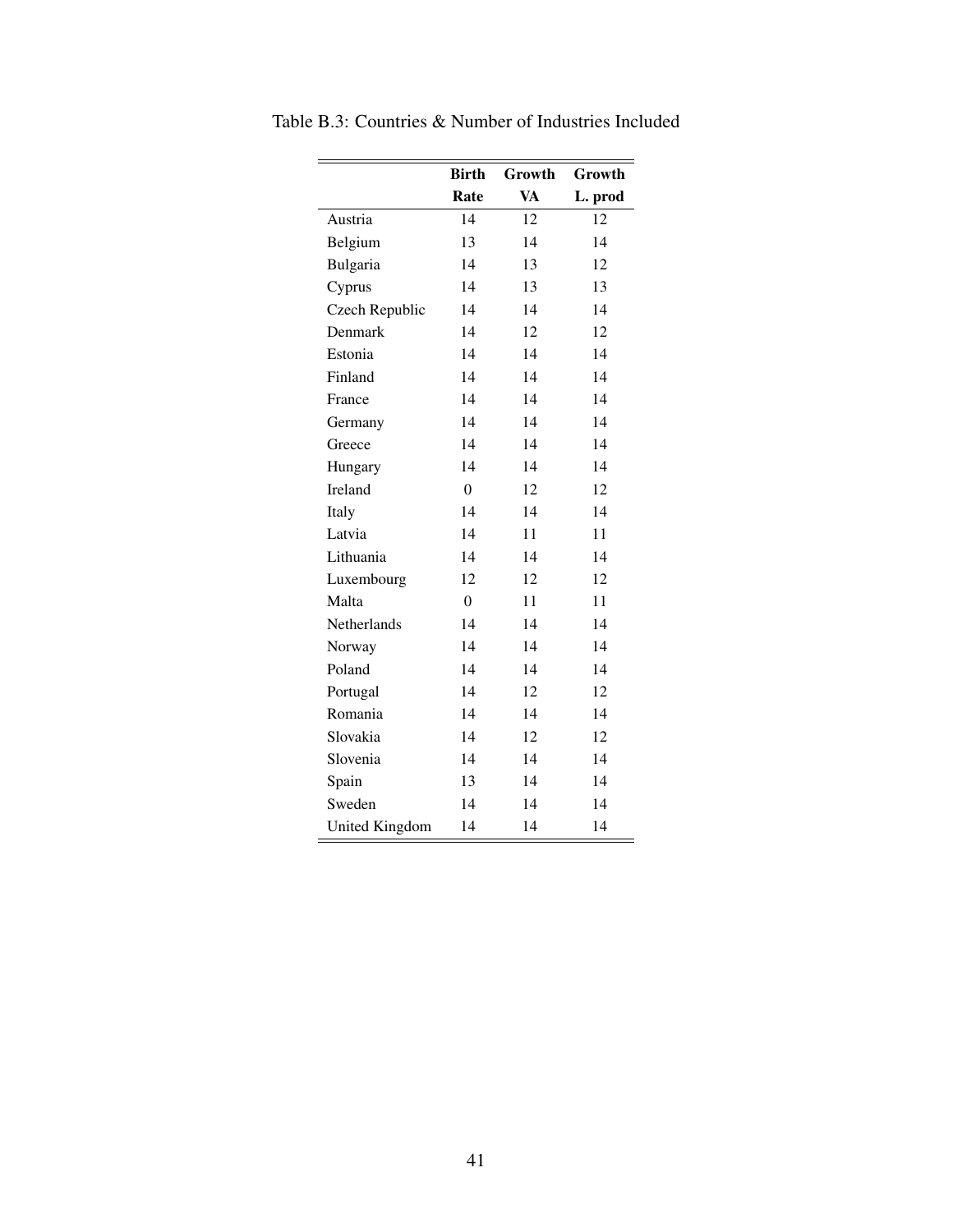# C Corporate Tax Reform and Financial Development



Figure C.1: Effect of Corporate Taxes on GDP Growth and Firm Entry

*Notes*: For the sake of comparison, both GDP growth rates and the new business density values are normalized and standardized by the respective sample averages and standard deviations.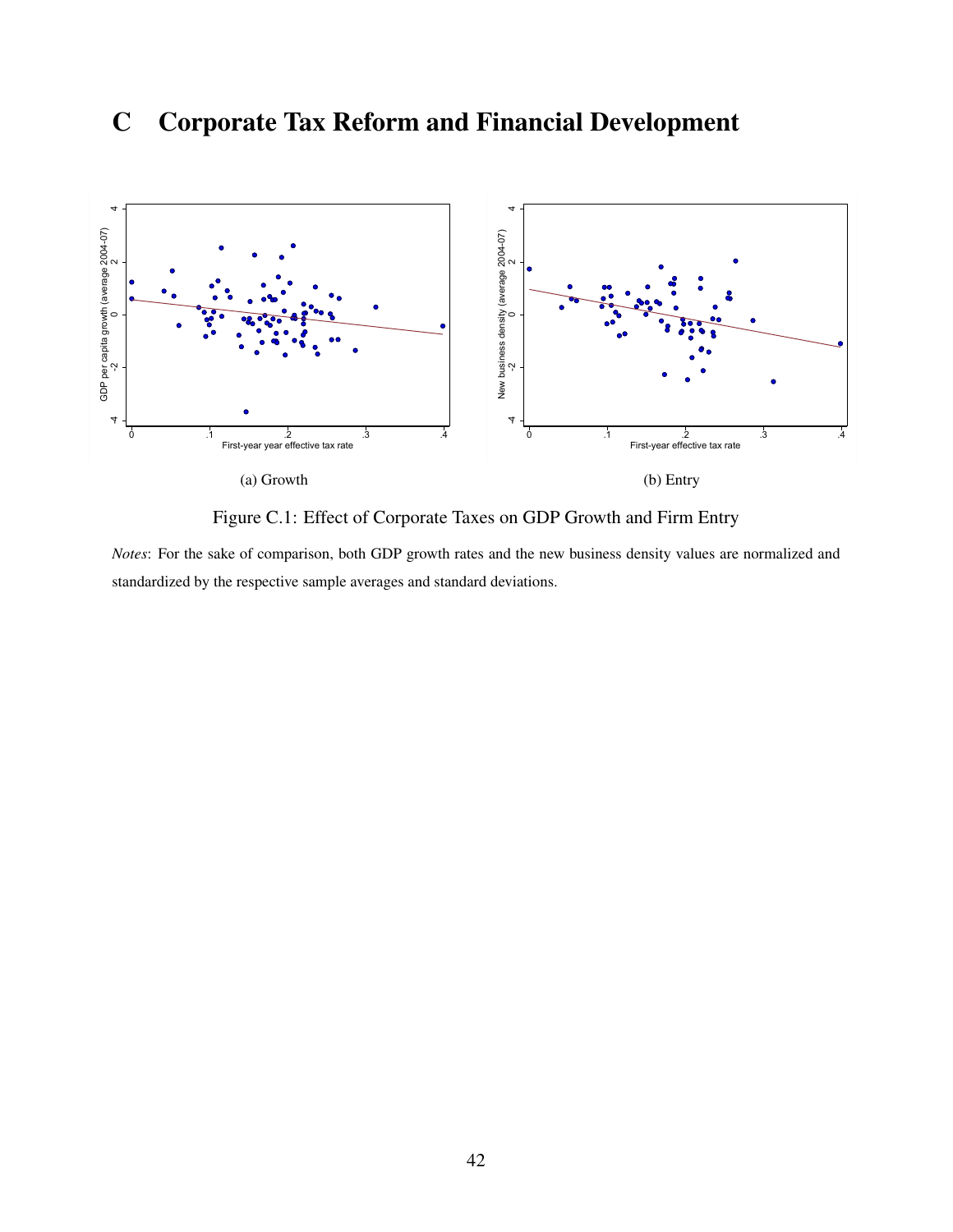|                     |            | Log new business density (avg. 2004-07) |             |              | GDP growth (avg. 2004-07) |              |
|---------------------|------------|-----------------------------------------|-------------|--------------|---------------------------|--------------|
|                     | (1)        | (2)                                     | (3)         | (1)          | (2)                       | (3)          |
| 1st year tax rate   | $-4.573**$ |                                         |             | $-0.0910***$ |                           |              |
|                     | (1.834)    |                                         |             | (0.0348)     |                           |              |
| 5-year tax rate     |            | $-4.400**$                              |             |              | $-0.118***$               |              |
|                     |            | (2.019)                                 |             |              | (0.0373)                  |              |
| statutory corporate |            |                                         | $-6.122***$ |              |                           | $-0.114***$  |
| tax rate            |            |                                         | (1.602)     |              |                           | (0.0328)     |
| bank concentration  | $-0.198$   | $-0.150$                                | $-0.418$    | $-0.0185$    | $-0.0210*$                | $-0.0206*$   |
| $(avg. 2000-2004)$  | (0.605)    | (0.611)                                 | (0.574)     | (0.0116)     | (0.0115)                  | (0.0112)     |
| start-up cost       | $-0.778*$  | $-0.848**$                              | $-1.035***$ | $-0.0254***$ | $-0.0245***$              | $-0.0265***$ |
| (percent of GNIpc)  | (0.406)    | (0.407)                                 | (0.355)     | (0.00478)    | (0.00472)                 | (0.00456)    |
| log GDPpc           | $0.444***$ | $0.431***$                              | $0.425***$  | $-0.0135***$ | $-0.0133***$              | $-0.0135***$ |
| $(avg. 2000-04)$    | (0.0981)   | (0.0986)                                | (0.0910)    | (0.00175)    | (0.00172)                 | (0.00170)    |
| Constant            | $-2.280**$ | $-2.124**$                              | $-0.919$    | $0.210***$   | $0.217***$                | $0.229***$   |
|                     | (0.949)    | (0.986)                                 | (1.002)     | (0.0182)     | (0.0183)                  | (0.0195)     |
| Observations        | 66         | 66                                      | 66          | 83           | 83                        | 83           |
| Adjusted $R^2$      | 0.558      | 0.549                                   | 0.607       | 0.466        | 0.486                     | 0.498        |

#### Table C.4: Firm Entry and GDP Growth

Standard errors in parentheses

<sup>∗</sup> p < 0.10, ∗∗ p < 0.05, ∗∗∗ p < 0.01

## <span id="page-42-0"></span>D Corporate Tax Reform and Financial Development

Advocates for corporate tax reductions emphasize how lower taxes can increase firm entry and accelerate growth. Moreover, even the possibility of future corporate tax reform generates increases in stock prices. Nevertheless, little attention is paid to the interaction of such a reform with the financial system of the economy. This section sheds light on this interaction through the lens of our model. Figure [D.2](#page-43-0) compares the percentage changes in composition, entry, growth, and average firm value to GDP when an economy with a given level of accuracy  $(\rho)$  reduces taxes from 35% to 20%.[19](#page-0-0)

Panels [D.2a](#page-43-1) and [D.2b](#page-43-2) show that entry increases and composition decreases for every economy.

<sup>19</sup>All other parameters are kept at the values in Table [1.](#page-17-0)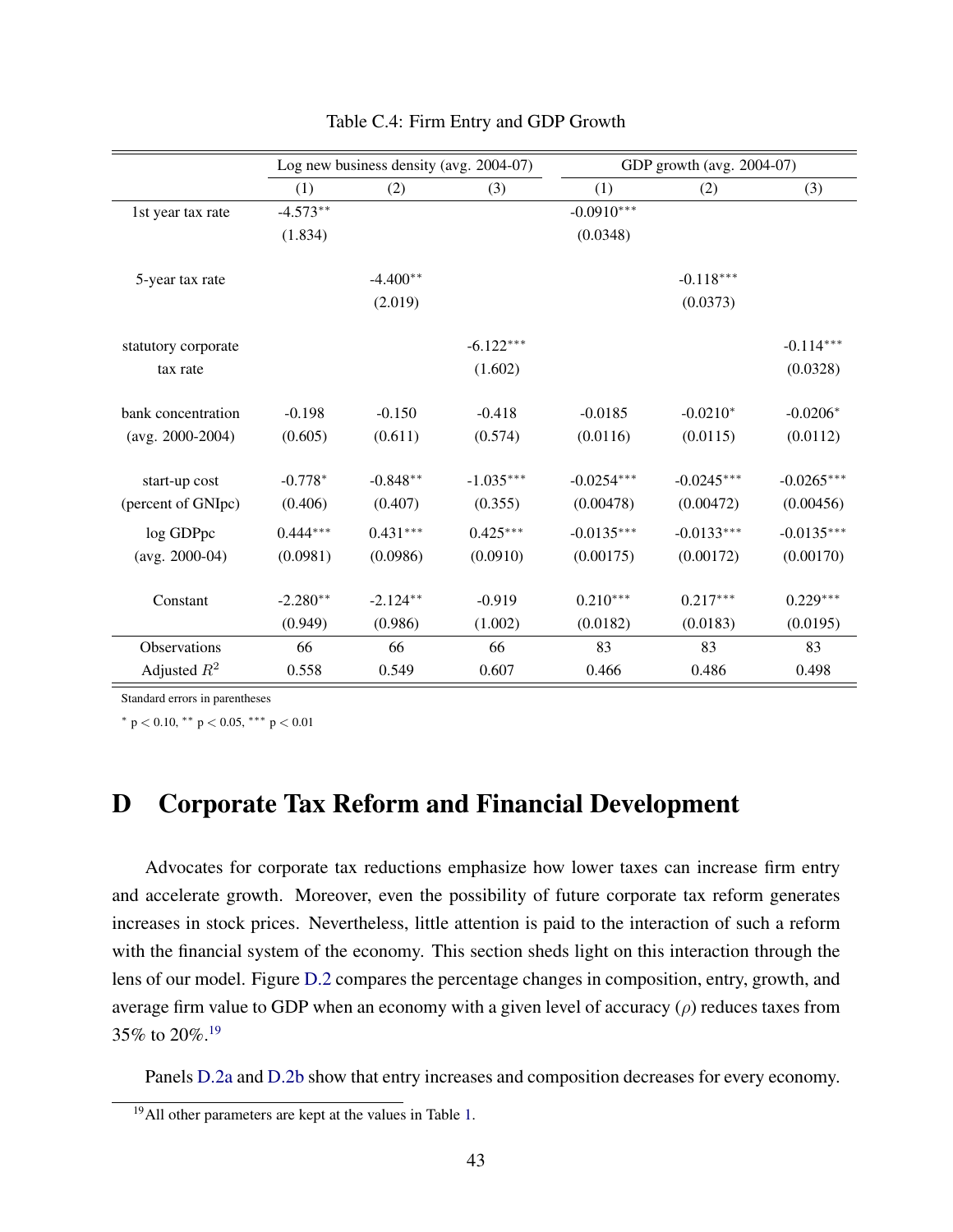<span id="page-43-1"></span><span id="page-43-0"></span>

<span id="page-43-4"></span><span id="page-43-2"></span>Figure D.2: Corporate Tax Reform and Financial Development

<span id="page-43-3"></span>Interestingly, economies with lower screening accuracy see a milder decrease in composition and a higher increase in entry. The intuition of this result is very simple. For a given level of entry, the pool of projects that are not enacted is better for economies with lower financial screening technology. In fact, better financial systems are more likely to have already enacted the most promising projects; therefore, when they expand their lending, they draw from a lower-quality pool and decide to proportionally extend fewer new loans. The combination of both effects is shown in Panel [D.2c,](#page-43-3) where we see that less-selective economies benefit more from a tax reform in terms of growth.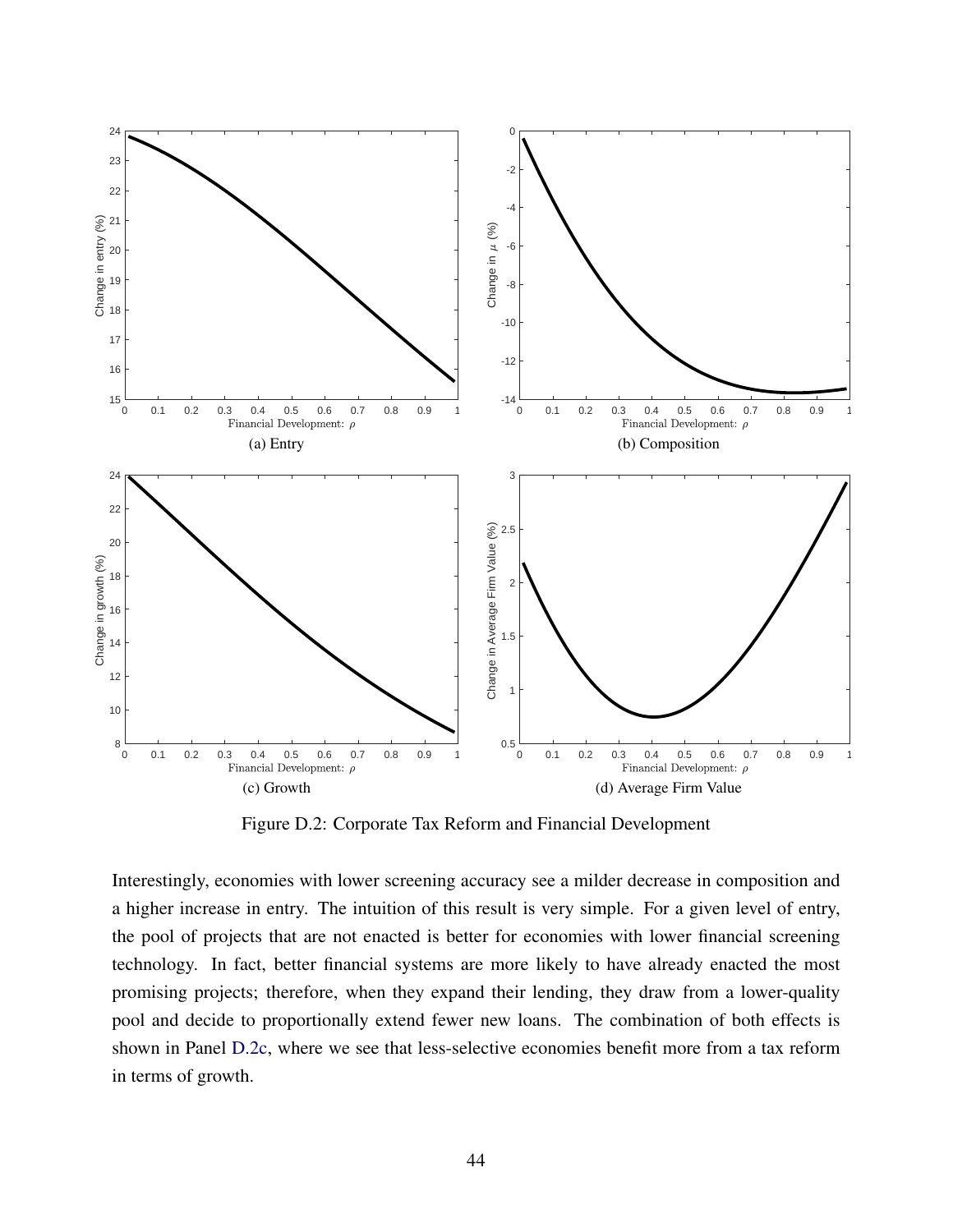Panel [D.2d](#page-43-4) shows the change in average firm value to GDP defined as  $\frac{\mu^H V^H + (1-\mu^H)V^L}{V}$  $\frac{(1-\mu^{11})V^2}{Y}$ . The tax reform is characterized by a nonlinear boom in the stock market. This U-shape is explained by two opposing forces. First, because firm values are decreasing in entry as a result of creative destruction, and because entry increases less in high  $\rho$  economies, firm values are increasing in the screening accuracy. Second, as seen in Panel [D.2b,](#page-43-2) higher  $\rho$  economies have a larger drop in composition. Therefore, at low levels of screening accuracy, the increase in entry is large, causing smaller gains in firm values, but the composition decreases mildly. On the other extreme, at high levels of accuracy the decrease in composition is large while the increase in entry, and thus the negative influence in firm values, is smaller. Thus, the model predicts that the boom in stock prices should be smallest in an economy with intermediate screening accuracy.

## <span id="page-44-0"></span>E Extended Model

Our baseline model, which captures the entrant firm dynamics, enables us to derive analytical expressions that explain the empirical relationships between taxation, firm entry, and economic growth demonstrated in Section [4.](#page-20-0) In this section, we extend this baseline model to incorporate dynamics of incumbent firms. In particular, we follow [Klette and Kortum](#page-26-12) [\(2004\)](#page-26-12) to allow incumbent firms to invest in R&D and expand their portfolio of product lines while still retaining type heterogeneity across firms and financial selection. Although this framework restricts our ability to derive analytic results, we will show numerically that the basic promise of the baseline mechanism is at work also in this extended version.

We start with the problem of incumbent firms. In this version, an incumbent firm can own multiple product lines, reaping profits in each line of its portfolio. An incumbent invests in R&D in order to expand its portfolio by generating efficiency improvements. An efficiency improvement allows the firm to obtain a marginal cost advantage over the current incumbent of a random product line and replace it taking over the ownership of the line, in the same fashion as entry operates in the baseline model. Hiring  $l_r$  researchers, an incumbent firm obtains a Poisson arrival rate of  $N(n)$ of efficiency improvements, which is determined by the following Cobb-Douglas form:

$$
\mathbb{N}(n) = \left(\frac{l_r}{\varphi}\right)^{\frac{1}{\xi}} n^{1-\frac{1}{\xi}}
$$

with  $\xi > 1$  and  $\varphi > 0$ . The total arrival rate depends positively on both the number of researchers hired and the number of product lines currently owned by the firm,  $n$ . The latter is a proxy for the existing knowledge capital of the firm, as labeled in [Klette and Kortum](#page-26-12) [\(2004\)](#page-26-12). The implied cost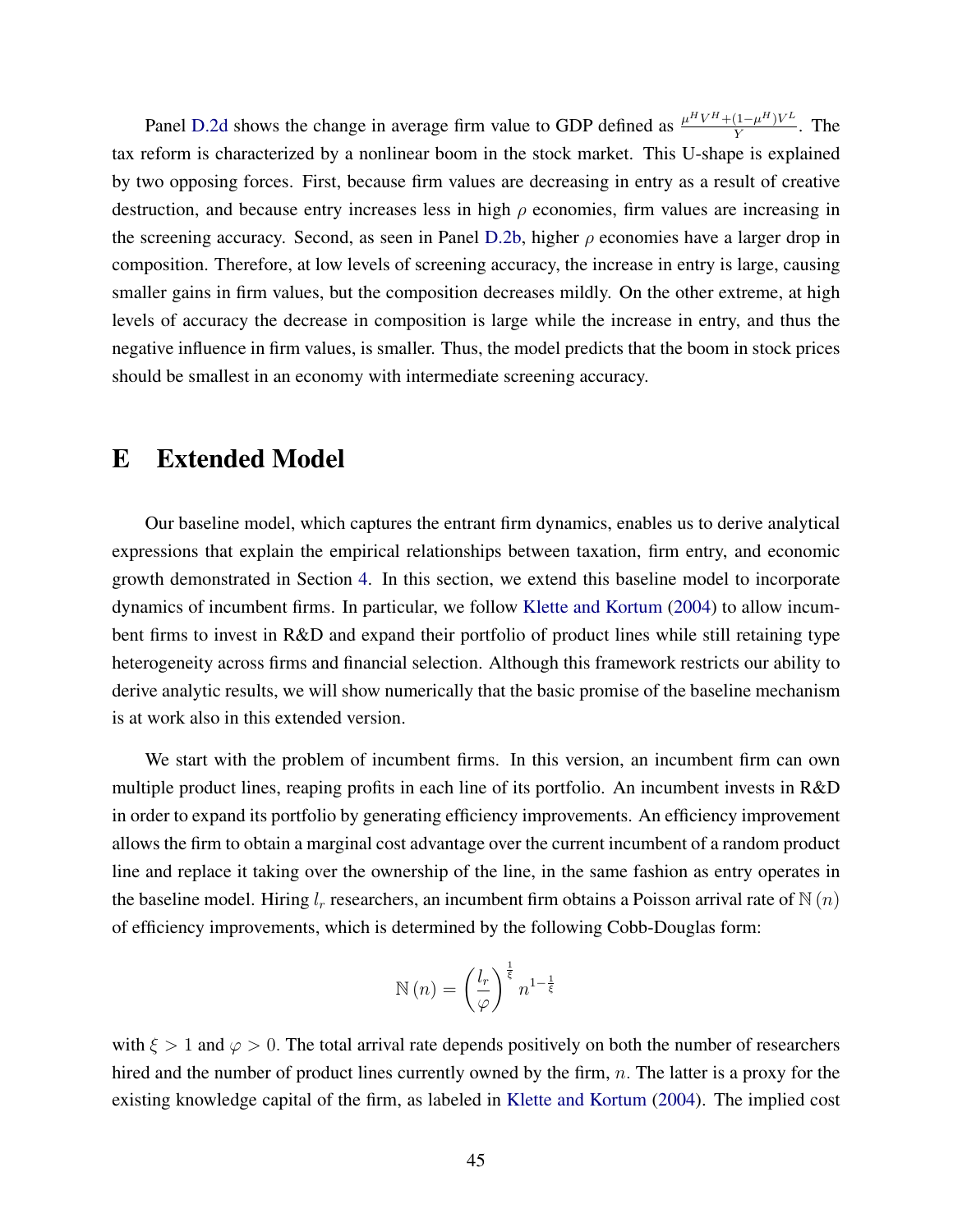of generating  $N(n)$  is given by

$$
R(n) = l_r w = \varphi n \left(\frac{\mathbb{N}}{n}\right)^{\xi} w.
$$

Incumbents are free of any financial constraints and fund their investment out of the profit stream. Therefore, they do not need financing from the financial intermediary.

Like entrants, incumbent firms have also a type  $d \in \{L, H\}$ . This type is determined by the realized type of the initial project that gave birth to the incumbent firm and remains the same over the life of the incumbent. Therefore, the step size of the efficiency improvements and the resulting profits obtained in each product line are heterogeneous across incumbent firms with permanent types. Then, the value of an incumbent firm of type d that currently owns n product lines is given  $as^{20}$  $as^{20}$  $as^{20}$ 

$$
rV^{d}(n) - \dot{V}^{d}(n) = n\pi^{d} - \varphi n \left(\frac{\mathbb{N}}{n}\right)^{\xi} w + \mathbb{N} \left[ V^{d}(n+1) - V^{d}(n) \right] + \Phi n \left[ V^{d}(n-1) - V^{d}(n) \right]
$$

where  $\Phi$  denotes the total creative destruction generated by the incumbent and entrant investment in R&D.<sup>[21](#page-0-0)</sup> With the aggregate arrival rate  $\Phi$ , an efficiency may hit any one of the *n* product lines of the incumbent and result in loss of its ownership, decreasing the size of the portfolio to  $n - 1$ . On the other hand, the incumbent may add a new line to its portfolio with the arrival rate N, paying the cost  $R(n)$ .<sup>[22](#page-0-0)</sup> Notice that the incumbent generates  $\pi^d$  in all n lines it owns because any efficiency improvement it obtains has a step size  $\sigma^d$ . Guessing that the solution takes the form  $V^d(n) = nv^d$ - which will be verified below - the optimal arrival rate the firm chooses is

$$
\mathbb{N}^d = n \left(\frac{v^d}{\xi \varphi}\right)^{\frac{1}{\xi - 1}} \equiv n \iota^d.
$$

Here  $\iota^d$  refers to the arrival intensity per product line. Notice that it is independent of the number of lines the firm currently owns, which implies that the firm generates an expansion or spin-off of any of its current lines with the same intensity. Also notice that the intensity per product line, and thus the aggregate arrival rate, are determined by firm's type  $d<sup>23</sup>$  $d<sup>23</sup>$  $d<sup>23</sup>$ 

 $^{20}$ We drop the time derivative of the value function as it becomes zero in BGP.

 $^{21}$ In contrast to [Klette and Kortum](#page-26-12) [\(2004\)](#page-26-12), the option value of the firm on the left-hand side includes a time derivative. This term arises because profits, and thus the firm value, vary with the level of the growing final output. The reason is that while [Klette and Kortum](#page-26-12) [\(2004\)](#page-26-12) normalize the value of total consumption, our numeraire is the aggregate price level. The time derivative is equal to  $gV^d$  in BGP.

 $^{22}$ As the economy is modeled in continuous time, the arrival of multiple improvements at a given instance is a measure zero event. This feature of continuous-time modeling rules out gains or losses of multiple product lines, or any combination of those.

<sup>&</sup>lt;sup>23</sup>Given a mass M of entrants starting the business, aggregate creative destruction becomes  $\Phi = \lambda M + \mu^H \iota^H +$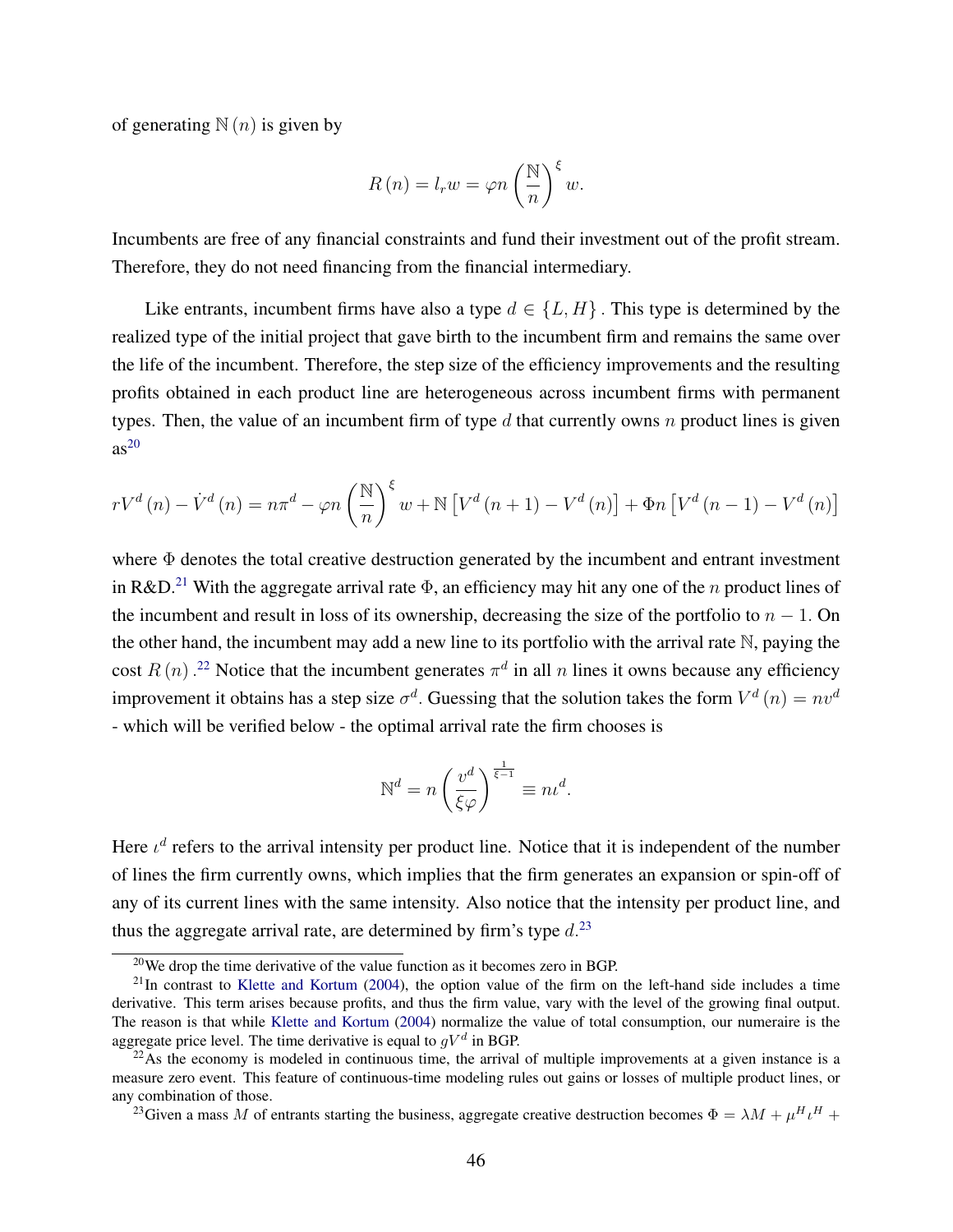With a mass  $1-\bar{e}$  of entrant firms, the total R&D effort in the economy is given by  $\lambda (1-\bar{e})+$  $\mu^H \iota^d + (1 - \mu^H) \iota^L$ , where the evolution of  $\mu^H$  now reads as

$$
\dot{\mu}^H = \mu^H + \lambda (1 - \bar{e}) \left( \tilde{\mu}^H - \mu^H \right) + \mu^H (1 - \mu^H) \left( \iota^H - \iota^L \right).
$$

This expression shows that the share of product lines owned by  $H$ -type firms is now driven by an additional force stemming from incumbent efforts, in contrast to the baseline model.<sup>[24](#page-0-0)</sup> The implied growth rate of the economy is now given by

$$
g(\bar{e}) = \lambda (1 - \bar{e}) \times \ln \left[ (1 + \sigma^H)^{\tilde{\mu}^H} (1 + \sigma^L)^{1 - \tilde{\mu}^H} \right] + \ln \left[ (1 + \sigma^H)^{\mu^H \iota^H} (1 + \sigma^L)^{(1 - \mu^H) \iota^L} \right].
$$

Again, incumbent effort for expansion introduces another source of growth in addition to entrants, which already existed in the baseline model. Similar to the entrant component, the expression is the logarithm of a weighted geometric average of step sizes, with the weights being the total effort by different type of firms.

Although our analytical results on the effect of taxation on firm entry still go through in this setting, deriving further analytical relationships is much more complicated. Therefore, we illustrate the properties of the model with a numerical simulation. In this numerical example we set the parameters of the model  $\{\sigma_H, \sigma_L, \nu, \kappa, \varphi\}$  to  $\{40.2\%, 2.6\%, 10, 0.036, 11.1\}$ , keeping other parameter values as in the benchmark configuration. These parameters help the model generate reasonable aggregate values such as a growth rate of 2.2% and an entry rate of 9.5%. Moreover, the average number of establishments per firm is around 1.3, close to what is suggested by the Business Dynamics Statistics of the U.S. Census Bureau for the past four decades (1.26). Last but not least, the contribution of the entrant cohort to aggregate growth is about 40%, in line with the estimates provided by [Bartelsman et al.](#page-25-0) [\(2009\)](#page-25-0).

Focusing on the solid circled line in Figure [E.3,](#page-47-1) we observe the same relationship between taxation, the entry rate, and the growth rate: The entry rate responds proportionally more to tax changes than the growth rate does (Figure [E.3d\)](#page-47-2) as the entry composition improves with higher taxes (Figure [E.3a\)](#page-47-3), mitigating the elasticity of growth to entry. Moreover, this relationship is stronger for higher levels of financial selection quality for the realistic values of corporate tax rates (less than 40%). However, we observe a clear U-shape profile of entry elasticity of growth when  $\rho = 0.1$ , reversing the result that the composition effect is stronger for better financial selection quality at high taxation levels. This difference from the benchmark model is driven by general

 $(1 - \mu^H) \mu^L$ , which is taken as given by incumbents. Inserting this expression together with optimal R&D efforts into the value function verifies the linearity of the value function in the number of product lines.

<sup>&</sup>lt;sup>24</sup>Notice that in this framework,  $\mu^H$  and  $\tilde{\mu}^H$  do not necessarily become equal anymore in the balance growth path.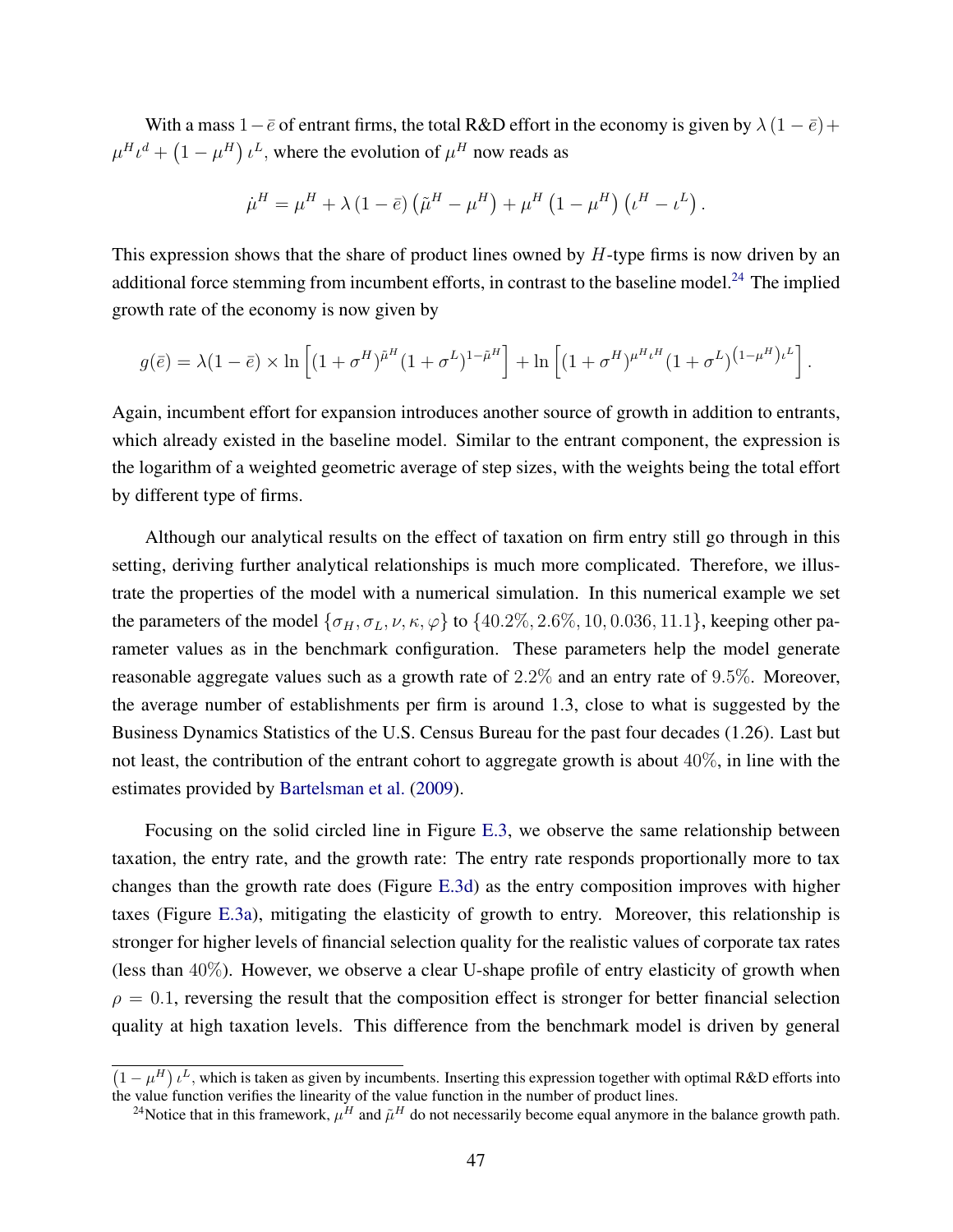<span id="page-47-3"></span><span id="page-47-1"></span>

<span id="page-47-2"></span>Figure E.3: The Effect of Corporate Taxation on Aggregate Variables

<span id="page-47-0"></span>equilibrium effects that operate through firm dynamics, in particular the composition of incumbent firms, as shown in Figure [E.4.](#page-48-0) At higher taxes, the equilibrium composition of incumbents shifts toward high types, increasing their relative contribution to aggregate growth. This change raises aggregate growth while entry is declining, decreasing the elasticity of growth to entry. However, this weaker elasticity is not a result of better entrant composition but a result of incumbent firms' own quality improvement efforts. Therefore, it would be a mistake to think that in this extended version of the model there are regions where the mass-composition trade-off in entry is stronger for lower levels of financial selection quality.